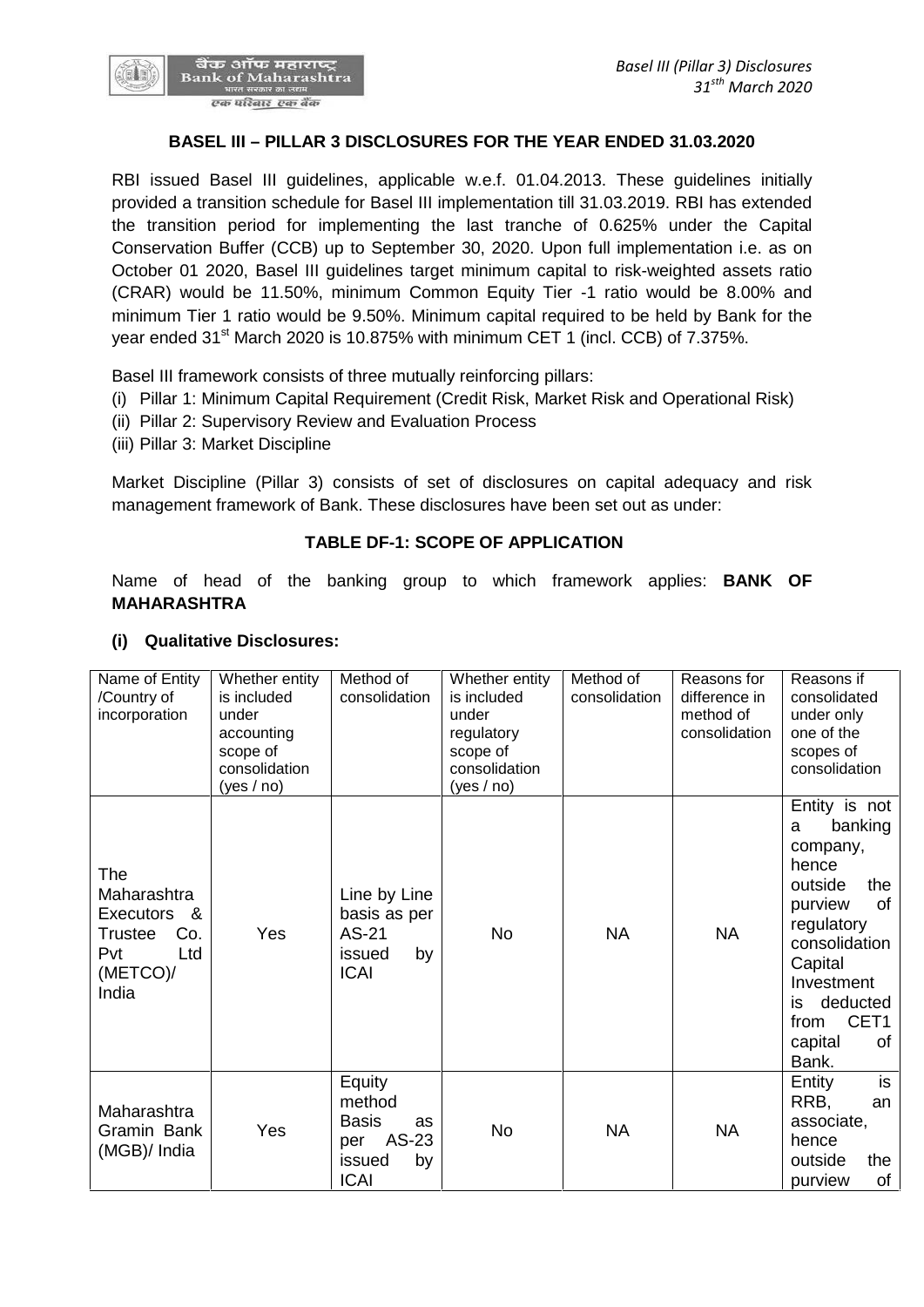| Name of Entity<br>/Country of<br>incorporation | Whether entity<br>is included<br>under<br>accounting<br>scope of<br>consolidation<br>(yes / no) | Method of<br>consolidation | Whether entity<br>is included<br>under<br>regulatory<br>scope of<br>consolidation<br>(yes / no) | Method of<br>consolidation | Reasons for<br>difference in<br>method of<br>consolidation | Reasons if<br>consolidated<br>under only<br>one of the<br>scopes of<br>consolidation |
|------------------------------------------------|-------------------------------------------------------------------------------------------------|----------------------------|-------------------------------------------------------------------------------------------------|----------------------------|------------------------------------------------------------|--------------------------------------------------------------------------------------|
|                                                |                                                                                                 |                            |                                                                                                 |                            |                                                            | regulatory<br>consolidation<br>Investment<br>risk<br>is<br>weighted<br>at<br>250%.   |

# **a. List of group entities considered for consolidation**

- 1. The Maharashtra Executors & Trustee Company Private Limited (METCO)
- 2. Maharashtra Gramin Bank (MGB)
- **b. List of group entities not considered for consolidation both under the accounting and regulatory scope of consolidation**

| Name of the<br>entity /<br><b>Country of</b><br>incorporation | <b>Principle</b><br>activity of<br>the entity | <b>Total Balance</b><br>sheet equity<br>(as stated in<br>the<br>accounting<br>balance sheet<br>of the legal<br>entity) | % of bank's<br>holding in<br>the total<br>equity | <b>Regulatory</b><br>treatment of<br>bank's<br>investments in<br>the capital<br>instruments of<br>the entity | <b>Total balance</b><br>sheet assets<br>(as stated in<br>the accounting<br>balance sheet<br>of the legal<br>entity) |
|---------------------------------------------------------------|-----------------------------------------------|------------------------------------------------------------------------------------------------------------------------|--------------------------------------------------|--------------------------------------------------------------------------------------------------------------|---------------------------------------------------------------------------------------------------------------------|
| NIL                                                           |                                               |                                                                                                                        |                                                  |                                                                                                              |                                                                                                                     |

## **(ii) Quantitative Disclosures**

# **c. List of group entities considered for consolidation (accounting)**

|                                                  |                                               |                                                                                                               | (Amount in Rs million)                                                                                        |
|--------------------------------------------------|-----------------------------------------------|---------------------------------------------------------------------------------------------------------------|---------------------------------------------------------------------------------------------------------------|
| Name of the entity / Country of<br>incorporation | <b>Principle</b><br>activity of<br>the entity | <b>Total Balance sheet</b><br>equity (as stated in<br>the accounting<br>balance sheet of the<br>legal entity) | <b>Total balance sheet</b><br>assets (as stated in<br>the accounting<br>balance sheet of<br>the legal entity) |
| The Maharashtra Executors &                      | Trusteeship                                   | 51.46                                                                                                         | 181.32                                                                                                        |
| Trustee Co. Pvt Ltd (METCO)/ India               |                                               | (BOM share 100%)                                                                                              |                                                                                                               |
| Maharashtra Gramin Bank                          | <b>Banking</b>                                | 4820.06                                                                                                       | 125002.64                                                                                                     |
| (MGB)/India                                      |                                               | (BOM share 35%)                                                                                               |                                                                                                               |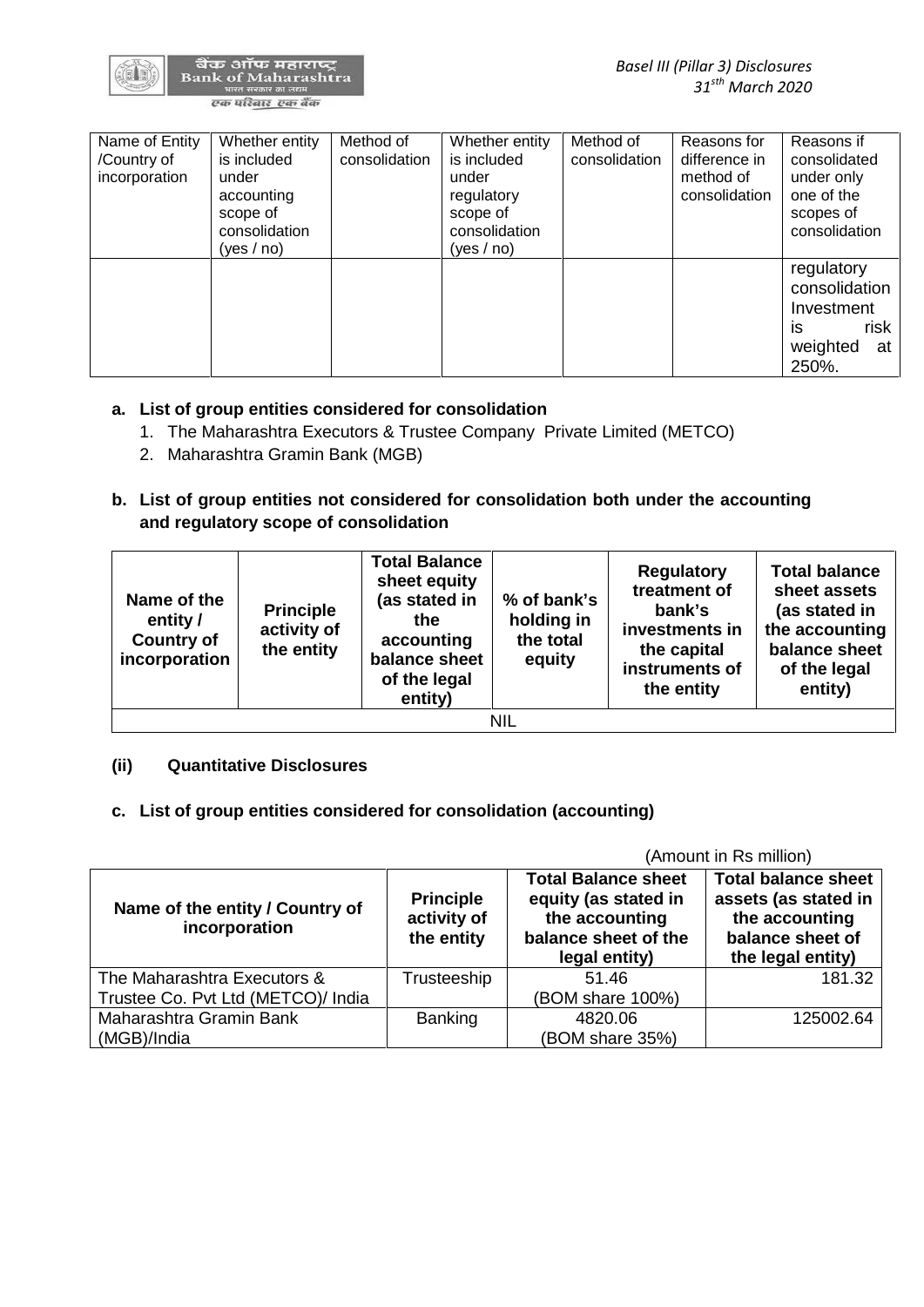

## **d. The aggregate amount of capital deficiencies in all subsidiaries which are not included in the regulatory scope of consolidation i.e. that are deducted:**

There is no capital deficiency in the subsidiary of Bank which is not included in regulatory scope of consolidation as of March 31, 2020.

# **e. The aggregate amounts (e.g. current book value) of the bank's total interests in insurance entities, which are risk weighted**

| Name of the<br><b>Principle</b><br>insurance entity /<br><b>Country of</b><br>entity<br>incorporation | <b>Total Balance</b><br>stated in the<br>activity of the<br>accounting | sheet equity (as<br>balance sheet of<br>the legal entity) | % of bank's<br>holding in<br>the total<br>equity /<br>proportion<br>of voting<br>power | Quantitative<br>on regulatory capital<br>using<br><b>of</b><br>weighting<br>versus using the full<br>deduction method | impact<br>risk<br>method |
|-------------------------------------------------------------------------------------------------------|------------------------------------------------------------------------|-----------------------------------------------------------|----------------------------------------------------------------------------------------|-----------------------------------------------------------------------------------------------------------------------|--------------------------|
| Bank is not having any subsidiary having insurance business.                                          |                                                                        |                                                           |                                                                                        |                                                                                                                       |                          |

# **f. Any restrictions or impediments on transfer of funds or regulatory capital within the banking group**

There is no restriction or impediments on transfer of funds or regulatory capital within banking group as of March 31, 2020.

# **TABLE DF – 2:CAPITAL ADEQUACY**

## **Qualitative Disclosures**

## **a. Capital Management**

Bank has a process for assessing its overall capital adequacy in relation to Bank's risk profile and a strategy for maintaining its capital levels. Process provides an assurance that Bank has adequate capital to support all risks inherent to its business. Bank actively manages its capital to meet regulatory norms by considering available options of raising capital.

## **Organisational Set-up:**

Capital Management is administered by Financial Management and Accounts Department in co-ordination with Integrated Risk Management Department under the supervision of Board of Directors. Bank has also formed Capital Planning Committee to provide guidance and assess the capital position on quarterly basis.

## **Internal Assessment of Capital:**

Bank's Capital Management framework includes a comprehensive Internal Capital Adequacy Assessment Process (ICAAP) conducted annually which determines adequate level of capitalisation for Bank to meet regulatory norms and current and future business need, including under stressed scenarios. ICAAP encompasses capital planning for two years time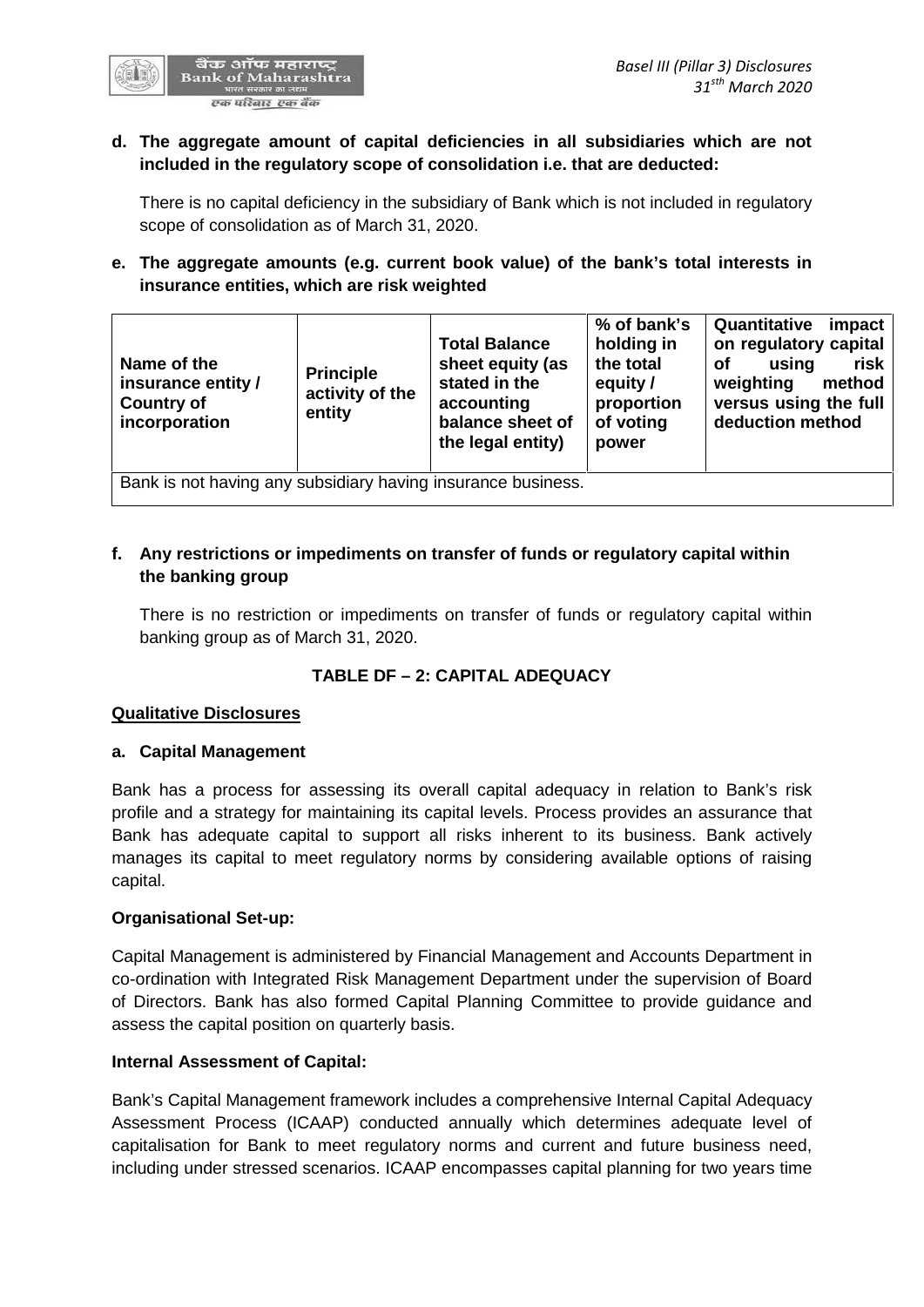

horizon, after identification and evaluation of significance of all risks that Bank faces, which may have an adverse material impact on its financial position. Bank considers following Pillar II risks it is exposed to in the normal course of its business and considers them for capital planning:

| <b>Liquidity Risk</b><br>$\bullet$              | <b>IRRBB</b><br>$\bullet$                            |
|-------------------------------------------------|------------------------------------------------------|
| Risk of under-estimation of credit<br>$\bullet$ | Risk of decline in collateral values of<br>$\bullet$ |
| risk under standardized Approach                | <b>Credit Risk Mitigants</b>                         |
| <b>Credit Concentration Risk</b><br>$\bullet$   | • Settlement Risk                                    |
| <b>Reputational Risk</b>                        | <b>Currency Induced credit Risk</b><br>$\bullet$     |
| <b>Strategic Risk</b><br>$\bullet$              | Legal Risk<br>$\bullet$                              |
| <b>IT Risk</b>                                  | <b>Group Risk</b><br>$\bullet$                       |
| <b>Pension Obligation</b>                       | <b>Country Risk</b><br>$\bullet$                     |
| <b>Compliance Risk</b>                          | <b>Securitization Risk</b><br>$\bullet$              |
| <b>Model Risk</b>                               | <b>Capital Risk</b>                                  |

Bank has implemented the scorecard for IT Risk, Reputational Risk and Strategic Risk. Bank periodically assesses and refines its stress tests in an effort to ensure that stress scenarios capture material risks as well as reflect possible extreme market moves that could arise as a result of business environment conditions. Stress tests are used in conjunction with Bank's business plans for the purpose of capital planning.

# **Monitoring and Reporting:**

The Board of Directors of the Bank monitors capital adequacy levels of Bank. An analysis of the capital adequacy position and risk weighted assets and an assessment of various aspects of Basel III on capital and risk management are undertaken by Board on a quarterly basis

## **Quantitative Disclosures**

## **b. Capital Requirement**

Bank's capital requirements have been computed using Standardized Approach for Credit Risk, Standardized Duration Method for Market Risk and Basic Indicator Approach for Operational Risk. Minimum capital required to be held by Bank for the year ended March 31, 2020 is 10.875% with minimum CET 1 (incl. CCB) of 7.375% for credit, market and operational risks is given below:

(Amount in Rs million)

| Sr.<br>No. | <b>Particulars</b>                                                          | Amount   | Amount   |
|------------|-----------------------------------------------------------------------------|----------|----------|
| (A)        | <b>Capital Required for Credit Risk</b>                                     |          |          |
| (i)        | Portfolios subject to Standardized Approach                                 | 93085.65 |          |
| (ii)       | For Securitization Exposure                                                 | 0.00     |          |
|            | Total capital charge for credit risks under<br>standardized approach (i+ii) |          | 93085.65 |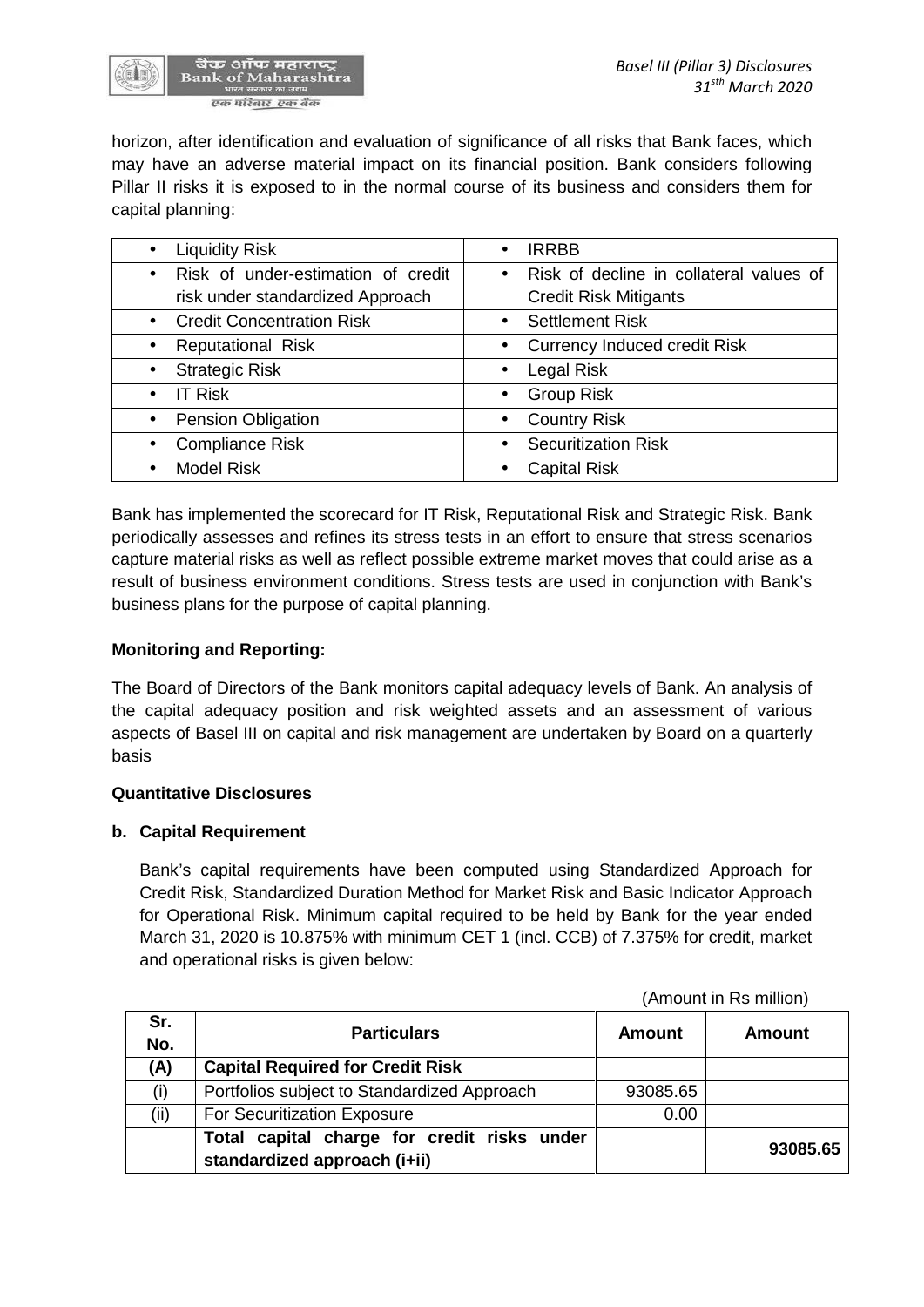| Sr.  | <b>Particulars</b>                                   | <b>Amount</b> | <b>Amount</b>     |
|------|------------------------------------------------------|---------------|-------------------|
| No.  |                                                      |               |                   |
| (B)  | <b>Market Risk</b>                                   |               |                   |
| (i)  | <b>Interest Rate Risk</b>                            | 3707.47       |                   |
| (ii) | <b>Equity Risk</b>                                   | 881.73        |                   |
|      | Total capital charge for market risks under          |               | 4589.20           |
|      | standardized duration approach (i+ii+iii)            |               |                   |
|      |                                                      |               |                   |
| (C)  | <b>Capital Charge for Operational Risk</b>           |               |                   |
|      | As per Basic Indicator Approach (BIA)                | 7473.19       |                   |
|      | Under The Standardized Approach (Parallel<br>run)    | 7368.74       |                   |
|      |                                                      |               | <b>Standalone</b> |
| (D)  | <b>Capital Ratios</b>                                |               | $($ ln %)         |
|      | <b>Common Equity Tier 1 Capital Ratio (Incl CCB)</b> |               | 10.666%           |
|      | <b>Tier 1 Capital Ratio (Incl CCB)</b>               |               | 10.666%           |
|      | <b>Total Capital Ratio( CRAR) – Including CCB</b>    |               | 13.516%           |

(\*For market and operational risks capital charge is converted in RWA @ 12.50 to arrive at CRAR as per RBI guidelines. Details in DF7 and DF 8)

# **TABLE DF-3: CREDIT RISK - GENERAL DISCLOSURES**

## **Qualitative Disclosures**

Credit Risk is defined as possibility of losses associated with diminution in credit quality of borrowers or counterparties. In a bank's portfolio, losses stem from outright default due to inability or unwillingness of a customer or counterparty to meet commitments in relation to lending, trading, settlement and other financial transactions.

# **Organizational Structure for Credit Risk Management**

Bank has comprehensive credit risk management architecture. Board of Directors of Bank endorses its Credit Risk strategy and approves credit risk policies. The Board has formed committees to oversee risk management processes, procedures and systems. Risk Management Committee (RMC) is responsible for devising policy and strategy for credit risk management. For this purpose, committee co-ordinates with Credit Risk Management Committee (CRMC) of Bank. CRMC is responsible for overseeing implementation of credit risk management framework across Bank and providing recommendations to RMC.

# **Policy & Strategy**

Bank has been following a conservative risk philosophy. The important aspects of risk philosophy are embodied in various policies, circulars, guidelines etc. The business objectives and strategy of Bank are decided taking into account profit considerations, level of various risks faced, level of capital, market scenario and competition. Bank is conscious of its asset quality and earnings and judiciously matches profit maximization with risk control.

Bank has put in place following policies approved by Board.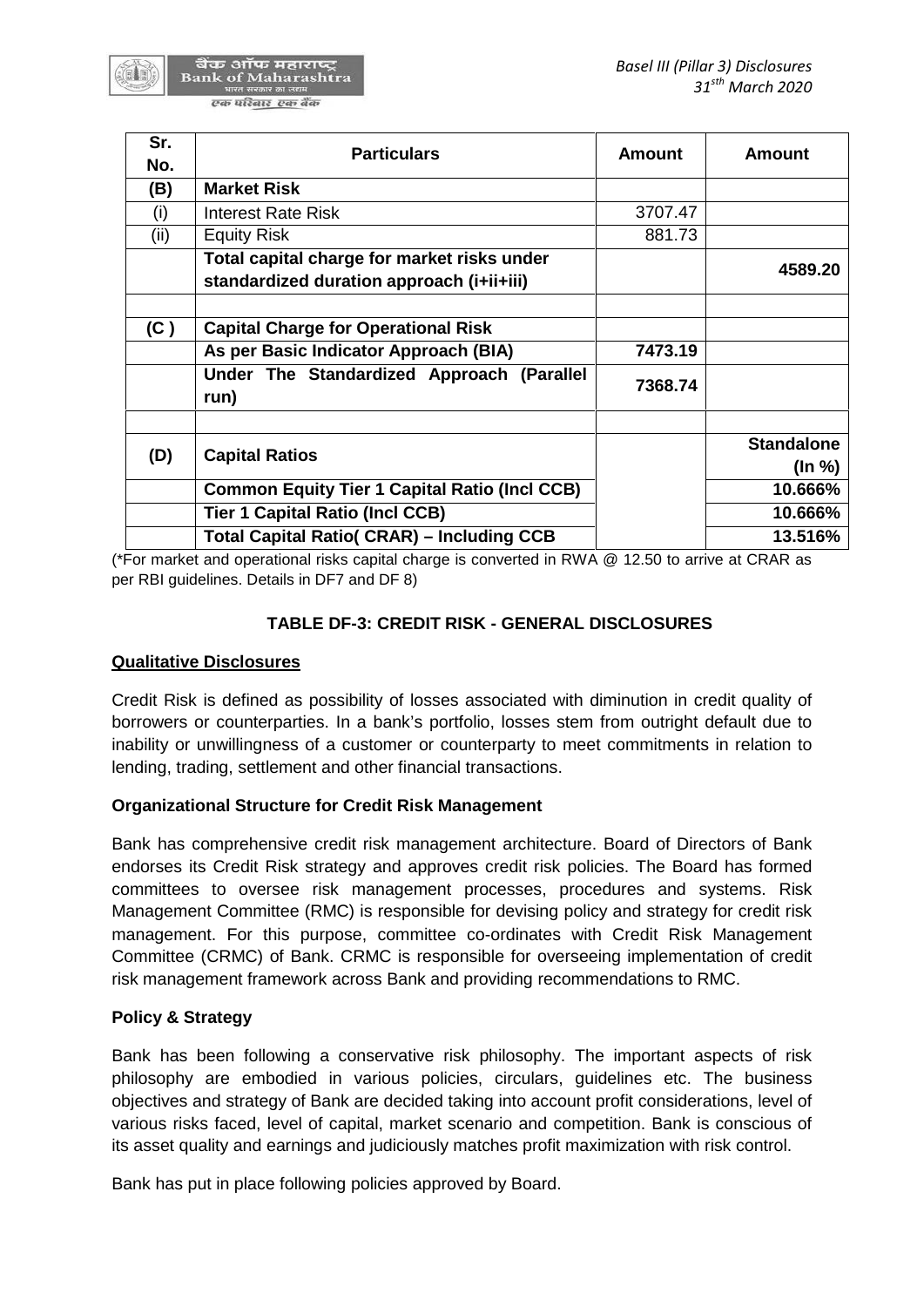

- i) Loan Policy
- ii) Credit Risk Management Policy
- iii) Credit Risk Mitigation Techniques & Collateral Management
- iv) Investment Management Policy and Investment Risk Management Policy
- v) Policy for Exposure to Real Estate
- vi) Policy for Issuance of Bank Guarantees

Loan Policy, Credit Risk Management Policy defines organizational structure, role and responsibilities and, processes and tools whereby credit risks carried by Bank can be identified, quantified and managed within framework that Bank considers consistent with its mandate and risk appetite. The policies prescribe various prudential and exposure limits, collateral standards, financial benchmarks for the purpose of credit risk management. The policy on Credit Risk Mitigation Techniques & Collateral Management lays down details of eligible collaterals for credit risk mitigation under Basel III framework. The Investment Management Policy and Investment Risk Management Policy, Policy on Exposure to Real Estate and Policy for issuance of Bank Guarantee forms an integral part of credit risk management.

## **Systems / Process / tools for Credit Risk Management**

**Credit Appraisal standards:** Bank has in place proactive credit risk management practices like consistent standard for credit origination, maintenance and documentation for all credit exposures including off balance sheet items. Systems of periodic reviews, periodic inspections and collateral management systems are in place.

**Exposure Limits:** Credit risk limits including single / group borrower limits, substantial exposure limits, exposure limits in respect of sectors / industries are in place. The exposure vis-à-vis the limits are monitored on a quarterly basis.

**Credit Approval Committees:** Credit Approval committees have been constituted at various levels covering very large branches / Zonal offices / Head Office for considering fresh / existing proposals with or without enhancement. Bank has also setup centralized processing cells at zonal level for considering credit proposals above specified limit.

**Sanctioning Powers:** Bank follows a well-defined multi-layered discretionary power structure for sanctioning of loans. Higher sanctioning powers are delegated to sanctioning authorities for sanctioning loans and advances to better rated customers in line with RBI guidelines. In respect of high value loans, committee approach is adopted.

**Credit Risk Rating and Appraisal Process:** Bank manages its credit risk through continuous measuring and monitoring of risks at each obligor (borrower) and portfolio level. Bank has in place an internal Credit Risk Rating Framework (CRRF) and well established standardized credit appraisal / approval processes. Credit risk rating enables Bank to accurately assess risk in a credit proposition and take a decision to accept or reject proposal based on risk appetite of Bank. It also enables risk pricing of credit facilities for risk return trade off.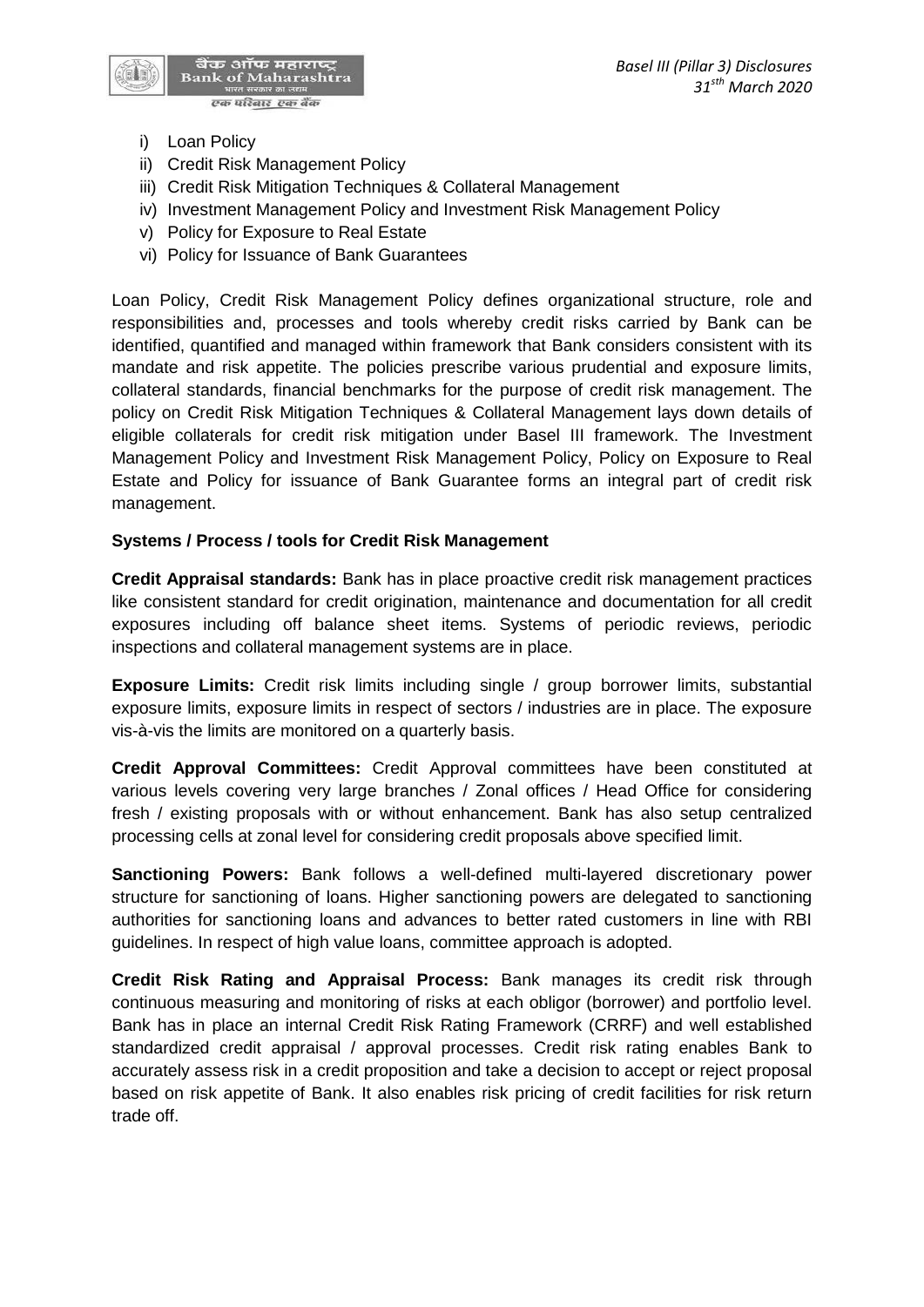As a measure of robust credit risk management practices, Bank has in place a framework for approval of credit risk ratings. Rating for every borrower is reviewed at least once in a year. Credit risk rating, as a concept, has been well internalized in Bank.

**Loan review Mechanism:** Objectives of Loan Review Mechanism are:

बैंक ऑफ महाराष्ट्र<br>Bank of Maharashtra एक परिवार एक बैंक

- i) To ensure that credit decisions by various authorities are in conformity with Bank's Loan Policy and delegated lending powers.
- ii) To ensure that stipulated terms & conditions of sanction are complied with and various post sanction follow up, monitoring and supervision measures prescribed by Bank are adhered to.
- iii) To ensure that all credit facilities are reviewed / renewed well in time so as to revise risk perception and take necessary corrective action if necessary, immediately.
- iv) To aim at achieving maintenance of standard assets quality and up gradation in non performing assets (NPAs) so as to have a favorable impact on profitability of Bank through prevention / reduction / up gradation of NPAs.
- v) To assess health of credit portfolio of Bank and to apprise Top Management about the same from time to time.

Checks and balances viz. separation of credit risk management from credit sanctions, system of assigning credit risk rating, validation of ratings, mechanism to price credit facilities depending on risk rating of customer, credit audit etc. are in place. Minimum entry level rating benchmarks are stipulated. A suitable mechanism is in place to monitor aggregate exposure on other banks and country exposures. A diversified credit portfolio is maintained and a system to conduct regular analysis of portfolio so as to ensure ongoing control of credit is in place.

## **Loans past due and Impaired:**

Regulatory guidelines are adhered to in respect of income recognition, asset classification and provisioning. Bank considers following categories of loans and advances as Non performing Assets, wherein:

- Interest and/or installment of principal remain overdue for a period of more than 90 days in respect of a Term Loan
- Account remains 'out of order' in respect of an Overdraft/Cash Credit (OD/CC) for 90 days or more
- Bill remains overdue for a period of more than 90 days in case of Bills Purchased and **Discounted**
- **In case of agricultural advances, interest and/or installment of principal remains** overdue for 2 crop seasons (in respect of short duration crops) & 1 crop season (in respect of long duration crops).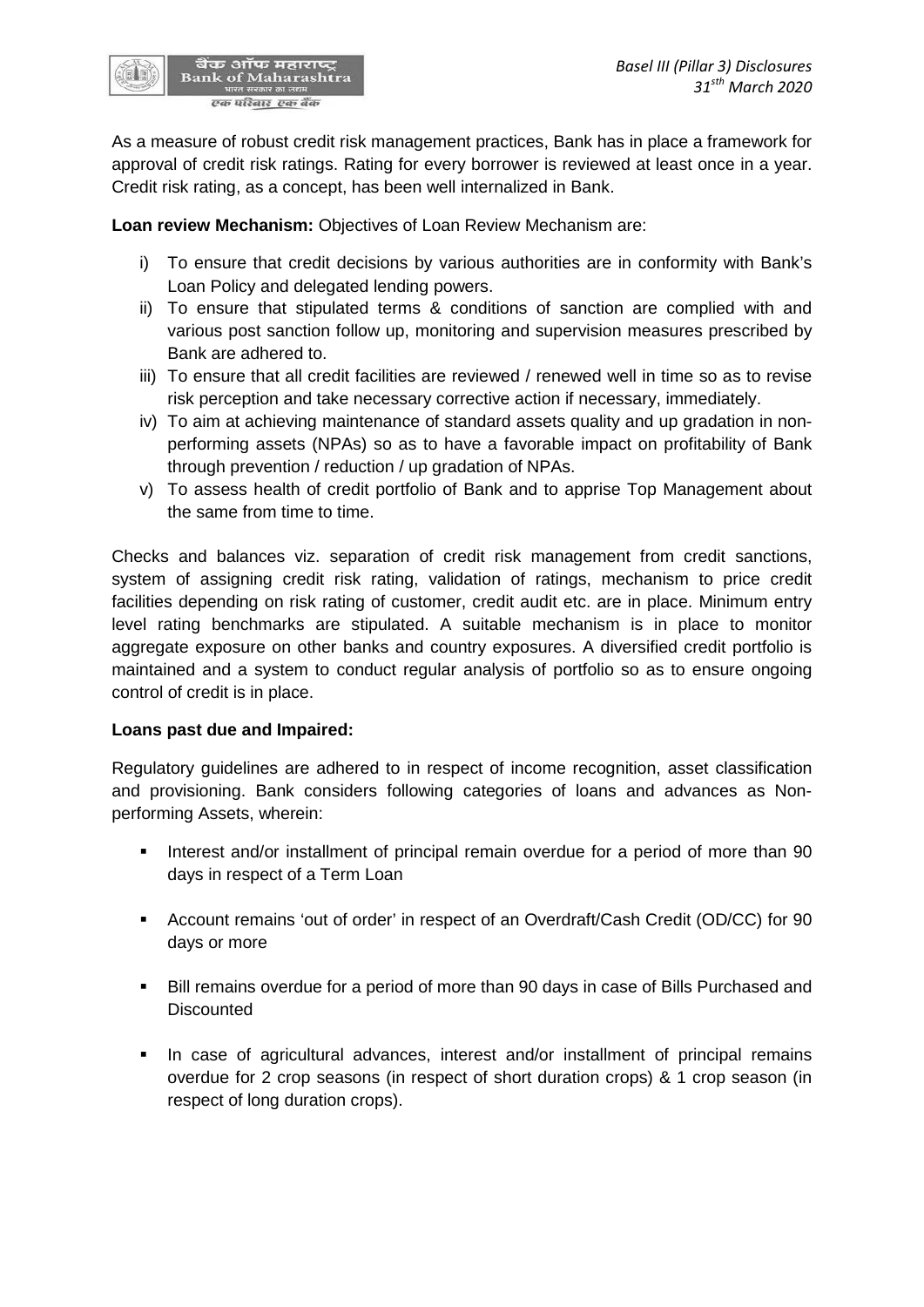

- **In respect of derivative transaction, if the overdue receivable representing positive** mark-to-market value of a derivative contract, remains unpaid for a period of 90 days from the specified due date for payment.
- Any amount receivable that remains overdue for a period of more than 90 days in respect of other accounts.

**'Out of Order' status:** An account is treated as **'out of order'** if the outstanding balance remains continuously in excess of sanctioned limit/drawing power. In cases where outstanding balance in the principal operating account is less than sanctioned limit/drawing power, but there are no credits continuously for 90 days as on date of Balance Sheet or credits are not enough to cover interest debited during same period, these accounts are also treated as **'out of order'**.

**Overdue:** Any amount due to Bank under any credit facility is 'overdue' if it is not paid on due date fixed by Bank.

Advances against term deposits, National Savings Certificates, Indira Vikas Patra, Kisan Vikas Patra and Life insurance policies need not be treated as NPAs, provided adequate margin is available in the accounts. Credit facilities backed by Central Government Guarantees though overdue may be treated as NPA only when the Government repudiates its guarantee when invoked. State Government guaranteed advances and investments in State Government guaranteed securities would attract asset classification and provisioning norms if interest and /or principal or any other amount due to the Bank remains overdue for more than 90 days.

The Bank follows extant RBI guidelines for NPA identification and for resolution of stressed assets, including classification and up gradation of restructured loans.

The Bank has granted moratorium towards the payment of principal and/or interest in case of certain borrowers in accordance with RBI circular dated March 27, 2020. The Bank makes general provision on such loans at rates equal or higher than requirements stipulated in RBI circular.

In accordance with the RBI circular dated March 27, 2020, the moratorium granted to borrowers is excluded from the determination of number of days past-due/out-of-order status for the purpose of asset classification. The moratorium granted to the borrowers is not accounted as restructuring of loan.

## **Quantitative Disclosures**

#### **1. Total Gross Credit exposure:**

|                   | (Amount in Rs million) |
|-------------------|------------------------|
| Category          | 31.03.2020             |
| <b>Fund Based</b> | 1142430.70             |
| Non-Fund Based    | 136423.50              |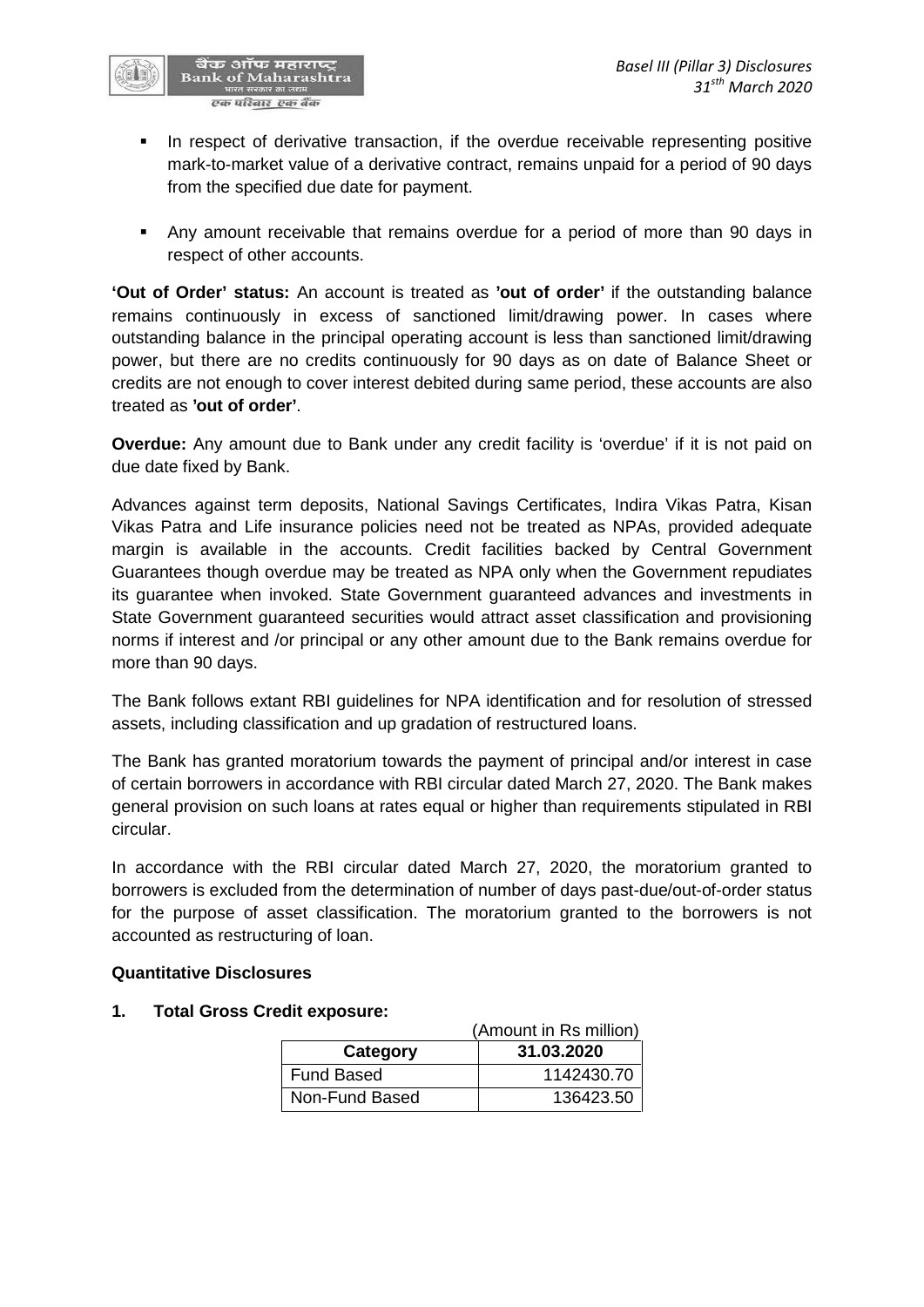

# **2. Geographic Distribution of credit exposure :**

|                   |                 | (Amount in Rs million) |
|-------------------|-----------------|------------------------|
|                   |                 | 31.03.2020             |
| Category          | <b>Overseas</b> | <b>Domestic</b>        |
| <b>Fund Based</b> | ΝIΙ             | 1142430.70             |
| Non-Fund Based    | NII             | 136423.50              |

# **3. Industry-wise Distribution:**

(Amount in Rs million)

| Sr.<br>No. | <b>Industry</b>                                                                |          | <b>Funded Exposure</b> | <b>Non-Fund Exposure</b> |         |
|------------|--------------------------------------------------------------------------------|----------|------------------------|--------------------------|---------|
| 3.1        | <b>Mining and Quarrying</b><br>(incl. Coal)                                    |          | 3717.90                |                          | 212.70  |
| 3.2        | <b>Food Processing</b>                                                         |          | 3959.50                |                          | 38.60   |
| 3.2.1      | Sugar                                                                          | 1647.30  |                        | 23.80                    |         |
| 3.2.2      | Edible Oil and Vanaspati                                                       | 83.90    |                        | 0.90                     |         |
| 3.2.3      | Tea                                                                            | 361.00   |                        | 0.20                     |         |
| 3.2.4      | <b>Others</b>                                                                  | 1867.30  |                        | 13.70                    |         |
| 3.3        | <b>Beverage and Tobacco</b>                                                    |          | 216.90                 |                          | 2.50    |
| 3.4        | <b>Textiles</b>                                                                |          | 17713.90               |                          | 2635.10 |
| 3.4.1      | <b>Cotton Textiles</b>                                                         | 4705.70  |                        | 742.40                   |         |
| 3.4.2      | <b>Jute Textiles</b>                                                           | 98.20    |                        | 0.40                     |         |
| 3.4.3      | <b>Man-Made Textiles</b>                                                       | 18.30    |                        | 0.80                     |         |
| 3.4.4      | <b>Other Textiles</b>                                                          | 12891.70 |                        | 1891.50                  |         |
| 3.5        | Leather<br>Leather<br>and<br><b>Products</b>                                   |          | 1054.50                |                          | 49.30   |
| 3.6        | Wood<br>Wood<br>and<br><b>Products</b>                                         |          | 1423.80                |                          | 201.30  |
| 3.7        | Paper<br>and<br>Paper<br><b>Products</b>                                       |          | 4074.60                |                          | 295.20  |
| 3.8        | Petroleum,<br>Coal<br>Products and<br><b>Nuclear</b><br><b>Fuels of which:</b> |          | 6963.40                |                          | 50.50   |
| 3.8.1      | Petroleum                                                                      | 4653.30  |                        | 12.40                    |         |
| 3.9        | <b>Chemicals and Chemical</b><br><b>Products</b>                               |          | 17055.40               |                          | 1053.90 |
| 3.9.1      | Fertiliser                                                                     | 1364.80  |                        | 48.00                    |         |
| 3.9.2      | Drugs & Pharmaceuticals                                                        | 9978.00  |                        | 595.40                   |         |
| 3.9.3      | <b>Petro Chemicals</b>                                                         | 3056.20  |                        | 378.50                   |         |
| 3.9.4      | <b>Others</b>                                                                  | 2656.40  |                        | 32.00                    |         |
| 3.10       | Rubber, Plastic & their<br><b>Products</b>                                     |          | 8442.20                |                          | 936.60  |
| 3.11       | <b>Glass &amp; Glassware</b>                                                   |          | 1197.60                |                          | 262.40  |
| 3.12       | &<br><b>Cement</b><br><b>Cement</b><br><b>Products</b>                         |          | 1631.10                |                          | 358.70  |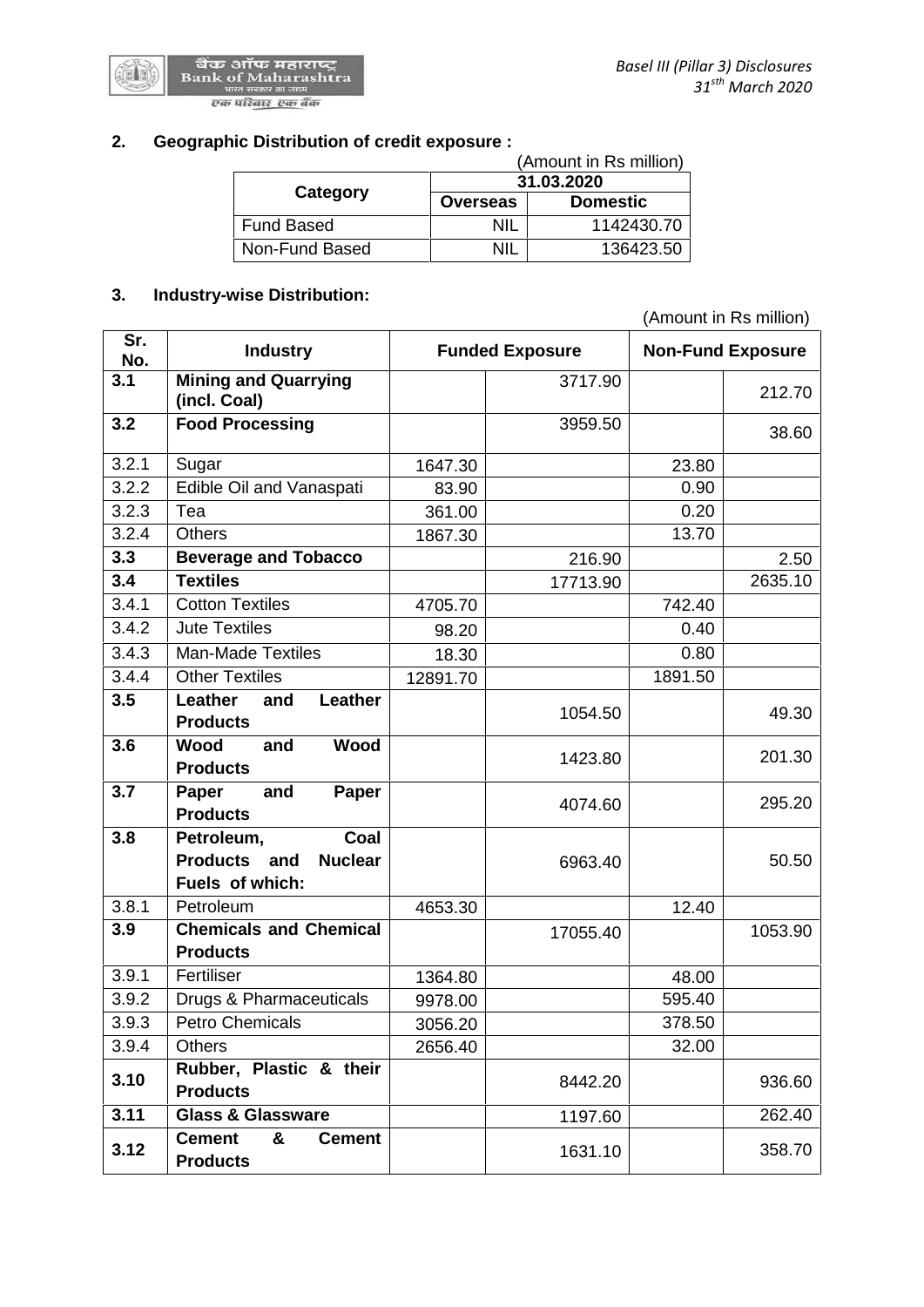| बैंक ऑफ महाराष्ट           |
|----------------------------|
| <b>Bank of Maharashtra</b> |
| भारत सरकार का उद्यम        |
| एक परिवार एक बैंक          |

| Sr.<br>No. | <b>Industry</b>                                                     |          | <b>Funded Exposure</b> |          | <b>Non-Fund Exposure</b> |
|------------|---------------------------------------------------------------------|----------|------------------------|----------|--------------------------|
| 3.13       | <b>Basic</b><br><b>Metal</b><br><b>Metal</b><br>&<br><b>Product</b> |          | 30109.30               |          | 3460.90                  |
| 3.13.1     | Iron & Steel                                                        | 20115.40 |                        | 577.20   |                          |
| 3.13.2     | Other Metal & Metal<br>Product                                      | 9993.90  |                        | 2883.70  |                          |
| 3.14       | <b>All Engineering</b>                                              |          | 28505.10               |          | 16124.10                 |
| 3.14.1     | Electronics                                                         | 7294.70  |                        | 418.70   |                          |
| 3.14.2     | <b>Others</b>                                                       | 21210.40 |                        | 15705.40 |                          |
| 3.15       | Vehicles, Vehicle Parts &<br><b>Transport Equipment</b>             |          | 9083.60                |          | 1834.80                  |
| 3.16       | <b>Gems &amp; Jewellery</b>                                         |          | 2484.50                |          | 469.30                   |
| 3.17       | <b>Construction (other than</b><br>Infrastructure)                  |          | 18.60                  |          | 1.10                     |
| 3.18       | <b>Infrastructure</b>                                               |          | 98284.70               |          | 24234.20                 |
| 3.18.1     | Power                                                               | 39944.60 |                        | 6727.30  |                          |
| 3.18.2     | Roads                                                               | 33058.00 |                        | 8827.80  |                          |
| 3.18.3     | Airports                                                            | 113.50   |                        | 0.00     |                          |
| 3.18.4     | Ports                                                               | 15969.30 |                        | 0.40     |                          |
| 3.18.5     | Railways (other than<br>Indian Railways)                            | 36.10    |                        | 30.90    |                          |
| 3.18.6     | Other Infrastructure                                                | 9163.20  |                        | 8647.80  |                          |
| 3.19       | <b>Other Industries</b>                                             |          | 5207.60                |          | 1414.00                  |
| 3.20       | <b>Residuary</b><br><b>Other</b><br><b>Advances</b>                 |          | 901286.50              |          | 82788.30                 |
|            | <b>Total</b>                                                        |          | 1142430.70             |          | 136423.50                |

**Industry having more than 5% of gross credit exposure**

| <b>Industry</b> | % of Exposure |
|-----------------|---------------|
| Infrastructure  | 9.58%         |

# **4. Residual Maturity break down of Assets:**

|                                  |                    |                 | (Amount in Rs million)                   |
|----------------------------------|--------------------|-----------------|------------------------------------------|
| <b>Maturity Pattern</b>          | <b>Investments</b> | <b>Advances</b> | <b>Foreign Currency</b><br><b>Assets</b> |
| 1 day                            | 150.00             | 8181.60         | 637.42                                   |
| 2 to 7 days                      | 3997.11            | 29368.00        | 19237.01                                 |
| 8 to 14 days                     | 1150.46            | 21249.30        | 4987.11                                  |
| 15 to 30 days                    | 1343.62            | 42674.40        | 14911.71                                 |
| 31 days to 2 months              | 20017.91           | 50258.00        | 12949.70                                 |
| Over 2 months to 3 months        | 21098.12           | 41441.30        | 4260.24                                  |
| Over 3 months and up to 6 months | 34650.04           | 120040.60       | 24945.72                                 |
| Over 6 months and up to 1 year   | 35394.17           | 92384.00        | 29285.39                                 |
| Over 1 year and upto 3 years     | 46938.48           | 198510.20       | 0.00                                     |
| Over 3 years and upto 5 years    | 37362.18           | 146288.10       | 0.00                                     |
| Over 5 years                     | 379611.30          | 198494.26       | 0.00                                     |
| <b>Total</b>                     | 581713.39          | 948889.76       | 111214.31                                |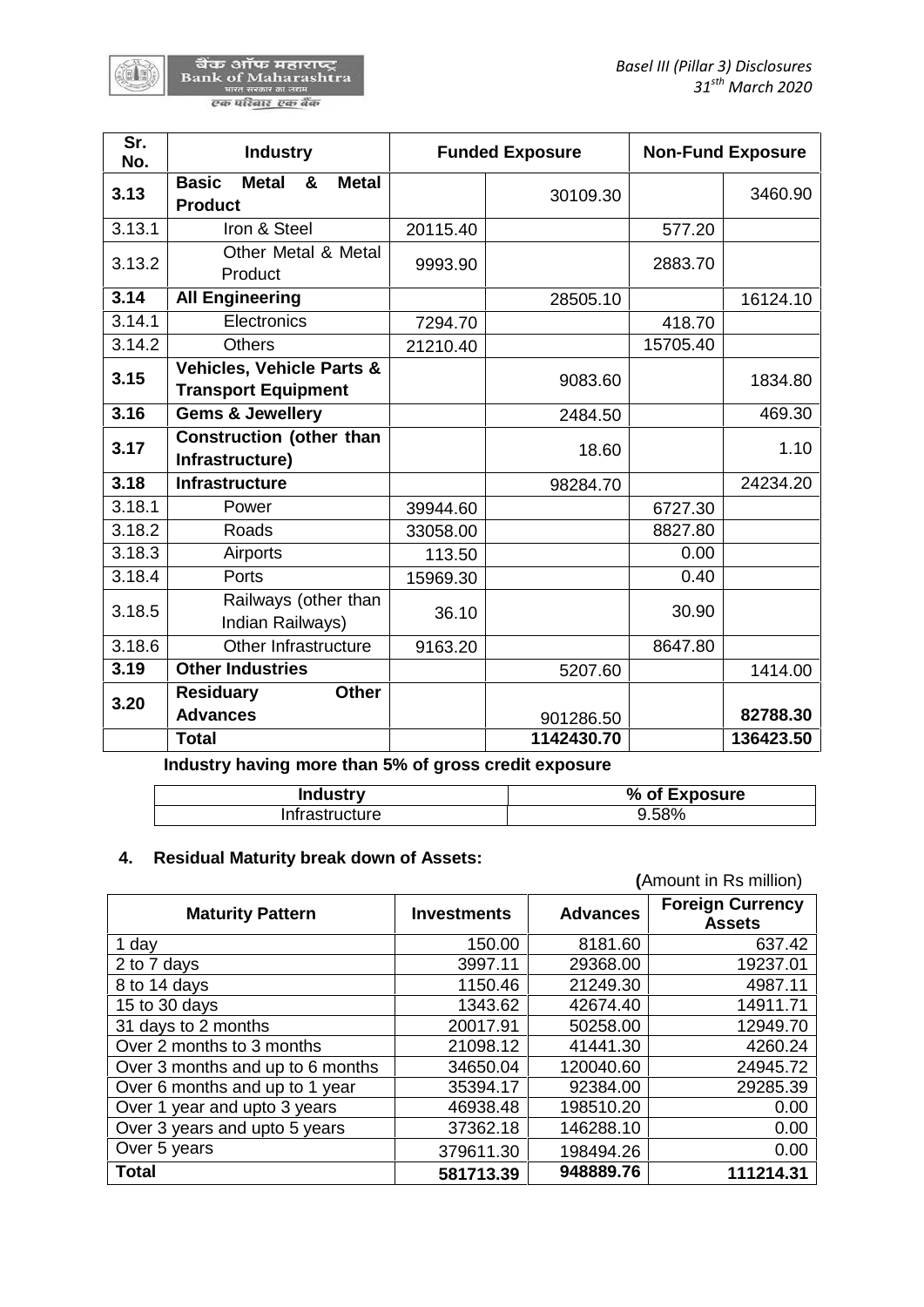

# **5. Disclosures for NPAs & NPIs :**

|                | <b>Domestic:</b><br>(Amount in Rs million)                     |            |
|----------------|----------------------------------------------------------------|------------|
|                |                                                                | 31.03.2020 |
| (A)            | <b>Gross NPA</b>                                               |            |
|                | Sub-standard                                                   | 38448.98   |
|                | Doubtful 1                                                     | 32700.19   |
|                | Doubtful 2                                                     | 37943.64   |
|                | Doubtful 3                                                     | 8791.90    |
|                | Loss                                                           | 3636.76    |
|                | <b>Total</b>                                                   | 121521.47  |
| (B)            | <b>Net NPA</b>                                                 | 41453.78   |
|                |                                                                |            |
| (C)            | <b>NPA Ratios</b>                                              |            |
|                | % of Gross NPAs to Gross Advances                              | 12.81%     |
|                | % of Net NPAs to Net Advances                                  | 4.77%      |
| (D)            | <b>Movement of Gross NPA</b>                                   |            |
| I.             | <b>Opening Balance</b>                                         | 153244.90  |
| $\mathbf{II}$  | Add:-Addition during the period                                | 40406.00   |
| Ш              | Less:- Reduction during the period                             | 72129.42   |
|                | Closing balance as at the end of period (i +ii-iii)            | 121521.47  |
| (E)            | <b>Movement of provision</b>                                   |            |
| E1             | <b>Specific Provision</b>                                      |            |
| i.             | <b>Opening Balance</b>                                         | 105627.38  |
| ii.            |                                                                | 29529.40   |
|                | Provisions made during the period                              |            |
| iii.           | Write-off made during the period                               | 57013.12   |
| iv.            | Write-back of excess provisions                                | 0.00       |
| v.             | Any other adjustments including transfer between<br>provisions | 0.10       |
| vi.            | Closing Balance (i+ii-iii-iv(+/-v)                             | 78143.76   |
| E <sub>2</sub> | <b>General Provisions</b>                                      |            |
| i.             | <b>Opening Balance</b>                                         | 1589.93    |
| ii.            | Provisions made during the period                              | 0.00       |
| iii.           | Write-off made during the period                               | 0.09       |
| iv.            | Write-back of excess provisions                                | 0.00       |
|                | Any other adjustments including transfer between               |            |
| V.             | provisions                                                     | 0.00       |
| vi.            | Closing Balance (i+ii-iii-iv(+/-v)                             | 1589.84    |
| (F)            | Write off during the period                                    | 57013.12   |
|                |                                                                |            |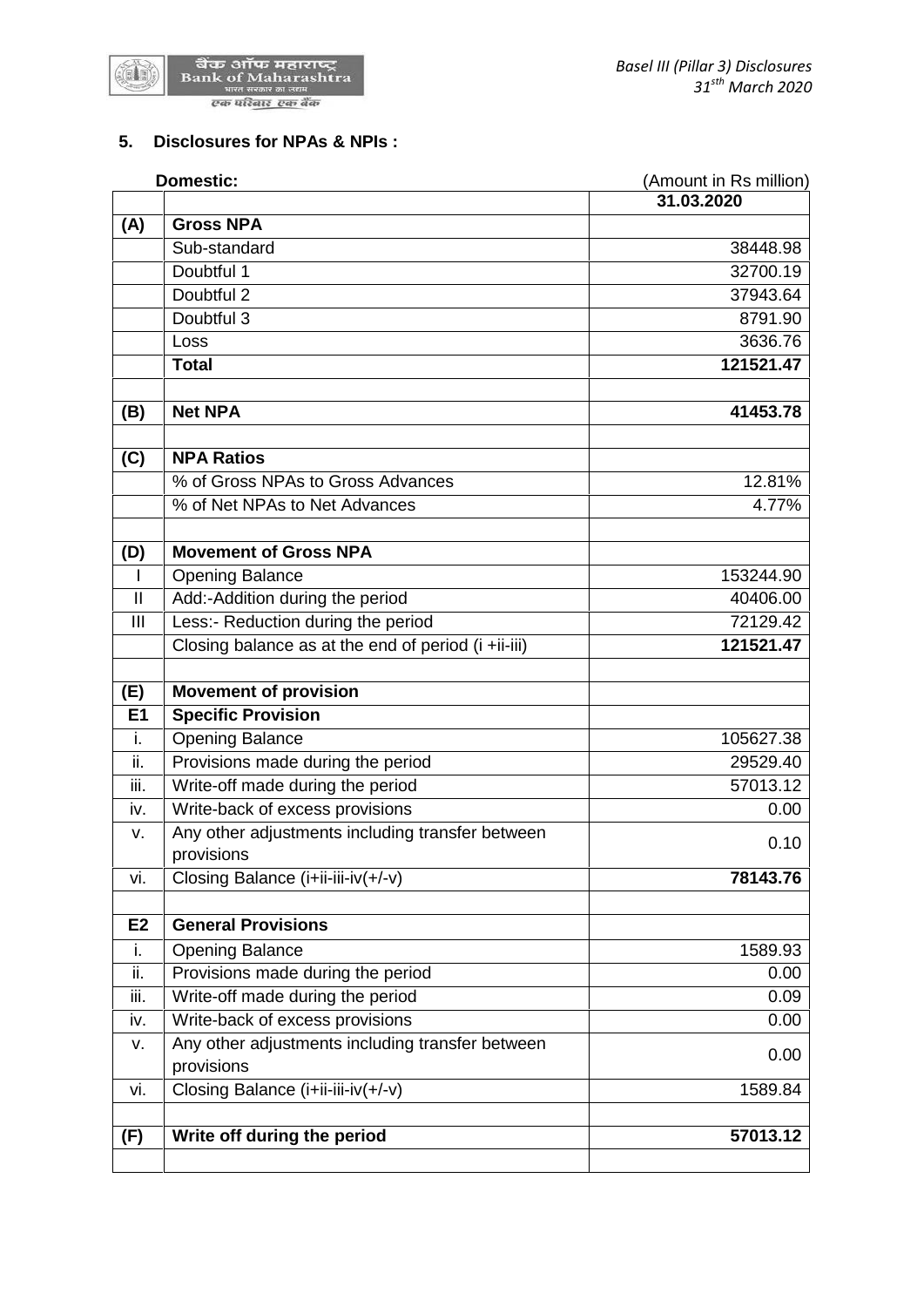

बैंक ऑफ महाराष्ट्र<br>Bank of Maharashtra<br>पास्त सरकार का जाम एक परिवार एक बैंक

| (G)            | Recovery in the written off accounts during the<br>period                                                                                  | 3419.95 |
|----------------|--------------------------------------------------------------------------------------------------------------------------------------------|---------|
| (H)            | <b>Non Performing Investments (NPI)</b>                                                                                                    | 3891.53 |
| (1)            | <b>Provisions for NPI</b>                                                                                                                  | 1812.37 |
| $(\mathsf{U})$ | Movement of provision for depreciation<br>on<br>investments (including provision of NPI, MTM<br>depreciation and Restructured Investments) |         |
| L              | Opening balance                                                                                                                            | 4666.33 |
| $\mathbf{H}$   | Provisions made during the period                                                                                                          | 622.20  |
| III            | Reduction during the period                                                                                                                | 0.00    |
| IV             | Write-off made during the period                                                                                                           | 75.75   |
| V              | Provisions used during shifting securities                                                                                                 | 833.10  |
| VI             | Write back of excess provision made during period                                                                                          | 74.81   |
|                | Closing balance (i+ii-iii-iv-v)                                                                                                            | 4304.87 |

| 37937.00 |
|----------|
|          |
| 30407.30 |
| 0.00     |
| 0.00     |
| 0.00     |
|          |

Overseas - NIL

The Industry-wise Provision of five major industries is as below

|    |                                       | (Amount in Rs million) |                  |
|----|---------------------------------------|------------------------|------------------|
|    |                                       | <b>NPA</b>             | <b>Provision</b> |
| A  | All Engineering                       | 13682.30               | 12922.70         |
| B  | Infrastructure                        | 10989.70               | 7734.30          |
| C  | <b>Basic Metal and Metal Products</b> | 4953.00                | 3937.50          |
| D  | Textiles                              | 1917.70                | 1007.70          |
| E. | <b>Rubber, Plastic and Products</b>   | 1125.80                | 836.80           |

# **6. Disclosures of Unhedged Foreign Currency Exposure (UFCE) :**

|         |                                                 | (Amount in Rs million) |
|---------|-------------------------------------------------|------------------------|
| Sr. No. | <b>Particulars</b>                              | 31.03.2020             |
| . .     | Additional provisioning made on account of UFCE | 39.80                  |
|         | Incremental Capital held on account of UFCE     | 34.71                  |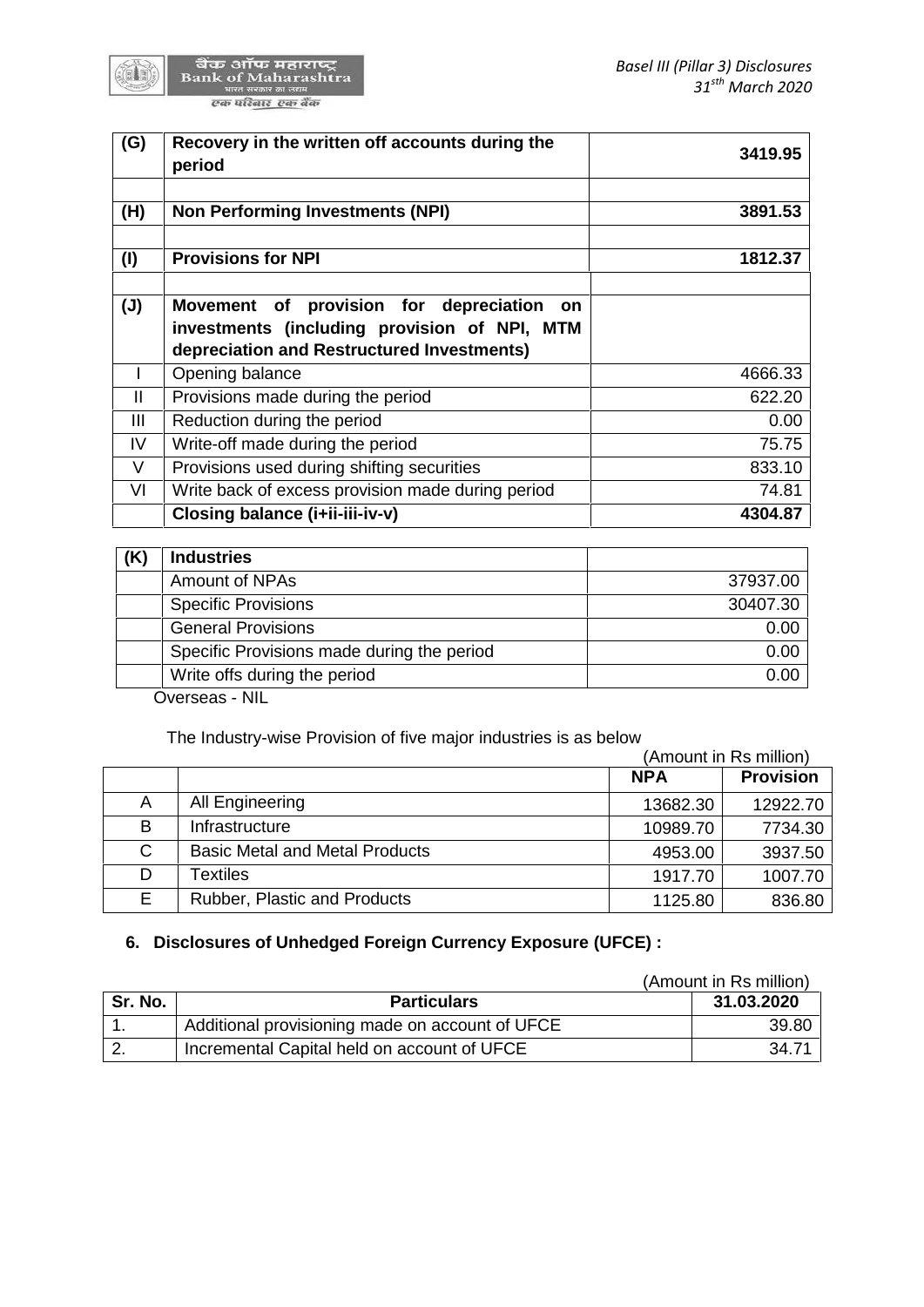

# **TABLE DF-4 - CREDIT RISK DISCLOSURES FOR PORTFOLIOS SUBJECT TO THE STANDARDIZED APPROACH**

## **a. Qualitative Disclosures:**

# **For portfolios under Standardised Approach:**

Bank uses standardized approach to measure capital requirements for credit risk. As per Standardised Approach, Bank accepts rating of following RBI approved ECAI (External Credit Assessment Institution) for credit risk rating and has used these ratings for calculating risk weighted assets wherever such ratings are available.

- 1. Credit Rating Information Services of India Limited (CRISIL),
- 2. Credit Analysis and Research limited (CARE),
- 3. India Ratings,
- 4. ICRA Limited,
- 5. Brickwork,
- 6. ACUITE (Earlier SMERA)
- 7. INFOMERICS Valuation and Rating Private Limited

## **Types of exposures for which each agency is used:**

Bank has used solicited ratings assigned by the above approved credit rating agencies for all eligible exposures. Bank has neither made any discrimination among ratings assigned by these agencies nor has restricted their usage to any particular type of exposure. Key aspects of Bank's External Ratings application framework are as follows:

- Bank uses ratings assigned by any of these credit rating agencies as solicited and accepted by borrowers in line with RBI guidelines.
- Wherever available, Bank uses facility rating or bank loan rating for risk weighting borrower's exposures above Rs 5 crore. Where issuer rating is available Bank uses such ratings unless bank loan is specifically rated.
- When a borrower is assigned a rating that maps to a risk weight of 150%, then this rating is applied on all the unrated facilities of the borrower and risk weighted at 150%.
- RBI guidelines outline specific conditions for facilities that have multiple ratings. In this context, lower rating, where there are two ratings and second-lowest rating where there are two or more ratings are used for a given facility.
- While mapping/applying the ratings assigned by credit rating agencies, Bank is guided by Regulatory guidelines.
- As per RBI circular dated 25.08.2016, claims on Corporates, AFCs and NBFC IFCs having aggregate exposure from banking system of more than Rs 100.00 crore which were rated earlier and subsequently have become unrated will attract a risk weight of 150%.
- As per RBI circular dated 25.08.2016 and their subsequent clarificationdated06.06.2019 all unrated claims on Corporates, AFCs and NBFC – IFCs having aggregate exposure from banking system of more than Rs 200.00 crore will attract a risk weight of 150% from FY 2019-20 onwards.
- As per RBI circular 22.02.2019, Risk weights for exposures to NBFCs, excluding Core Investment Companies (CICs) is risk weighted as per ratings assigned by the rating agencies in a manner similar to that of corporates.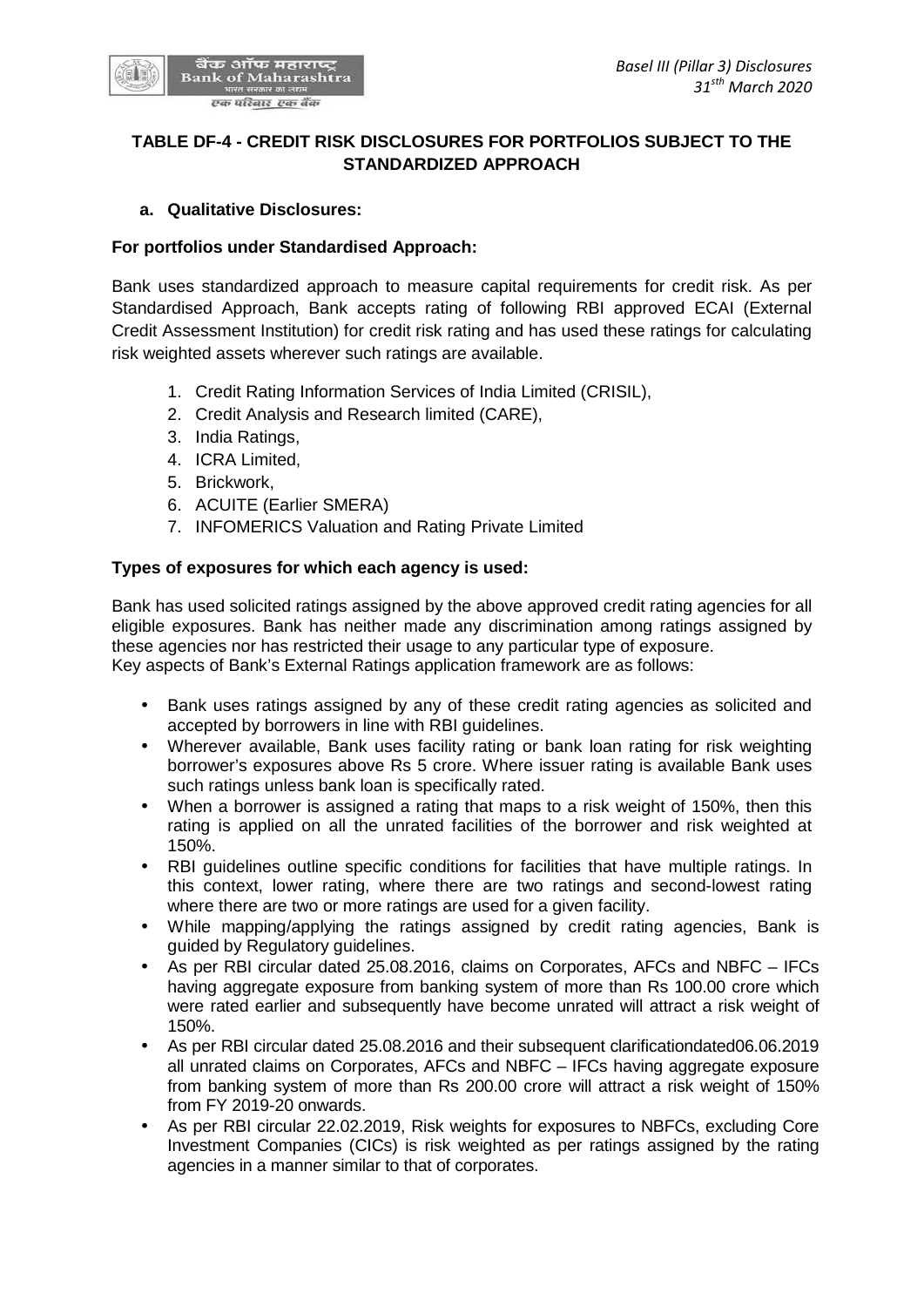

- As per RBI circular 25.08.2016, additional risk weight of 75 percentage points over and above applicable risk weight for the exposure to the eligible specified borrowers is applied.
- As per RBI circular dated 12.09.2019, risk weight for consumer credit, including personal loans, but excluding credit card receivables is reduced to 100%.

### **Treatment of undrawn exposures:**

As required by the regulatory norms, Bank holds capital even for the undrawn portion of credit facilities which are not unconditionally cancellable without prior notice by Bank, by converting such exposures into a credit exposure equivalent based on the applicable Credit Conversion Factor (CCF). For credit facilities, which are unconditionally cancellable without prior notice, Bank applies a CCF of zero percent on the undrawn exposure.

### **b. Quantitative Disclosures:**

Exposure amounts as of 31.03.2020 after risk mitigation subject to Standardized Approach, amount of a Bank's outstandings (rated and unrated) disclosed under following major risk buckets:-

|         |                             | (Amount in Rs million) |
|---------|-----------------------------|------------------------|
| Sr. No. | <b>Particulars</b>          | Exposure               |
|         |                             | Outstanding            |
|         | Below 100 % risk weight     | 1444165.45             |
| ii      | 100 % risk weight           | 194918.74              |
| iii     | More than 100 % risk weight | 110340.66              |
|         | sub total                   | 1749424.85             |
| iv      | <b>Deducted CRM Value</b>   | 67574.80               |
|         | <b>Total Exposure</b>       | 1816999.65             |

# **TABLE DF-5 – CREDIT RISK MITIGATION: DISCLOSURES FOR STANDARDISED APPROACHES**

#### **Qualitative Disclosures**

## **Policies for Credit Risk Mitigation:**

Bank has a Board approved policy framework for collateral management and credit risk mitigation techniques, which include among other aspects guidelines on acceptable types of collateral, ongoing monitoring of collateral including frequency and basis of valuation and application of credit risk mitigation techniques.

## **Collateral Management**

Bank defines collateral as it is an additional security given, over and above primary security or in substitution thereof. It serves as an additional comfort to Bank for recovery of loans in default situations. At times, these securities are not connected to main business of the borrower or may not be owned by the borrower. Bank ensures that underlying documentation for collateral provides Bank appropriate rights over collateral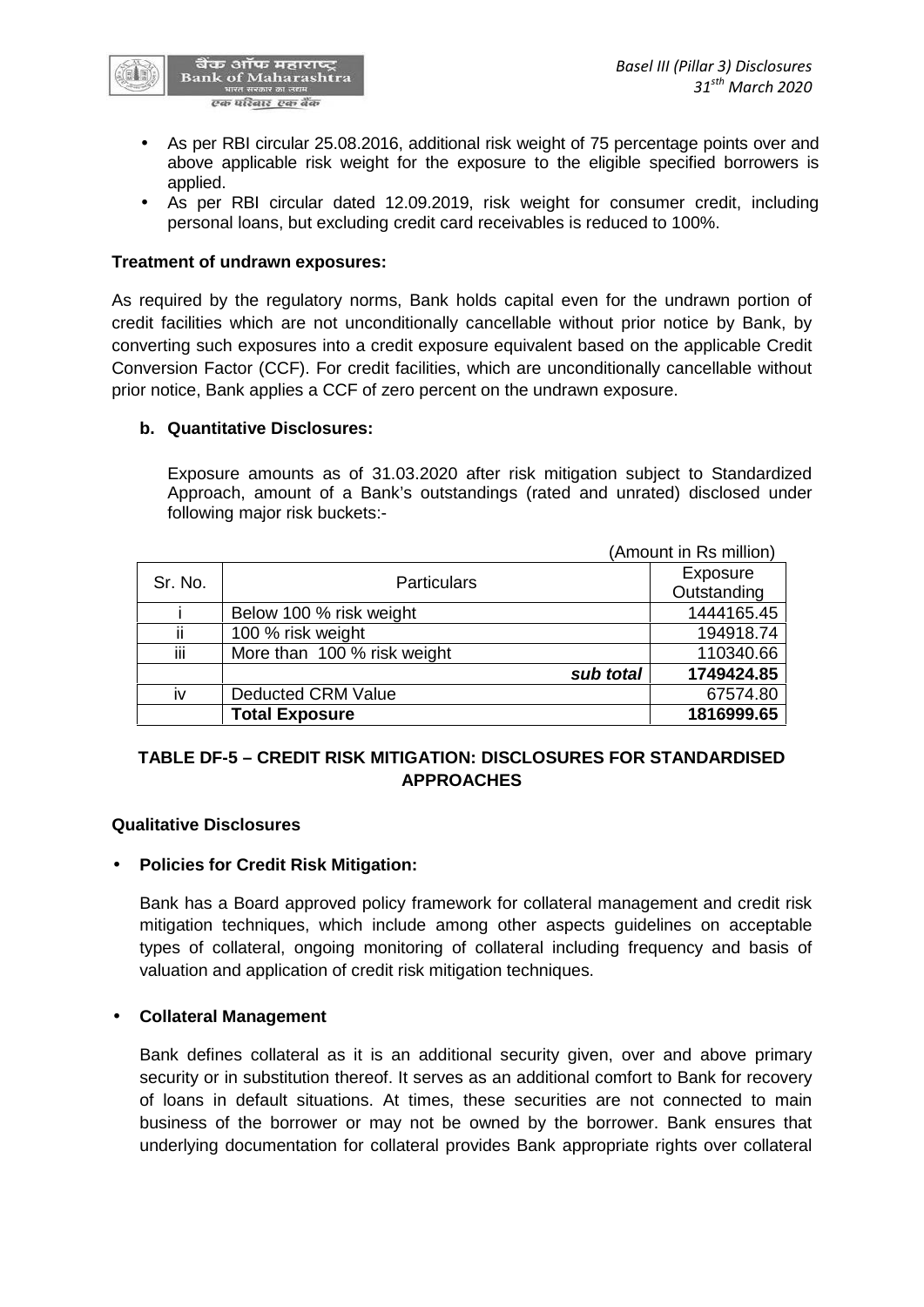

or other forms of credit enhancement including right to liquidate/retain or take legal possession of it in a timely manner in the event of default by counterparty.

## **Collateral Valuation**

As stipulated by RBI guidelines, Bank uses comprehensive approach for collateral valuation. Under this approach, Bank reduces its exposure to counterparty when calculating its capital requirements to the extent of risk mitigation provided by eligible financial collateral as specified in Basel III guidelines. Bank also applies appropriate haircuts. Bank has also put in place Loan Policy duly approved by Board, which lay down the types of securities normally accepted by Bank for lending, and administration / monitoring of such securities in order to safeguard/protect the interest of Bank so as to minimize risk associated with it. Both fixed and current assets obtained to secure loans granted by Bank as per policy prescription are subjected to valuation by outside valuers empanelled by Bank. In respect of high value of collateral, valuation from two or more valuers is obtained.

# **Description of main types of collateral taken by Bank**

For computation of capital requirement for Credit Risk, Bank recognizes only those collaterals that are considered as eligible for risk mitigation in RBI guidelines, which are as under:

- o Cash Deposit with bank
- o Gold, including bullion and Jewellery
- o Securities issued by Central and State Governments
- o Kisan Vikas Patra and National Savings Certificate
- o Life Insurance Policies with a declared surrender value of an insurance company which is regulated by the insurance sector regulator
- o Debt securities including Certificate of Deposit rated at least BBB,A3
- o Units of Mutual Funds, where the investment is in instruments mentioned above

## **Main types of guarantor counterparty and their creditworthiness**

Wherever required Bank obtains personal or corporate guarantee as an additional comfort for mitigation of credit risk which can be translated into a direct claim on the guarantor which is unconditional and irrevocable. Bank also accepts guarantee given by State / Central Government/ECGC/CGTMSE/NCGTC as a security comfort.

## **Concentrations within Credit Risk Mitigation**

RBI guidelines, among its conditions for eligible credit risk mitigants, require that there should not be a material positive correlation between the credit quality of the counterparty and the value of the collateral being considered. The CRM (Credit Risk Mitigation)/ Guaranteed exposure are not subject to any market fluctuation and these exposures are well diverse. Currently, Bank does not have any concentration risk within credit risk mitigation.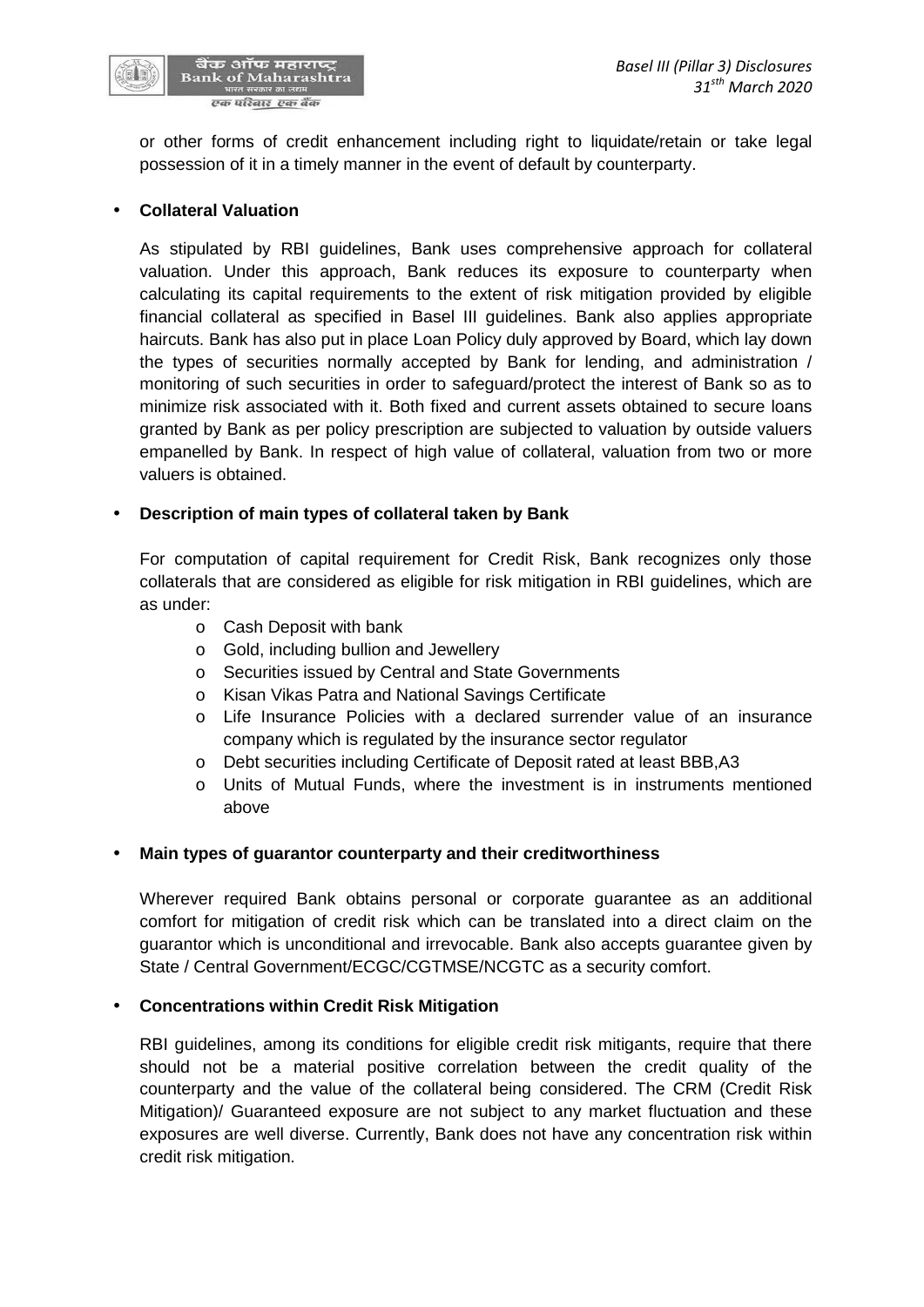

## **Quantitative Disclosures:**

(a). For each separately disclosed credit risk portfolio total exposure (after, where applicable, on or off balance sheet netting) that is covered by eligible financial collateral after application of haircuts.

(Amount in Rs million)

| $\frac{1}{2}$                                                                     |            |
|-----------------------------------------------------------------------------------|------------|
|                                                                                   | 31.03.2020 |
| Total exposure (after, where applicable, on or off balance sheet netting) that is | 67574.80   |
| covered by eligible financial collateral after application of haircuts            |            |

(b) For each separately disclosed portfolio total exposure (after, where applicable, on- or off balance sheet netting) that is covered by guarantees/credit derivatives (whenever specifically permitted by RBI)

|                                              | (Amount in Rs million) |
|----------------------------------------------|------------------------|
|                                              | 31.03.2020             |
| Total exposure that is covered by Guarantees | 23527.02               |

## **TABLE DF-6 SECURITIZATION EXPOSURE**

#### **Qualitative Disclosures:**

The Bank does not have any case of securitization of its assets as on 31<sup>st</sup> March 2020.

### **Quantitative Disclosures:**

Quantitative Disclosure for Securitization Assets is **Not Applicable.**

## **TABLE DF-7 MARKET RISK IN TRADING BOOK**

#### **Qualitative Disclosures:**

#### **Market Risk:**

Market Risk is defined as the possibility of loss to a bank caused by adverse movements in market variables such as interest rates, foreign currency exchange rates, equity prices and commodity prices. Bank's exposure to market risk arises from domestic investments (interest related instruments and equities) in trading book (both AFS and HFT categories), Foreign exchange positions. Bank is not trading in commodities. The objective of the market risk management is to minimize impact of losses on earnings and equity arising from market risk.

## **Policies, strategies and processes for management of Market Risk**

Bank has put in place Board approved Investment Management Policy and Investment Risk Management Policy, Market Risk Management Policy and Asset Liability Management (ALM) Policy for effective management of market risk. The above policies lay down well defined organization structure for market risk management functions and processes whereby market risks carried by Bank are identified, measured, monitored and controlled within policy framework consistent with Bank's risk tolerance. Policies deal with reporting framework for effective monitoring of market risk and also set various risk limits such as Overnight Limit,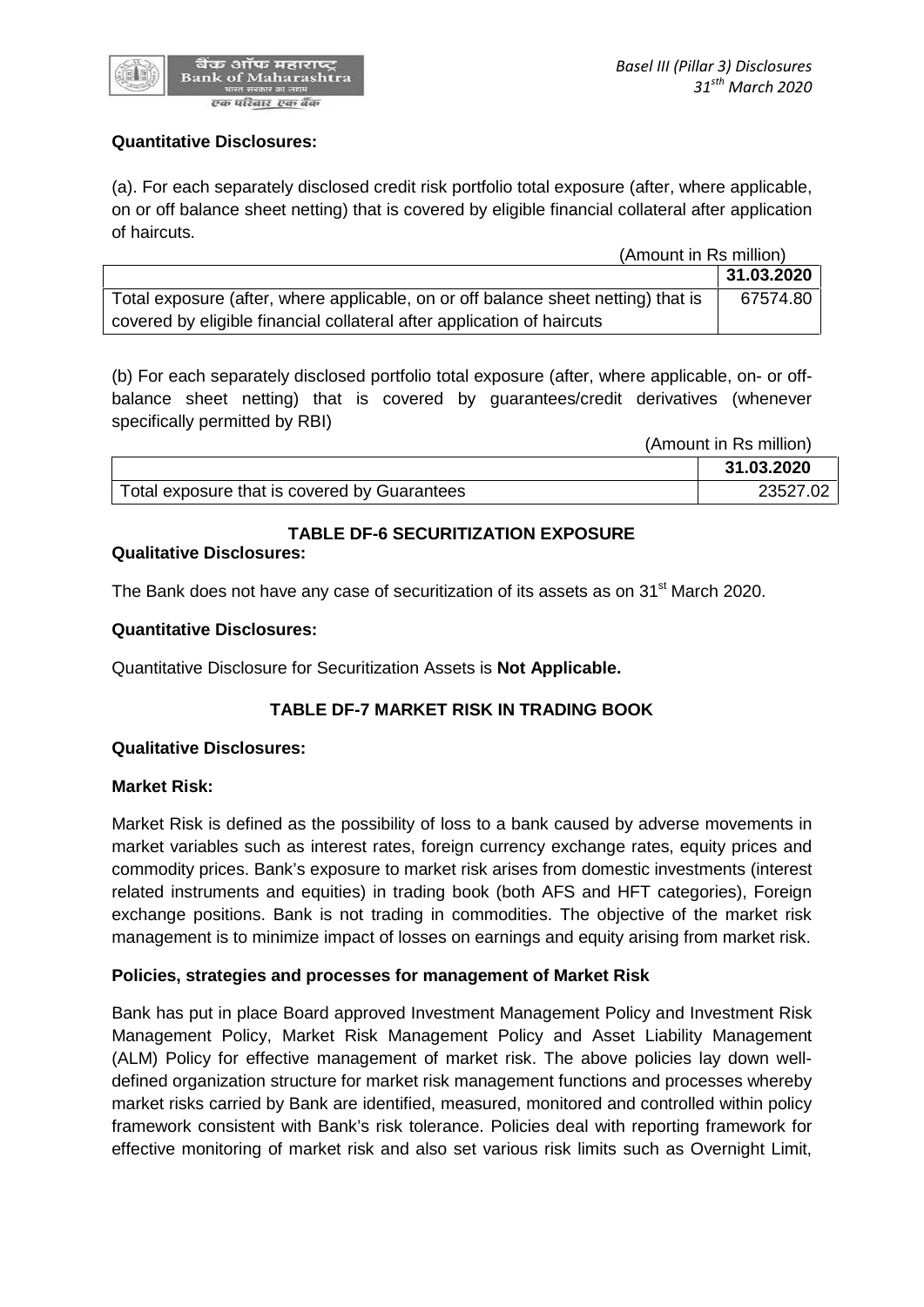

Intra-day limit, Aggregate Gap limit, Stop Loss limit, VaR limit etc. Exposure limits are set for counterparty banks and exposures are monitored on daily basis.

ALM Policy deals with liquidity risk and interest rate risk management framework. Bank has put in place mechanism of short term dynamic liquidity management and contingency plan for liquidity management. Prudential (Tolerance) limits are set for different residual maturity time buckets for efficient asset liability management. Bank's contingency plan for liquidity management comprises various contingent measures to deal with any kind of stress on liquidity position. Bank has put in place Board approved Stress Testing Policy and conducts periodic stress tests on liquidity risk, interest rate risk and foreign exchange risk.

Asset Liability Management Committee (ALCO) / Board monitors adherence of prudential limits fixed by Bank and determines strategy in light of market conditions. Dealing room activities are centralized and system is in place to monitor dealing room activities. Mid-Office at Treasury & International Banking Department (TIBD) also monitors adherence of prudential limits on a continuous basis.

Interest rate risk is monitored through use of Gap Analysis of rate sensitive assets and liabilities. Bank has also put in place Duration Gap Analysis framework for management of interest rate risk. Bank estimates Earnings at Risk (EaR) and Modified Duration Gap (DGAP) periodically against adverse movement in interest rate for assessing impact on Net Interest Income (NII) and Economic Value of Equity (EVE).

Market Risk Management Policy - To ensure that Bank's operations are in line with Management expectations of return vis-à-vis market risk, it is crucial that Bank has a defined set of principles and processes in place for articulating how it plans to manage market risks it faces, in Trading or Banking Book.

Bank's Market Risk Management Policy aims to set out broad outlines of processes by which market risks carried by Bank shall be managed i.e. identified, measured, controlled and monitored in such a way that risk taken is within the approved risk tolerance limits. The scope of this policy covers market risks arising from Bank's "Trading book" and investment portion of "Banking book".

## **Quantitative Disclosure:**

(Amount in Rs million) **Risk Category 31.03.2020 Risk Weighted Assets Capital Charge** i Interest Rate Risk 46343.38 3707.47 ii Equity Position Risk  $\overline{\phantom{0}}$  11021.63 881.73 **Total capital charge for market risks under standardized duration approach (i+ii+iii) 57365.01 4589.20**

Capital requirement for Market Risk is as under: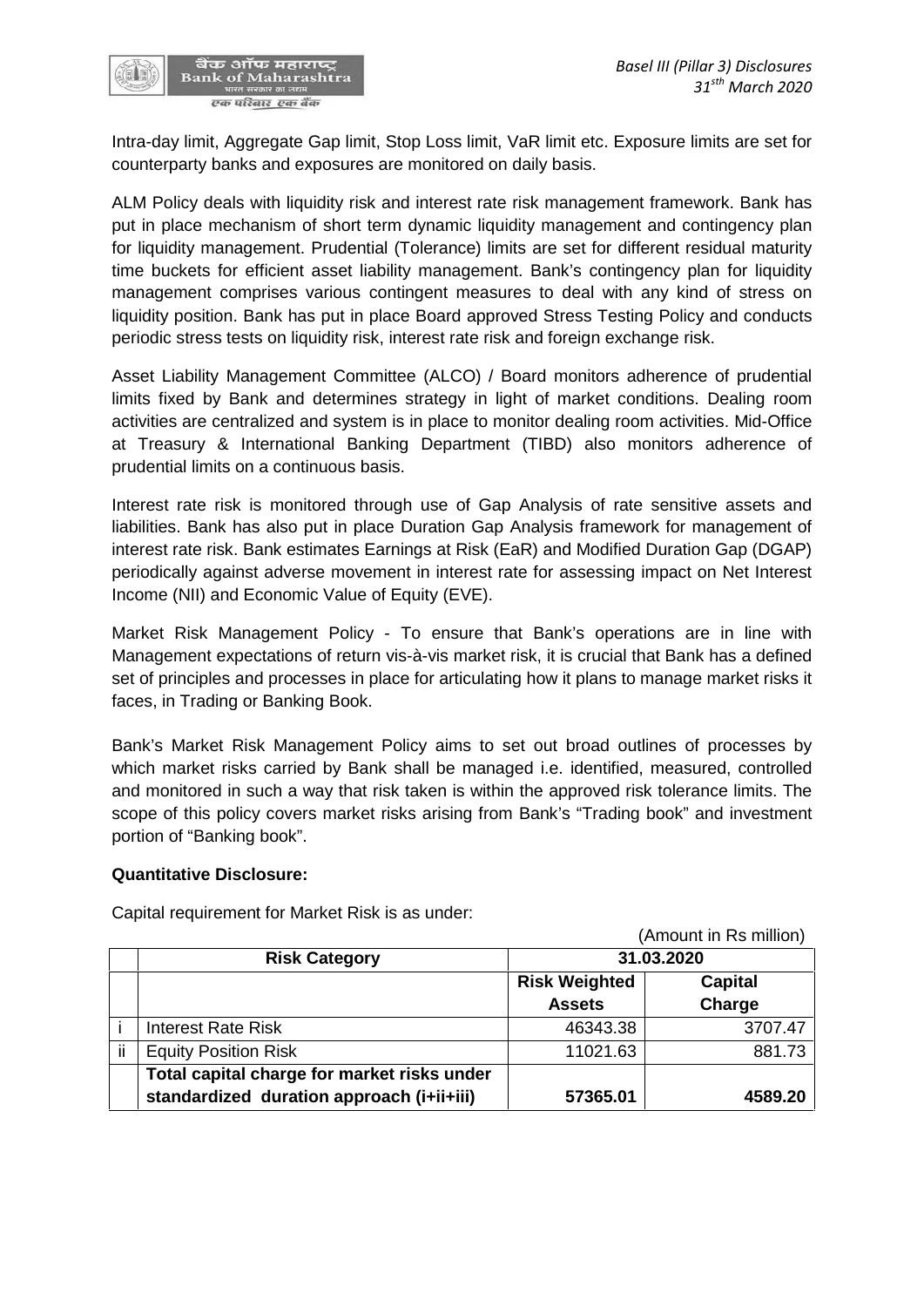## **TABLE DF-8 OPERATIONAL RISK**

#### **Qualitative disclosures:**

ं बैंक ऑफ महाराष्ट्र<br>Bank of Maharashtra

एक परिवार एक बैंक

#### **Operational risk:**

Operational Risk is risk of loss resulting out of inadequate or failed internal processes, people and systems or from external events. Operational risk includes Legal risk but excludes Strategic and Reputation Risk.

#### **Policies on management of Operational Risk:**

Bank has framed Operational Risk Management Policy in line with RBI Guidelines. Other policies which deal with management of operational risk are (a) Information System Security Policy, (b) Business Continuity Planning Policy, (c) Compliance Policy, (d) Outsourcing Policy and (e) Fraud Risk Management Policy.

**Strategies and processes:** Operational Risk Management process of Bank is driven by a strong organizational culture and sound operating procedures, involving corporate values, internal control culture, effective internal reporting. Policies are put in place for effective management of Operational Risk in Bank.

Bank has been constantly reviewing legal documents to ensure that legal documents are comprehensive and enforceable. As a measure of risk mitigation, Bank has obtained insurance cover for all assets owned by Bank. It is also ensured that assets financed by Bank are also adequately insured, as a risk mitigation measure. The operational risk management policy outlines organization structure and detail processes for management of operational risk. Basic objective of policy is to closely integrate operational risk management system into day-to-day risk management processes of Bank by clearly assigning roles for effectively identifying, assessing, monitoring and controlling / mitigating operational risks and by timely reporting of operational risk exposures including material operational losses.

There has been an increasing threat perception from Information Technology related risks and risks from external events and hence Bank has put in place 'Information System Security Policy'. Business Continuity Plan duly approved by the Board is also put in place. Training on Key Risk Indicators (KRI) & Risk Control & Self Assessment (RCSA) is given to the officers of the concerned functional departments on an ongoing basis.

Operational risks in Bank are managed through comprehensive and well-articulated internal control framework.

#### **Approach adopted for capital charge computation for operational risk:**

Bank is following Basic Indicator Approach (BIA) for calculating capital charge for Operational Risk. Bank has received approval for migration to 'The Standardized Approach' (TSA) for calculating Operational Risk Capital Charge as a parallel run. However, Bank has been allowed to maintain capital charge as per Basic Indicator Approach (BIA) for regulatory purpose.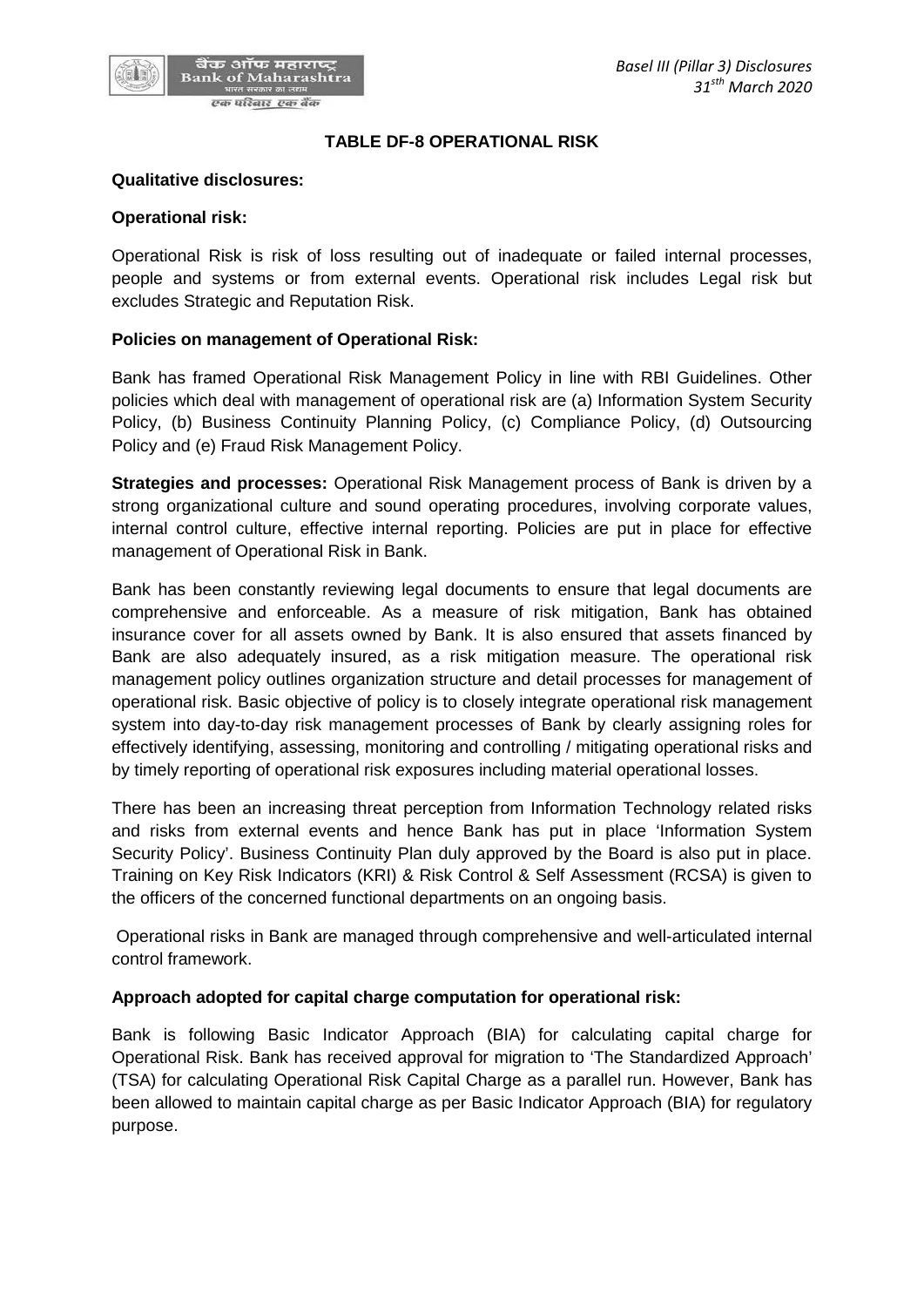

## **Quantitative Disclosure:**

Capital charge for Operational Risk under Basic Indicator approach is **Rs 7473.19 Million.**

## **TABLE DF-9 INTEREST RATE RISK IN THE BANKING BOOK (IRRBB)**

### **Qualitative Disclosures:**

## **Interest Rate Risk in the Banking Book:**

Interest Rate Risk in Banking Book (IRRBB) refers to potential adverse financial impact on Bank's Banking Book from changes in interest rates. The assumptions regarding loan prepayments and behaviour of non-maturity deposits are also taken care of. Interest rate risk is measured and monitored through two approaches.

**(i) Earnings at Risk:** Impact on income (Earning Perspective) is measured through use of Traditional Gap Analysis by applying notional rate shock (parallel shift in interest rates across assets and liabilities) upto 100 basis point (bps) for a period of one year.

**(ii) Economic Value of Equity (Duration Gap Analysis):** Bank has adopted Duration Gap Analysis for assessing impact (as a percentage) on economic value of equity (Economic Value Perspective) in line with the method suggested by RBI.

Impact on Economic Value of Equity is analysed for a 200 bps rate shock as indicated by RBI. The Economic Value of Equity is measured and monitored on a monthly basis.

## **Quantitative Disclosure Earning at Risk (As per Traditional Gap):**

|                               |                                             | (Amount in Rs. Million) |  |
|-------------------------------|---------------------------------------------|-------------------------|--|
|                               | Parallel shift of 100 bps for 1 Year period |                         |  |
| Change in Interest rate       | 31.03.2020                                  |                         |  |
|                               | $(+)$ 100 basis point                       | $(-)$ 100 basis point   |  |
| Impact on Net Interest Income | 2713.41                                     | $-2713.41$              |  |

#### **Economic Value of Equity (As per Duration Gap):**

|                             | 31.03.2020            |                             |
|-----------------------------|-----------------------|-----------------------------|
| Impact on economic value of | $(+)$ 200 basis point | $\vert$ (-) 200 basis point |
| equity                      | 5322.30               | -5322.30                    |

# **TABLE DF-10: GENERAL DISCLOSURE FOR EXPOSURES RELATED TO COUNTERPARTY CREDIT RISK**

### **Qualitative Disclosures:**

Bank is participating in derivative market as a user to hedge risk of underlying exposure of its own and that of its customers. Keeping in view business composition of Bank, nature and mix of clients, capital requirement as also risk appetite, Bank is dealing in following derivative products:

Currency futures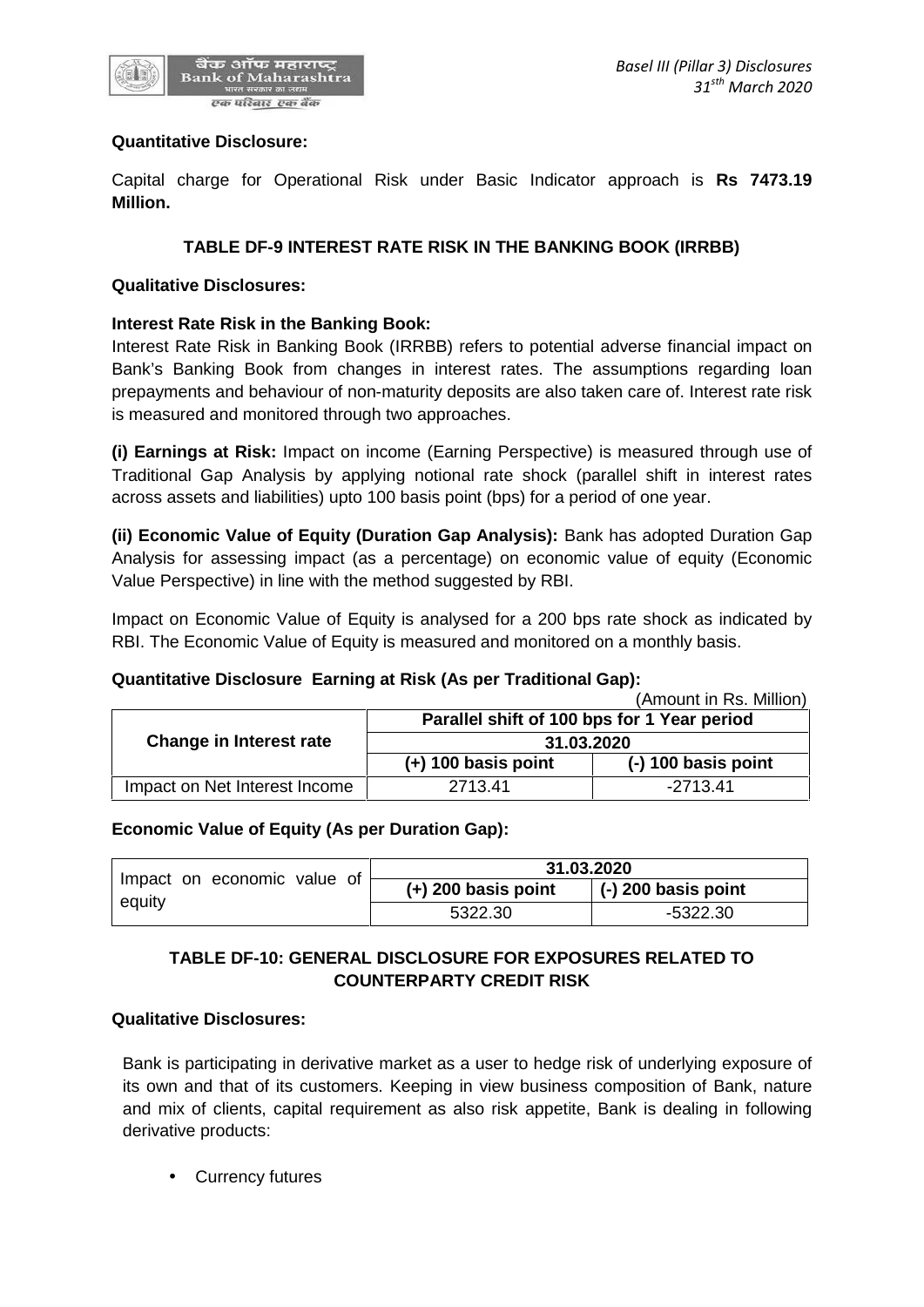

- Foreign Exchange Forward contracts and currency swaps.
- Interest Rate Swaps OIS & IRS.

Bank at present is not undertaking transactions under Credit Default Swaps and Currency options.

Measurement and management of various risks is ensured by setting up various limits such as counter party limits, stop loss limits, Day light Limits, Overnight limit, Stop Loss Limits and exposure limits etc. at various levels. Utilization of such limits would be subject to guidelines of Investment Management Policy and RBI/SEBI/Exchanges.

From exchange side, limits stipulated are (1) initial margin (2) mark to market margins (3) open interest. Bank is complying with these limits.

In respect of currency futures transactions, Bank is maintaining account with exchange approved Bank for purpose of clearing and settlement of transactions and also maintains margin in the form of cash/bank deposits/bank guarantees/ G-Sec or any other approved securities.

Purpose of booking forward contracts is to hedge an exposure to exchange risk in respect of transaction for which sale and/or purchase of foreign exchange is permitted under FEMA 1999. Bank offers to its customers, forward contract as a product for hedging their foreign currency exchange risk.

Bank is doing IRS/FRA deals only with those counterparty banks which have executed ISDA Master agreement/CSAs and for whom Bank has set up counterparty exposure limits. Bank has made requisite provision on credit exposure of derivative contracts computed as per current exposure method & as per RBI guidelines and Investment Management Policy.

 Bank will describe methodology and will assign economic capital for counter party credit exposure, as and when Bank migrates to Advanced Approach of measurement of Risk and related Capital requirement.

|         |                                                     | (Amount in Rs. million) |
|---------|-----------------------------------------------------|-------------------------|
| Sr. No. | <b>Particulars</b>                                  | 31.03.2020              |
|         | <b>Replacement Cost</b>                             | 3153.10                 |
| 2       | <b>Potential Future Exposure</b>                    | 3727.30                 |
| 3       | <b>Gross Credit Equivalent</b>                      | 6880.40                 |
|         | <b>Comprising:</b>                                  |                         |
| 3.1     | <b>Interest Rate Contract</b>                       | 0.00                    |
| 3.2     | <b>Credit Derivatives Contract</b>                  | 0.00                    |
| 3.3     | <b>Equity Contracts</b>                             | 0.00                    |
| 3.4     | Foreign Exchange Contracts and Gold                 | 6880.40                 |
| 3.5     | <b>Commodities Contracts</b>                        | 0.00                    |
| 4       | <b>Gross Credit Equivalent Amount</b>               | 6880.40                 |
| 5       | Less: Effect of Netting Arrangements                | 0.00                    |
| 6       | <b>Credit Equivalent Amount after netting (4-5)</b> | 6880.40                 |

## **(a) Quantitative Disclosures**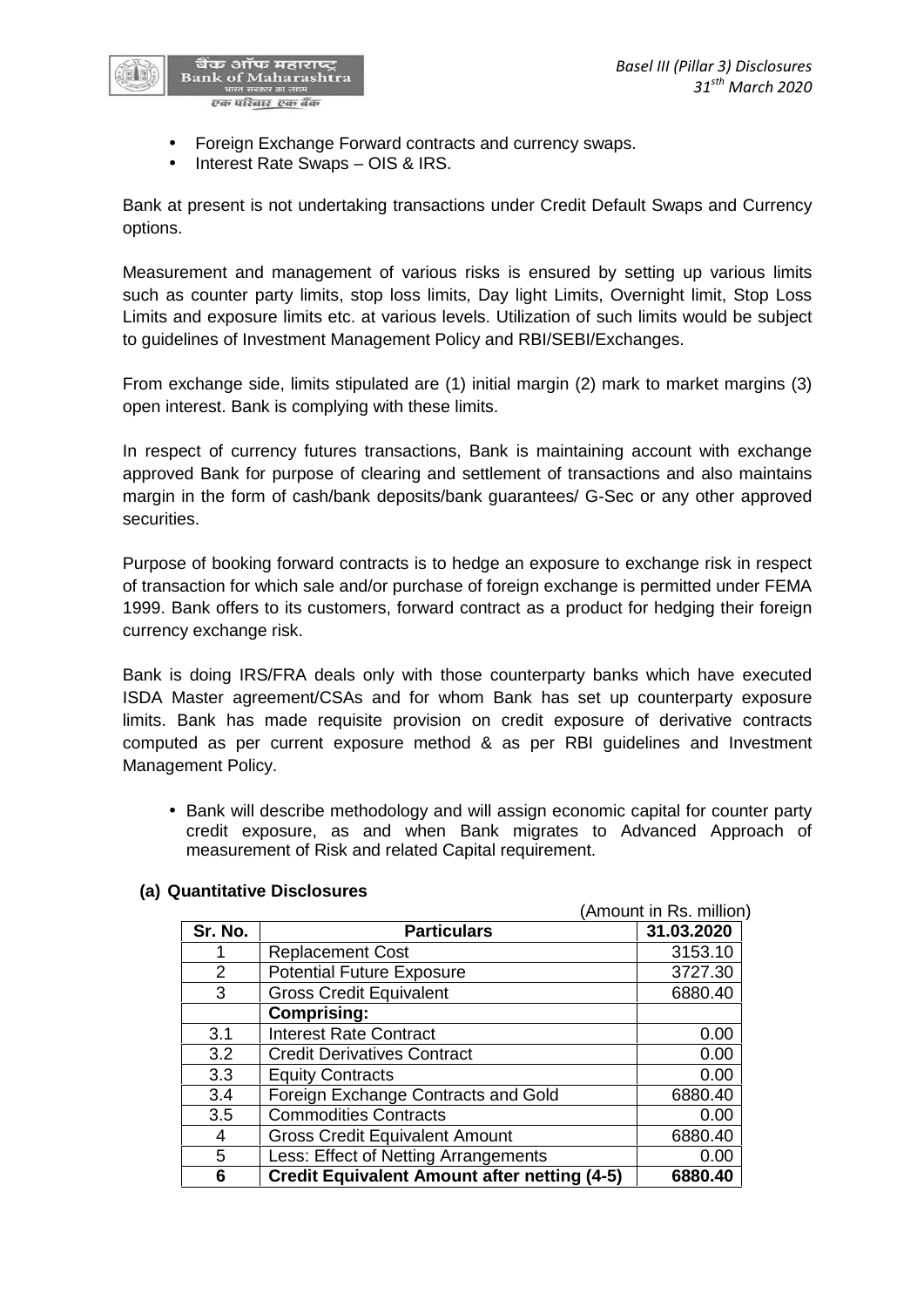बैंक ऑफ महाराष्ट्र<br>Bank of Maharashtra<br>पास्त सरकार का जवम एक परिवार एक बैंक

**Sele** 

| Sr. No. | <b>Particulars</b>                   | 31.03.2020 |
|---------|--------------------------------------|------------|
|         | <b>Less: Collateral Amount</b>       |            |
| 7.1     | <b>Eligible Financial Collateral</b> | 0.00       |
| 7.2     | <b>Other Eligible Collateral</b>     | 0.00       |
| 8       | <b>Net Credit Equivalent Amount</b>  | 6880.40    |

Counterparty credit exposure is mitigated by exposure netting through ISDA agreements and recognition of eligible collateral, effect of which have been included in regulatory capital calculations wherever appropriate.

| (b) Credit Derivatives Transactions-    | (Amount in Rs Million)                   |                           |  |
|-----------------------------------------|------------------------------------------|---------------------------|--|
| <b>Particulars</b>                      | <b>Notional of</b>                       | <b>Credit Derivatives</b> |  |
|                                         | <b>Protection Bought Protection Sold</b> |                           |  |
| Own Credit Portfolio                    | <b>NIL</b>                               | NIL                       |  |
| <b>Client Intermediation Activities</b> | <b>NIL</b>                               | <b>NIL</b>                |  |
| Total                                   | <b>NIL</b>                               | <b>NIL</b>                |  |
| Credit default swaps                    | <b>NIL</b>                               | <b>NIL</b>                |  |
| Total return swaps                      | <b>NIL</b>                               | <b>NIL</b>                |  |
| Total                                   | <b>NIL</b>                               | <b>NIL</b>                |  |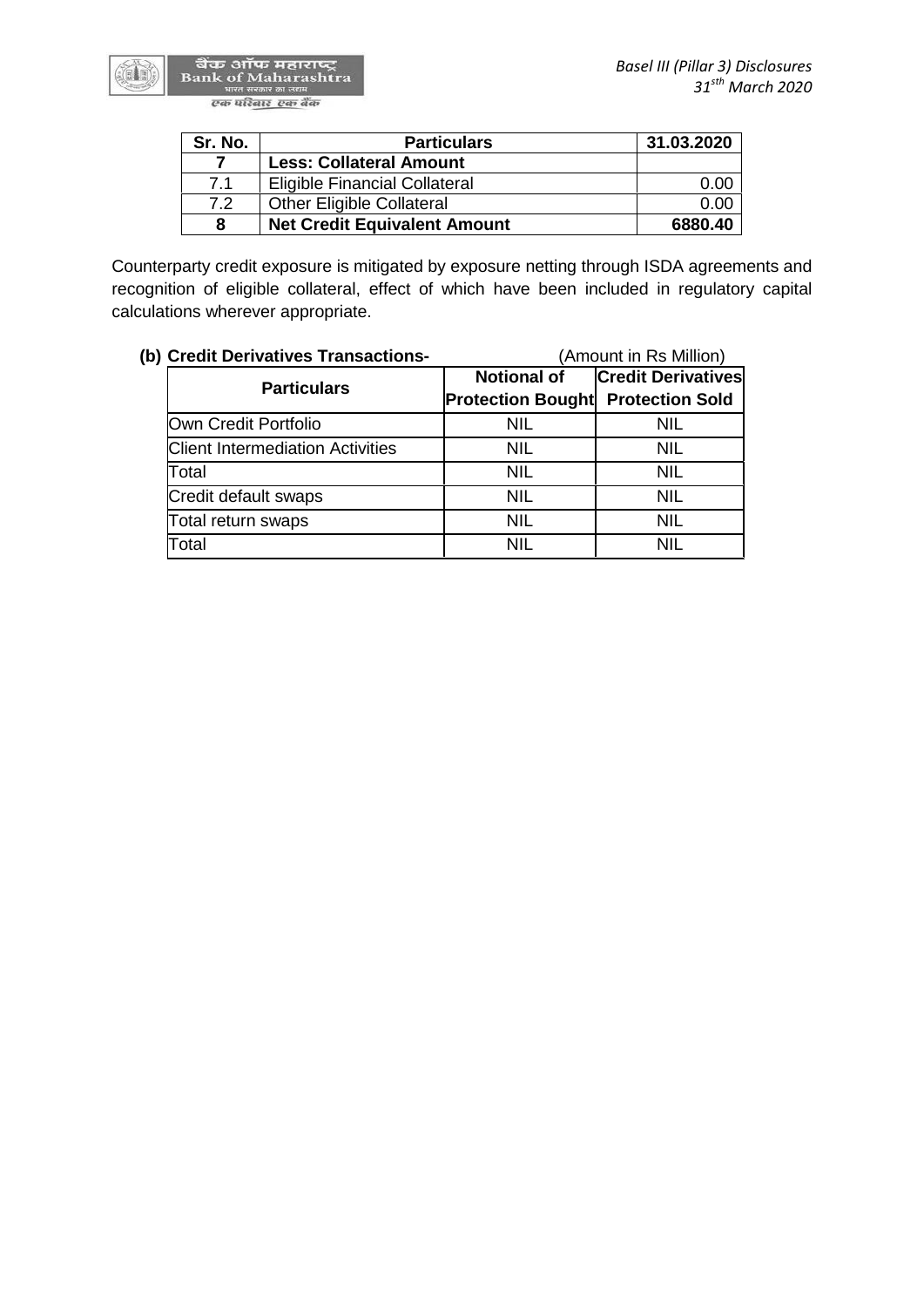

GA 5

# **TABLE DF-11- COMPOSITION OF CAPITAL**

|                |                                                                                                                                                                                                                                                                                 | (Rs. in Million)    |                                           |  |
|----------------|---------------------------------------------------------------------------------------------------------------------------------------------------------------------------------------------------------------------------------------------------------------------------------|---------------------|-------------------------------------------|--|
| 31, 2017)      | Basel III common disclosure template to be used during<br>the transition of regulatory adjustments (i.e. from March                                                                                                                                                             | As on<br>31.03.2020 | Ref. No.                                  |  |
|                | <b>Common Equity Tier 1 capital: instruments and</b><br>reserves                                                                                                                                                                                                                |                     |                                           |  |
| $\mathbf 1$    | Directly issued qualifying common share capital<br>plus related stock surplus (share premium)                                                                                                                                                                                   | 127268.71           | $A1 + B1$                                 |  |
| $\overline{2}$ | Retained earnings                                                                                                                                                                                                                                                               | -73495.01           | B8(a)                                     |  |
| 3              | Accumulated other comprehensive income (other<br>reserves, revaluation reserves and DTA)                                                                                                                                                                                        | 52864.23            | B2+B3+B4+<br><b>B5</b><br>$+ B6(a) + B10$ |  |
| 4              | Directly issued capital subject to phase out from CET1<br>(only applicable to non-joint stock companies)<br>Public sector capital injections grandfathered<br>until 1 January 2018                                                                                              | 0.00<br>0.00        |                                           |  |
| 5              | Common share capital issued by subsidiaries and held<br>by third parties (amount allowed in group CET1)                                                                                                                                                                         | 0.00                |                                           |  |
| 6              | Common Equity Tier 1 capital before regulatory<br>adjustments                                                                                                                                                                                                                   | 106637.93           |                                           |  |
|                | Common Equity Tier 1<br>capital:<br>regulatory<br>adjustments                                                                                                                                                                                                                   |                     |                                           |  |
| $\overline{7}$ | Prudential valuation adjustments                                                                                                                                                                                                                                                | 0.00                |                                           |  |
| 8              | Goodwill (net of related tax liability)                                                                                                                                                                                                                                         | 0.00                |                                           |  |
| 9              | Intangibles other than mortgage-servicing rights (net<br>of related tax liability)                                                                                                                                                                                              | 240.10              | K1(b)                                     |  |
| 10             | Deferred tax assets associated with accumulated<br>losses (net of eligible DTL)                                                                                                                                                                                                 | 9297.95             |                                           |  |
| 11             | Cash-flow hedge reserve                                                                                                                                                                                                                                                         | 0.00                |                                           |  |
| 12             | Shortfall of provisions to expected losses                                                                                                                                                                                                                                      | 0.00                |                                           |  |
| 13             | Securitisation gain on sale                                                                                                                                                                                                                                                     | 0.00                |                                           |  |
| 14             | Gains and losses due to changes in own credit risk on<br>fair valued liabilities                                                                                                                                                                                                | 0.00                |                                           |  |
| 15             | Defined-benefit pension fund net assets                                                                                                                                                                                                                                         | 0.00                |                                           |  |
| 16             | Investments in own shares (if not already netted off<br>paid-up capital in reported balance sheet)                                                                                                                                                                              | 0.00                |                                           |  |
| 17             | Reciprocal cross-holdings in common equity                                                                                                                                                                                                                                      | 10.80               |                                           |  |
| 18             | Investments in the capital of banking, financial and<br>insurance entities that are outside the scope of<br>regulatory consolidation, net of eligible short positions,<br>where the bank does not own more than 10% of the<br>issued share capital (amount above 10% threshold) | 0.00                |                                           |  |
| 19             | Significant investments in the common stock of<br>banking, financial and insurance entities that<br>are<br>outside the scope of regulatory consolidation, net<br>of eligible short positions (amount above<br>10%<br>threshold)                                                 | 0.00                |                                           |  |
| 20             | Mortgage servicing rights<br>10%<br>(amount above<br>threshold)                                                                                                                                                                                                                 | 0.00                |                                           |  |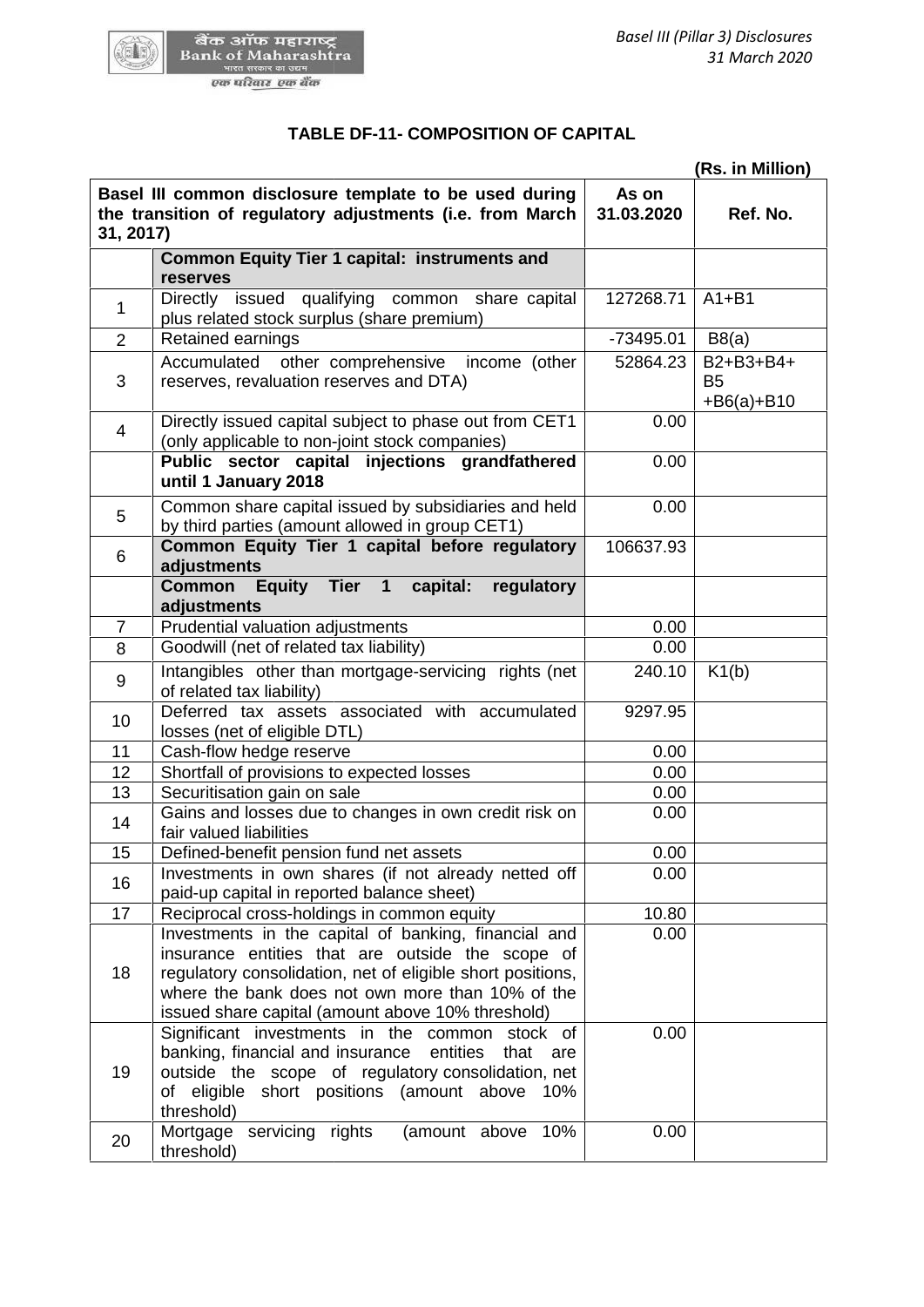|                 | CET 1 net of regulatory adjustments                                                                                                                             | 97089.08 |  |
|-----------------|-----------------------------------------------------------------------------------------------------------------------------------------------------------------|----------|--|
|                 |                                                                                                                                                                 |          |  |
| 21              | Deferred tax assets associated with timing differences<br>(other than those related to accumulated losses)                                                      | 25555.43 |  |
|                 | CET 1 after above two Adjustment                                                                                                                                | 71533.65 |  |
| 21(a)           | DTL eligible for netting from DTA associated with<br>timing differences                                                                                         | 1733.51  |  |
| 21(b)           | Recognition of DTA and Significant Investments<br>in<br>CET <sub>1</sub>                                                                                        | 9708.91  |  |
| 22              | Amount exceeding the 15% threshold                                                                                                                              | 0.00     |  |
| of<br>23        | significant<br>which:<br>investments<br>in<br>the<br>common stock of financials entities                                                                        | 0.00     |  |
| 24              | of which: mortgage servicing rights                                                                                                                             | 0.00     |  |
| 25              | of which: deferred tax assets arising from temporary<br>differences                                                                                             | 0.00     |  |
| 26              | National<br>specific<br>regulatory<br>adjustments<br>(26a+26b+26c+26d)                                                                                          | 0.00     |  |
| 26a             | Of which: Investments in the equity<br>capital<br>of<br>unconsolidated insurance subsidiaries                                                                   | 0.00     |  |
| 26 <sub>b</sub> | Of which: Investments in<br>the<br>capital<br><b>of</b><br>equity<br>unconsolidated non-financial subsidiaries                                                  | 0.00     |  |
| 26c             | Of which: Shortfall in the equity capital of majority<br>financial<br>entities<br>which<br>have<br>owned<br>not<br>been<br>consolidated with the bank           | 0.00     |  |
| 26d             | Of which: Unamortised pension funds expenditures                                                                                                                | 0.00     |  |
| 27              | Regulatory adjustments applied to Common Equity<br>Tier 1 due to insufficient Additional Tier 1 and Tier 2 to<br>cover deductions                               | 0.00     |  |
| 28<br>Tier 1    | Total regulatory adjustments to Common Equity                                                                                                                   | 23661.86 |  |
| 29              | <b>Common Equity Tier 1 capital (CET1)</b>                                                                                                                      | 82976.06 |  |
|                 | <b>Additional Tier 1 capital: instruments</b>                                                                                                                   | 0.00     |  |
| 30              | Directly issued qualifying Additional Tier 1 instruments<br>plus related stock surplus (31+32)                                                                  | 0.00     |  |
| 31              | of which: classified as equity under applicable<br>accounting standards (Perpetual Non-Cumulative<br>Preference Shares)                                         | 0.00     |  |
| 32              | of which: classified as liabilities under applicable<br>accounting standards (Perpetual debt Instruments)                                                       | 0.00     |  |
| 33              | Directly issued capital instruments subject to phase<br>out from Additional Tier 1                                                                              | 0.00     |  |
| 34              | Additional Tier 1 instruments (and CET1 instruments<br>not included in row 5) issued by subsidiaries and held<br>by third parties (amount allowed in group AT1) | 0.00     |  |
| 35              | of which: instruments issued by subsidiaries subject<br>to phase out                                                                                            | 0.00     |  |
| 36              | <b>Additional Tier</b><br>$\mathbf{1}$<br>capital<br>before<br>regulatory<br>adjustments                                                                        | 0.00     |  |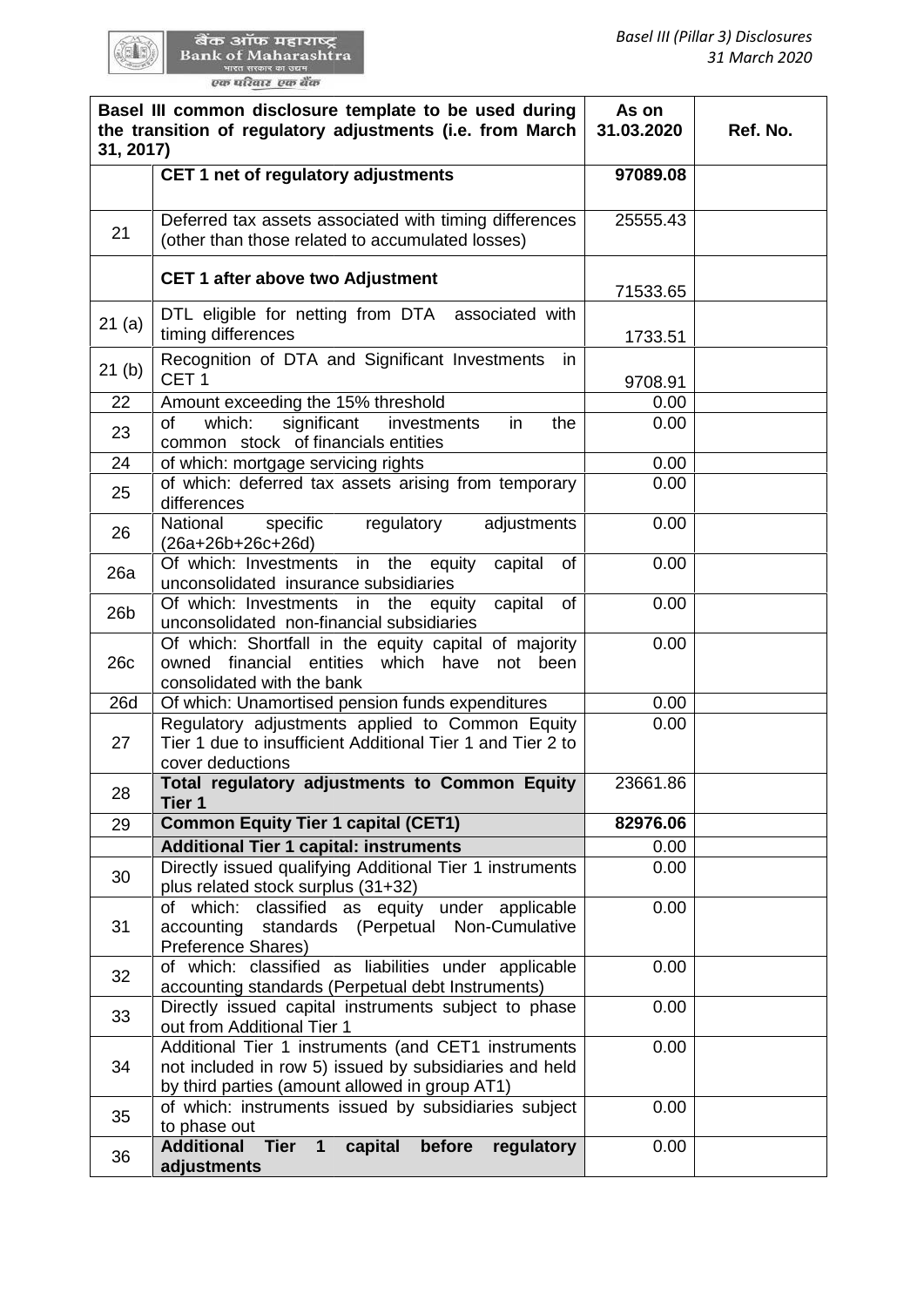| 31, 2017)       | Basel III common disclosure template to be used during<br>the transition of regulatory adjustments (i.e. from March                                                                                                                                                                                                                                                                                                                                                                   | As on<br>31.03.2020 | Ref. No. |
|-----------------|---------------------------------------------------------------------------------------------------------------------------------------------------------------------------------------------------------------------------------------------------------------------------------------------------------------------------------------------------------------------------------------------------------------------------------------------------------------------------------------|---------------------|----------|
|                 | Additional Tier 1 capital: regulatory adjustments                                                                                                                                                                                                                                                                                                                                                                                                                                     | 0.00                |          |
| 37              | Investments in own Additional Tier 1 instruments                                                                                                                                                                                                                                                                                                                                                                                                                                      | 0.00                |          |
| 38              | Reciprocal cross-holdings in Additional<br>$\overline{1}$<br>Tier<br>instruments                                                                                                                                                                                                                                                                                                                                                                                                      | 0.00                |          |
| 39<br>40        | Investments in the capital of banking, financial and<br>insurance entities that are outside the scope<br>of regulatory consolidation,<br>net of eligible short<br>positions, where the bank does not own more than<br>10% of the issued common share capital of the<br>entity (amount above 10% threshold)<br>of<br>Significant<br>investments<br>the<br>in<br>capital<br>banking, financial and insurance entities that are<br>outside the scope of regulatory consolidation (net of | 0.00<br>0.00        |          |
|                 | eligible short positions)                                                                                                                                                                                                                                                                                                                                                                                                                                                             |                     |          |
| 41              | National specific regulatory adjustments (41a+ 41b)                                                                                                                                                                                                                                                                                                                                                                                                                                   | 0.00                |          |
| 41a             | Of which: Investments in the Additional Tier 1 Capital<br>of unconsolidated insurance subsidiaries                                                                                                                                                                                                                                                                                                                                                                                    | 0.00                |          |
| 41 <sub>b</sub> | Of which: Shortfall in the Additional Tier 1 capital<br>of majority owned financial entities which have not<br>been consolidated with the bank                                                                                                                                                                                                                                                                                                                                        | 0.00                |          |
| 42              | Regulatory adjustments applied to Additional Tier 1<br>due to insufficient Tier 2 to cover deductions                                                                                                                                                                                                                                                                                                                                                                                 | 0.00                |          |
| 43              | Total regulatory adjustments to Additional Tier 1<br>capital                                                                                                                                                                                                                                                                                                                                                                                                                          | 0.00                |          |
| 44              | <b>Additional Tier 1 capital (AT1)</b>                                                                                                                                                                                                                                                                                                                                                                                                                                                | 0.00                |          |
| 45              | Tier 1 capital (T1 = CET1 + AT1) (row 29 + row 44)                                                                                                                                                                                                                                                                                                                                                                                                                                    | 82976.06            |          |
|                 | Tier 2 capital: instruments and provisions                                                                                                                                                                                                                                                                                                                                                                                                                                            |                     |          |
| 46              | Directly issued qualifying Tier 2 instruments plus<br>related stock surplus                                                                                                                                                                                                                                                                                                                                                                                                           | 11000.00            |          |
| 47              | Directly issued capital instruments subject to phase<br>out from Tier 2                                                                                                                                                                                                                                                                                                                                                                                                               | 10000.00            |          |
| 48              | Tier 2 instruments (and CET1 and AT1 instruments not<br>included in rows 5 or 34) issued by subsidiaries and                                                                                                                                                                                                                                                                                                                                                                          | 0.00                |          |
| 49              | held by third parties (amount allowed in group Tier 2)<br>of which: instruments issued by subsidiaries subject                                                                                                                                                                                                                                                                                                                                                                        | 0.00                |          |
|                 | to phase out<br><b>Provisions &amp; Other Reserves</b>                                                                                                                                                                                                                                                                                                                                                                                                                                | 7005.44             |          |
| 50              | <b>Investment Fluctuation Reserve</b>                                                                                                                                                                                                                                                                                                                                                                                                                                                 | 2270.00             |          |
| 51              | Tier 2 capital before regulatory adjustments                                                                                                                                                                                                                                                                                                                                                                                                                                          | 30275.45            |          |
|                 | Tier 2 capital: regulatory adjustments                                                                                                                                                                                                                                                                                                                                                                                                                                                |                     |          |
| 52              | Investments in own Tier 2 instruments                                                                                                                                                                                                                                                                                                                                                                                                                                                 | 0.00                |          |
| 53              | Reciprocal cross-holdings in Tier 2 instruments                                                                                                                                                                                                                                                                                                                                                                                                                                       | 103.47              |          |
| 54              | Investments in the capital of banking, financial and<br>insurance entities that are outside the scope of<br>regulatory consolidation, net of eligible short positions,<br>where the bank does not own more than 10% of the<br>issued common share capital of the entity (amount<br>above the 10% threshold)                                                                                                                                                                           | 0.00                |          |
| 55              | Significant investments in the capital banking, financial<br>and insurance entities that are outside the scope of                                                                                                                                                                                                                                                                                                                                                                     | 0.00                |          |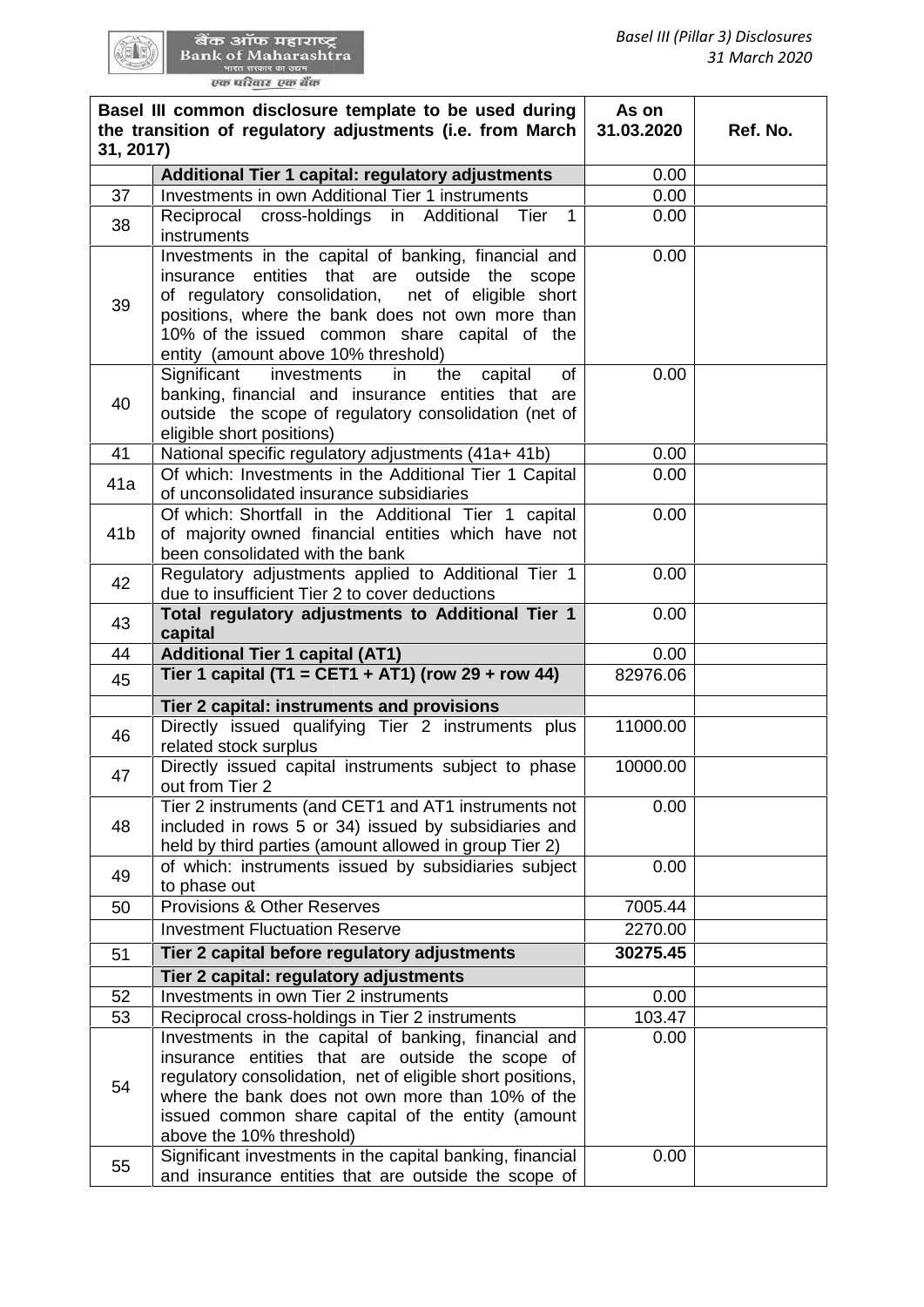量图

| 31, 2017)       | Basel III common disclosure template to be used during<br>the transition of regulatory adjustments (i.e. from March                                                                                          | As on<br>31.03.2020 | Ref. No. |
|-----------------|--------------------------------------------------------------------------------------------------------------------------------------------------------------------------------------------------------------|---------------------|----------|
|                 | consolidation<br>eligible<br>short<br>(net<br>of<br>regulatory<br>positions)                                                                                                                                 |                     |          |
| 56              | National specific regulatory adjustments (56a+56b)                                                                                                                                                           | 0.00                |          |
| 56a             | Of which: Investments in the Tier 2 capital of<br>unconsolidated subsidiaries                                                                                                                                | 0.00                |          |
| 56b             | Of which: Shortfall in the Tier 2 capital of majority<br>owned financial entities<br>which<br>have<br>not<br>been<br>consolidated with the bank                                                              | 0.00                |          |
|                 | REGULATORY ADJUSTMENTS APPLIED TO TIER<br>2 IN RESPECT OF AMOUNTS SUBJECT TO PRE-<br><b>BASEL III TREATMENT</b>                                                                                              | 8000.00             |          |
| 57              | Total regulatory adjustments to Tier 2 capital                                                                                                                                                               | 8103.47             |          |
| 58              | Tier 2 capital (T2)                                                                                                                                                                                          | 22171.97            |          |
| 59              | Total capital (TC = T1 + T2) (45+ 58)                                                                                                                                                                        | 105148.04           |          |
| 60              | Total risk weighted assets (60a + 60b + 60c)                                                                                                                                                                 | 777937.93           |          |
| 60a             | of which: total credit risk weighted assets                                                                                                                                                                  | 627158.13           |          |
| 60 <sub>b</sub> | of which: total market risk weighted assets                                                                                                                                                                  | 57364.94            |          |
| 60c             | of which: total operational risk weighted assets                                                                                                                                                             | 93414.87            |          |
|                 | <b>Capital ratios and Buffers</b>                                                                                                                                                                            |                     |          |
| 61              | Common Equity Tier 1 (as a percentage of risk<br>weighted assets)                                                                                                                                            | 10.666%             |          |
| 62              | Tier 1 (as a percentage of risk weighted assets)                                                                                                                                                             | 10.666%             |          |
|                 |                                                                                                                                                                                                              |                     |          |
| 63              | Total capital (as a percentage of risk weighted assets)                                                                                                                                                      | 13.516%             |          |
| 64              | Institution<br>specific<br>buffer requirement<br>(minimum<br>CET1 requirement plus capital conservation<br>and<br>countercyclical buffer requirements, expressed as a<br>percentage of risk weighted assets) | 0.00                |          |
| 65              | of which: capital conservation buffer requirement                                                                                                                                                            | 0.00                |          |
| 66              | bank specific countercyclical<br>of<br>which:<br>buffer<br>requirement                                                                                                                                       | 0.00                |          |
| 67              | of which: G-SIB buffer requirement                                                                                                                                                                           | 0.00                |          |
| 68              | Common Equity Tier 1 available to meet buffers (as a<br>percentage of risk weighted assets)                                                                                                                  | 3.67%               |          |
|                 | <b>National minima (if different from Basel III)</b>                                                                                                                                                         |                     |          |
| 69              | National Common Equity Tier 1 minimum ratio (if<br>different from Basel III minimum)                                                                                                                         | 7.375%              |          |
| 70              | National Tier 1 minimum ratio (if different from Basel III<br>minimum)                                                                                                                                       | 8.875%              |          |
| 71              | National total capital minimum ratio (if different from<br>Basel III minimum)                                                                                                                                | 10.875%             |          |
|                 | Amounts below the thresholds for deduction<br>(before risk weighting)                                                                                                                                        | 0.00                |          |
| 72              | Non-significant investments in the capital of other<br>financial entities                                                                                                                                    | 0.00                |          |
| 73              | Significant investments in the common stock of<br>financial entities                                                                                                                                         | 0.00                |          |
| 74              | Mortgage servicing rights (net of related tax liability)                                                                                                                                                     | 0.00                |          |
| 75              | Applicable caps on the inclusion of provisions in<br>Tier <sub>2</sub>                                                                                                                                       |                     |          |
| 76              | Provisions eligible for inclusion in Tier 2 in respect of                                                                                                                                                    | 7005.44             |          |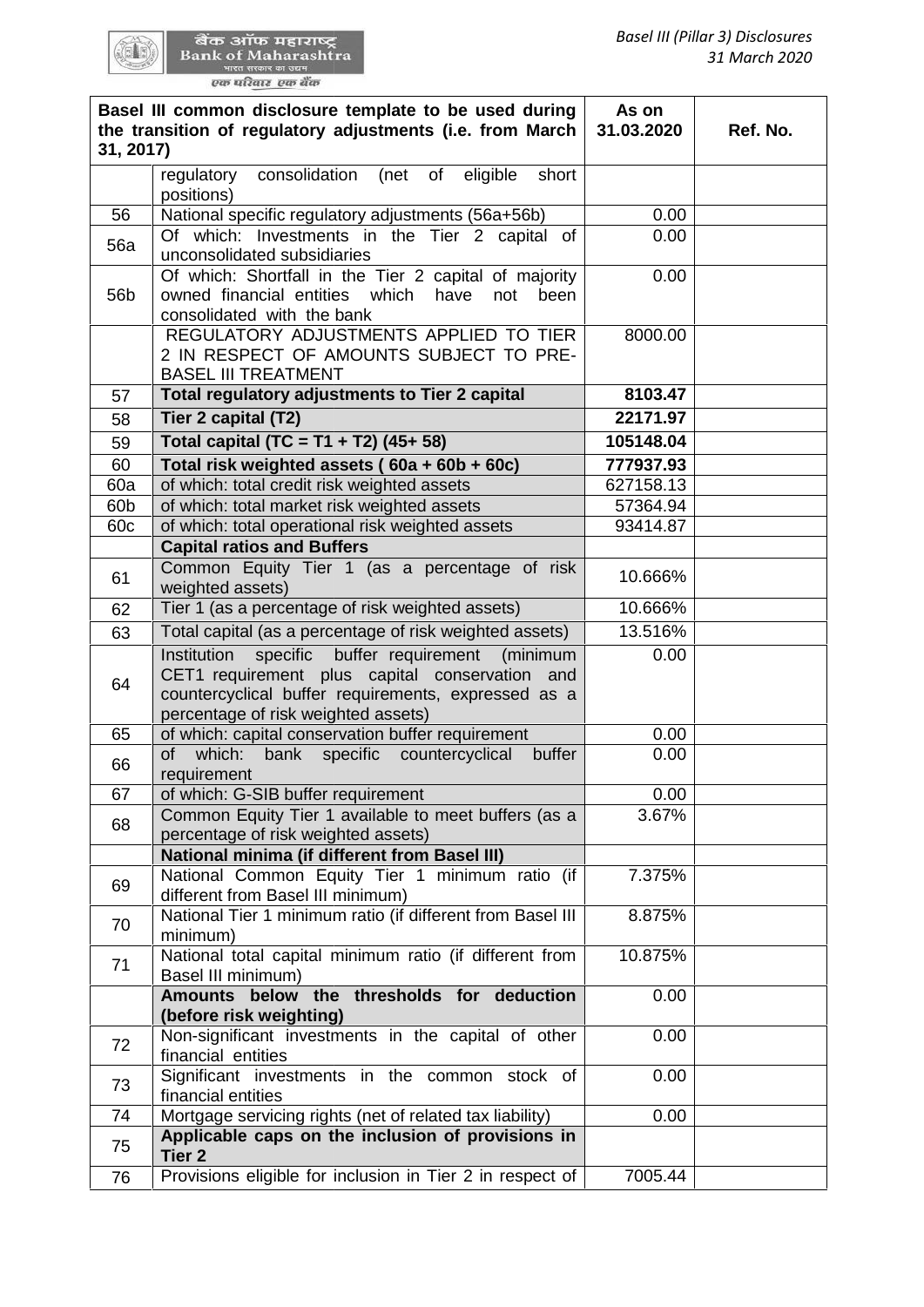|           | Basel III (Pillar 3) Disclosures<br>बैंक ऑफ महाराष्ट्र<br><b>Bank of Maharashtra</b><br>31 March 2020<br>एक परिवार एक बैंक<br>Basel III common disclosure template to be used during<br>As on<br>the transition of regulatory adjustments (i.e. from March<br>31.03.2020<br>Ref. No.<br>exposures subject to standardised approach (prior to<br>application of cap)<br>Cap on inclusion of provisions in Tier 2 under<br>7839.48<br>standardised approach<br>Provisions eligible for inclusion in Tier 2 in respect of<br><b>NA</b><br>exposures subject to internal ratings-based approach<br>(prior to application of cap)<br>Cap for inclusion of provisions in Tier 2 under internal<br><b>NA</b><br>ratings-based approach<br><b>Capital</b><br><b>instruments</b><br>subject<br>to<br>phase-out<br>arrangements (only applicable between March 31,<br>2017 and March 31, 2022)<br>Current cap on CET1 instruments subject to phase out<br><b>NA</b><br>arrangements<br>Amount excluded from CET1 due to cap (excess over<br><b>NA</b><br>cap after redemptions and maturities)<br>Current cap on AT1 instruments subject to phase out<br><b>NA</b><br>arrangements<br>Amount excluded from AT1 due to cap (excess over<br><b>NA</b><br>cap after redemptions and maturities)<br>Current cap on T2 instruments subject to phase out<br><b>NA</b><br>arrangements |           |  |
|-----------|-----------------------------------------------------------------------------------------------------------------------------------------------------------------------------------------------------------------------------------------------------------------------------------------------------------------------------------------------------------------------------------------------------------------------------------------------------------------------------------------------------------------------------------------------------------------------------------------------------------------------------------------------------------------------------------------------------------------------------------------------------------------------------------------------------------------------------------------------------------------------------------------------------------------------------------------------------------------------------------------------------------------------------------------------------------------------------------------------------------------------------------------------------------------------------------------------------------------------------------------------------------------------------------------------------------------------------------------------------------------------|-----------|--|
| 31, 2017) |                                                                                                                                                                                                                                                                                                                                                                                                                                                                                                                                                                                                                                                                                                                                                                                                                                                                                                                                                                                                                                                                                                                                                                                                                                                                                                                                                                       |           |  |
|           |                                                                                                                                                                                                                                                                                                                                                                                                                                                                                                                                                                                                                                                                                                                                                                                                                                                                                                                                                                                                                                                                                                                                                                                                                                                                                                                                                                       |           |  |
| 77        |                                                                                                                                                                                                                                                                                                                                                                                                                                                                                                                                                                                                                                                                                                                                                                                                                                                                                                                                                                                                                                                                                                                                                                                                                                                                                                                                                                       |           |  |
| 78        |                                                                                                                                                                                                                                                                                                                                                                                                                                                                                                                                                                                                                                                                                                                                                                                                                                                                                                                                                                                                                                                                                                                                                                                                                                                                                                                                                                       |           |  |
| 79        |                                                                                                                                                                                                                                                                                                                                                                                                                                                                                                                                                                                                                                                                                                                                                                                                                                                                                                                                                                                                                                                                                                                                                                                                                                                                                                                                                                       |           |  |
|           |                                                                                                                                                                                                                                                                                                                                                                                                                                                                                                                                                                                                                                                                                                                                                                                                                                                                                                                                                                                                                                                                                                                                                                                                                                                                                                                                                                       |           |  |
| 80        |                                                                                                                                                                                                                                                                                                                                                                                                                                                                                                                                                                                                                                                                                                                                                                                                                                                                                                                                                                                                                                                                                                                                                                                                                                                                                                                                                                       |           |  |
| 81        |                                                                                                                                                                                                                                                                                                                                                                                                                                                                                                                                                                                                                                                                                                                                                                                                                                                                                                                                                                                                                                                                                                                                                                                                                                                                                                                                                                       |           |  |
| 82        |                                                                                                                                                                                                                                                                                                                                                                                                                                                                                                                                                                                                                                                                                                                                                                                                                                                                                                                                                                                                                                                                                                                                                                                                                                                                                                                                                                       |           |  |
| 83        |                                                                                                                                                                                                                                                                                                                                                                                                                                                                                                                                                                                                                                                                                                                                                                                                                                                                                                                                                                                                                                                                                                                                                                                                                                                                                                                                                                       |           |  |
| 84        |                                                                                                                                                                                                                                                                                                                                                                                                                                                                                                                                                                                                                                                                                                                                                                                                                                                                                                                                                                                                                                                                                                                                                                                                                                                                                                                                                                       |           |  |
| 85        | Amount excluded from T2 due to cap (excess over cap<br>after redemptions and maturities)                                                                                                                                                                                                                                                                                                                                                                                                                                                                                                                                                                                                                                                                                                                                                                                                                                                                                                                                                                                                                                                                                                                                                                                                                                                                              | <b>NA</b> |  |

#### **Notes to Template Template**

|                 | (prior to application of cap)                                                                                                                                                              |           |  |                |
|-----------------|--------------------------------------------------------------------------------------------------------------------------------------------------------------------------------------------|-----------|--|----------------|
| 79              | Cap for inclusion of provisions in Tier 2 under internal                                                                                                                                   | <b>NA</b> |  |                |
|                 | ratings-based approach                                                                                                                                                                     |           |  |                |
|                 | <b>Capital</b><br>instruments<br>subject<br>phase-out<br>to                                                                                                                                |           |  |                |
|                 | arrangements (only applicable between March 31,                                                                                                                                            |           |  |                |
|                 | 2017 and March 31, 2022)                                                                                                                                                                   |           |  |                |
| 80              | Current cap on CET1 instruments subject to phase out<br>arrangements                                                                                                                       | <b>NA</b> |  |                |
| 81              | Amount excluded from CET1 due to cap (excess over<br>cap after redemptions and maturities)                                                                                                 | <b>NA</b> |  |                |
| 82              | Current cap on AT1 instruments subject to phase out<br>arrangements                                                                                                                        | <b>NA</b> |  |                |
| 83              | Amount excluded from AT1 due to cap (excess over<br>cap after redemptions and maturities)                                                                                                  | <b>NA</b> |  |                |
| 84              | Current cap on T2 instruments subject to phase out<br>arrangements                                                                                                                         | <b>NA</b> |  |                |
| 85              | Amount excluded from T2 due to cap (excess over cap<br>after redemptions and maturities)                                                                                                   | <b>NA</b> |  |                |
|                 |                                                                                                                                                                                            |           |  |                |
|                 | <b>Notes to Template</b>                                                                                                                                                                   |           |  |                |
| Row No.         | <b>Particulars</b>                                                                                                                                                                         |           |  | Rs. In         |
| of              |                                                                                                                                                                                            |           |  | <b>Million</b> |
| <b>Template</b> |                                                                                                                                                                                            |           |  |                |
| 10 <sup>°</sup> | Deferred tax assets associated with accumulated losses                                                                                                                                     |           |  | 9297.95        |
|                 | Total as indicated in row 10                                                                                                                                                               |           |  |                |
| 19              | If investments in insurance subsidiaries are not deducted fully from capital and<br>instead considered under 10% threshold for deduction, the resultant increase<br>in the capital of bank |           |  | 0.00           |
|                 | of which: Increase in Common Equity Tier 1 capital                                                                                                                                         |           |  | 0.00           |
|                 | of which: Increase in Additional Tier 1 capital                                                                                                                                            |           |  | 0.00           |
|                 | of which: Increase in Tier 2 capital                                                                                                                                                       |           |  | 0.00           |
| 26 <sub>b</sub> | If Investments in the Equity Capital of unconsolidated financial/non-financial                                                                                                             |           |  | 0.00           |
|                 | subsidiaries/Associates are not deducted and hence, risk weighted then,                                                                                                                    |           |  |                |
|                 | Increase in Common Equity Tier 1 Capital<br>i)                                                                                                                                             |           |  | 732.71         |
|                 | ii)<br>Increase in Risk Weighted Assets                                                                                                                                                    |           |  | 1831.78        |
| 44a             | Excess Additional Tier 1 Capital not reckoned for capital adequacy (difference                                                                                                             |           |  | 0.00           |
|                 | between AT1 as reported in row 44 and admissible AT1 as reported in 44a                                                                                                                    |           |  |                |
|                 | of which: Excess AT1 which is considered as Tier 2 capital under row 58b                                                                                                                   |           |  | 0.00           |
| 50              | Eligible Provisions included in Tier 2 capital                                                                                                                                             |           |  | 7005.44        |
|                 | Eligible Revaluation Reserves included in Tier 2 capital                                                                                                                                   |           |  | 0.00           |
|                 | Total of Row 50                                                                                                                                                                            |           |  | 7005.44        |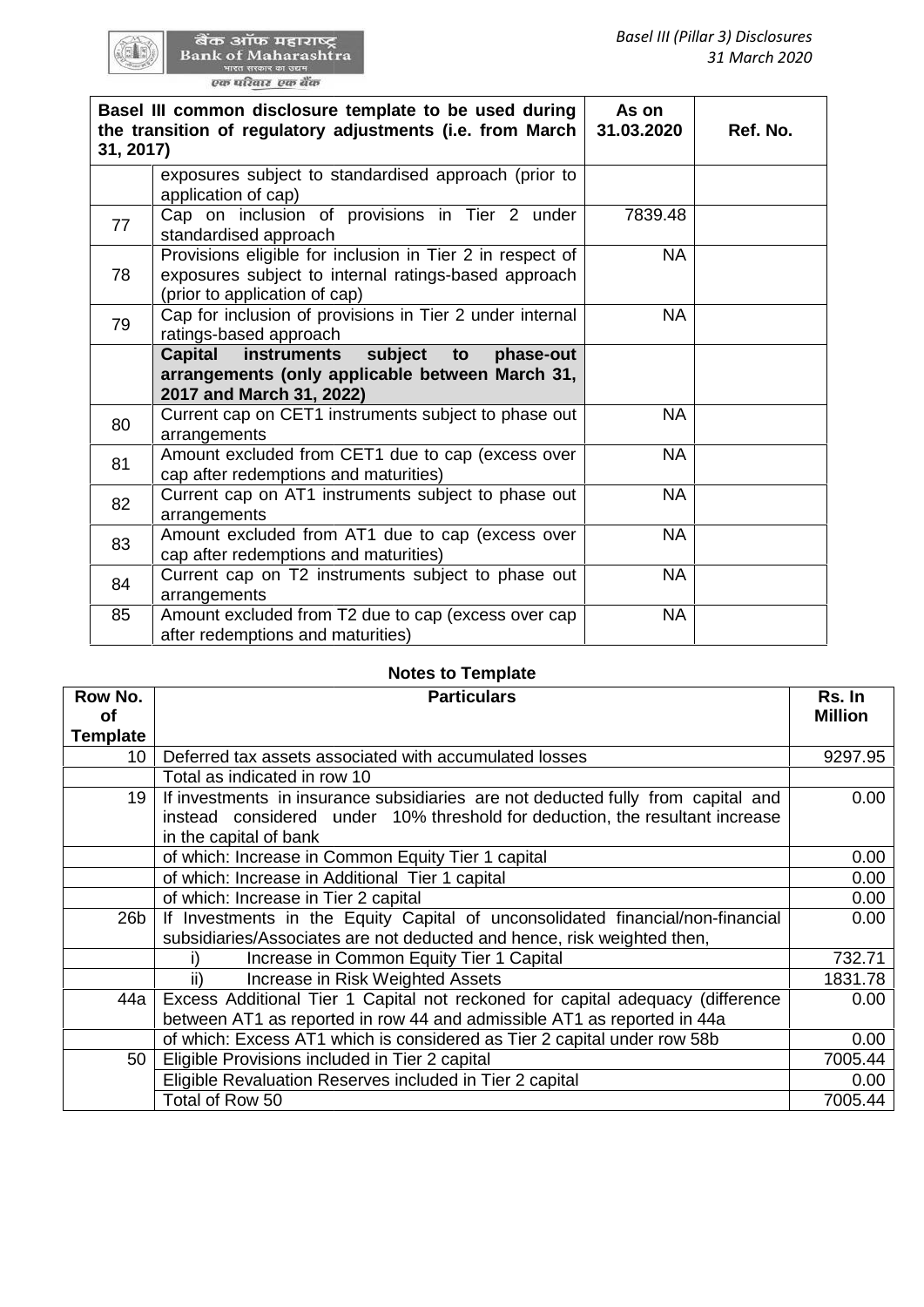

# **TABLE DF-12: COMPOSITION OF CAPITAL – RECONCILIATION REQUIREMENT DF-12: Step 1 Step 1**

|                                                                                 |                                                                           | (Rs. in Million)                                                             |
|---------------------------------------------------------------------------------|---------------------------------------------------------------------------|------------------------------------------------------------------------------|
|                                                                                 | <b>Balance sheet as</b><br>in published<br>financial<br><b>statements</b> | <b>Balance Sheet</b><br><b>Under regulatory</b><br>scope of<br>consolidation |
|                                                                                 | As on 31.03.2020                                                          | As on 31.03.2020                                                             |
| <b>Capital &amp; Liabilities</b><br>A                                           |                                                                           |                                                                              |
| Paid-up Capital                                                                 | 58241.09                                                                  |                                                                              |
| Reserves & Surplus<br>i                                                         | 49311.70                                                                  |                                                                              |
| <b>Minority Interest</b>                                                        | 0.00                                                                      |                                                                              |
| <b>Total Capital</b>                                                            | 107552.79                                                                 |                                                                              |
| Deposits of which:                                                              | 1500664.05                                                                |                                                                              |
| Deposits from banks<br>Ϊİ                                                       | 2898.17                                                                   |                                                                              |
| Customer deposits (SB)                                                          | 610855.52                                                                 |                                                                              |
| Other deposits                                                                  | 886910.36                                                                 |                                                                              |
| Borrowings of which:                                                            | 36700.32                                                                  |                                                                              |
| From RBI                                                                        | 4780.00                                                                   |                                                                              |
| <b>From Banks</b>                                                               | 0.00                                                                      |                                                                              |
| iii<br>From other institutions                                                  | 857.98                                                                    |                                                                              |
| Borrowings in the form of<br>bonds & debentures capital<br>instruments          | 31000.00                                                                  |                                                                              |
| Borrowings from outside India                                                   | 62.34                                                                     |                                                                              |
| <b>Other Liabilities and Provision</b><br>iv                                    | 43754.67                                                                  |                                                                              |
| <b>Total Capital &amp; Liabilities</b>                                          | 1688671.82                                                                |                                                                              |
| <b>Assets</b><br>B                                                              |                                                                           |                                                                              |
| <b>Cash and Bank Balance with</b>                                               | 103536.85                                                                 |                                                                              |
| i<br><b>Reserve Bank of India</b>                                               |                                                                           |                                                                              |
| <b>Balance with</b><br>and<br>banks<br>ii.<br>money at call and short<br>notice | 932.82                                                                    |                                                                              |
| iii<br><b>Investments of which:</b>                                             | 577408.51                                                                 |                                                                              |
| of<br>which:<br>Government<br>securities                                        | 456380.77                                                                 |                                                                              |
| which: Other approved<br>of<br>securities                                       | 0.00                                                                      |                                                                              |
| of which: Shares                                                                | 2777.13                                                                   |                                                                              |
| of which:<br><b>Debentures</b><br>&<br><b>Bonds</b>                             | 25472.75                                                                  |                                                                              |
| of which: Subsidiaries / Joint<br>Ventures / Associates                         | 734.21                                                                    |                                                                              |
| of which: Others (Commercial<br>Papers, Mutual Funds etc.)                      | 0.00                                                                      |                                                                              |
| Loans<br>and Advances<br><b>of</b><br>iv<br>which:                              | 868716.51                                                                 |                                                                              |
| Loans and Advances to banks                                                     | 62.91                                                                     |                                                                              |
| Advances<br>Loan<br>and<br>to<br><b>Customers</b>                               | 868653.60                                                                 |                                                                              |
|                                                                                 | 16761.92                                                                  |                                                                              |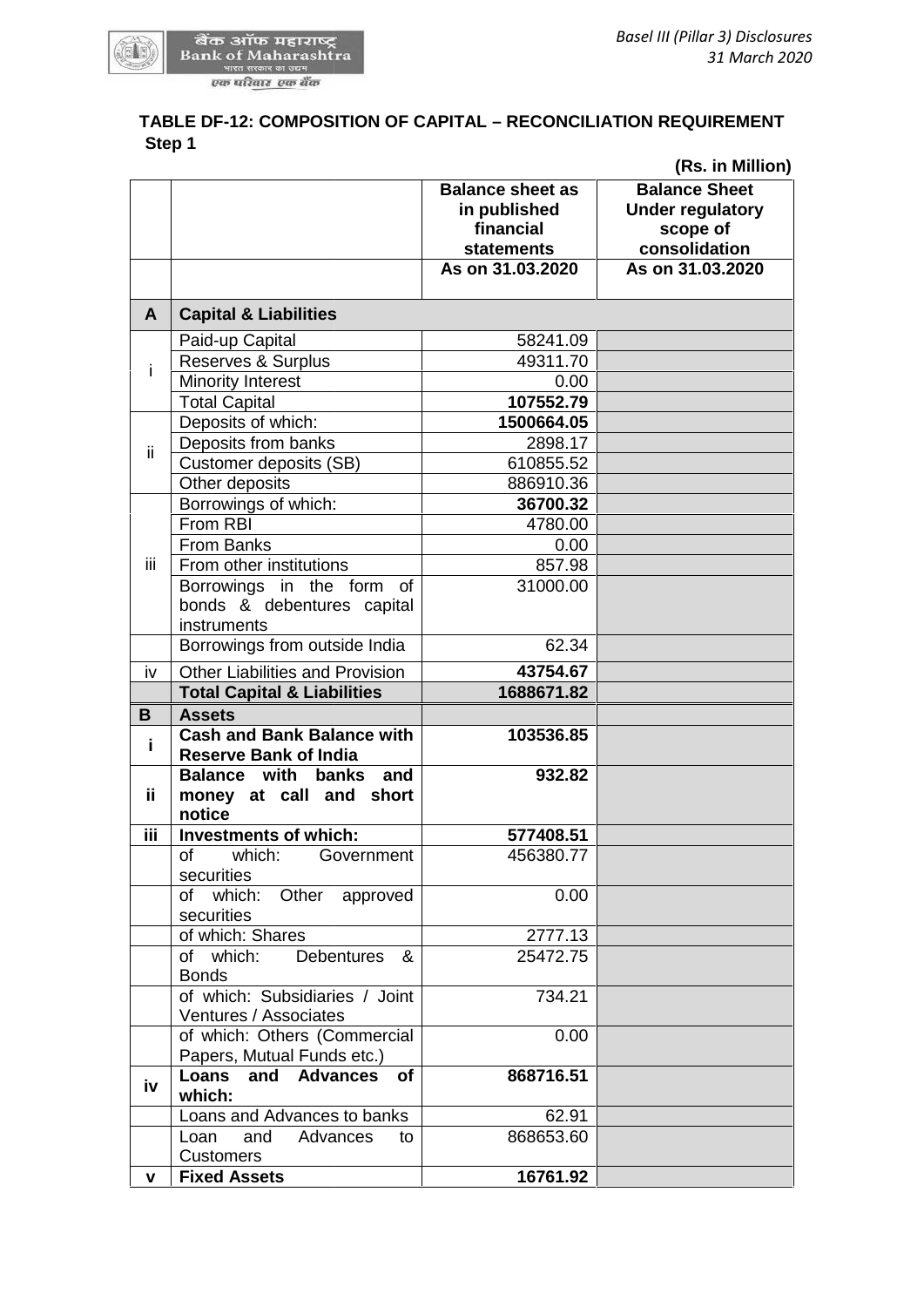|      |                                                    | <b>Balance sheet as</b><br>in published<br>financial<br><b>statements</b> |                                                      | <b>Balance Sheet</b><br><b>Under regulatory</b><br>scope of<br>consolidation |
|------|----------------------------------------------------|---------------------------------------------------------------------------|------------------------------------------------------|------------------------------------------------------------------------------|
|      |                                                    | As on 31.03.2020                                                          |                                                      | As on 31,03,2020                                                             |
| vi   | <b>Other Assets of which:</b>                      |                                                                           | 121315.22                                            |                                                                              |
| vii  | <b>Goodwill on Consolidation</b>                   |                                                                           | 0.00                                                 |                                                                              |
| viii | Debit Balance in Profit and<br><b>Loss Account</b> |                                                                           | 0.00                                                 |                                                                              |
|      | <b>Total Assets</b>                                |                                                                           | 1688671.82                                           |                                                                              |
|      | Step 2                                             |                                                                           |                                                      |                                                                              |
|      |                                                    | Ref. No.                                                                  | <b>Balance sheet as</b><br>in published<br>financial | <b>Under regulatory</b><br>scope of                                          |

# **Step 2**

|     |                                                     | Ref. No.        | <b>Balance sheet as</b><br>in published<br>financial<br><b>statements</b> | <b>Under regulatory</b><br>scope of<br>consolidation |
|-----|-----------------------------------------------------|-----------------|---------------------------------------------------------------------------|------------------------------------------------------|
|     |                                                     |                 | As on 31.03.2020                                                          | As on 31.03.2020                                     |
| A   |                                                     |                 | <b>Capital &amp; Liabilities</b>                                          |                                                      |
|     | Paid-up Capital of which                            | A               | 58241.09                                                                  |                                                      |
|     | Amount eligible for CET 1                           | A <sub>1</sub>  | 58241.09                                                                  |                                                      |
|     | Amount eligible for AT1                             | A2              | 0.00                                                                      |                                                      |
|     | Reserves & Surplus of which:                        | B               | 49311.70                                                                  |                                                      |
|     | <b>Equity Share Premium</b>                         | <b>B1</b>       | 69027.71                                                                  |                                                      |
|     | <b>Statutory Reserve</b>                            | <b>B2</b>       | 13496.38                                                                  |                                                      |
|     | <b>Capital Reserve</b>                              | B <sub>3</sub>  | 4170.42                                                                   |                                                      |
|     | Revenue Reserve and Other<br><b>Reserves</b>        | <b>B4</b>       | 16217.08                                                                  |                                                      |
|     | <b>Special Reserve</b>                              | <b>B5</b>       | 4980.00                                                                   |                                                      |
|     | <b>Revaluation</b><br>Reserve<br>of<br>which:       | <b>B6</b>       | 12645.22                                                                  |                                                      |
|     | Eligible for CET 1                                  | B6(a)           | 5690.35                                                                   |                                                      |
|     | Investment<br>Reserve<br><b>Fluctuation Account</b> | <b>B7</b>       | 2270.00                                                                   |                                                      |
|     | Balance in Profit and Loss<br>Account of which      | B <sub>8</sub>  | $-73495.01$                                                               |                                                      |
|     | Eligible for CET 1                                  | B8(a)           | $-73495.01$                                                               |                                                      |
|     | <b>Minority Interest</b>                            | B <sub>9</sub>  | 0.00                                                                      |                                                      |
|     | Share application money                             | <b>B10</b>      | 8310.00                                                                   |                                                      |
|     | <b>Total Capital</b>                                | $A + B$         | 107552.79                                                                 |                                                      |
|     | Deposits<br>Of which:                               | $\mathsf{C}$    | 1500664.05                                                                |                                                      |
| ii. | Deposits from banks                                 | C <sub>1</sub>  | 2898.17                                                                   |                                                      |
|     | Customer deposits (SB)                              | $\overline{C2}$ | 610855.52                                                                 |                                                      |
|     | Other deposits                                      | C <sub>3</sub>  | 886910.36                                                                 |                                                      |
|     | <b>Borrowings</b><br>Of which:                      | D               | 36700.32                                                                  |                                                      |
|     | From RBI                                            | D <sub>1</sub>  | 4780.00                                                                   |                                                      |
| iii | From banks                                          | D <sub>2</sub>  | 0.00                                                                      |                                                      |
|     | institutions<br>From<br>other<br>&<br>agencies      | D <sub>3</sub>  | 857.98                                                                    |                                                      |
|     | Borrowings in the form of                           | D <sub>4</sub>  | 31000.00                                                                  |                                                      |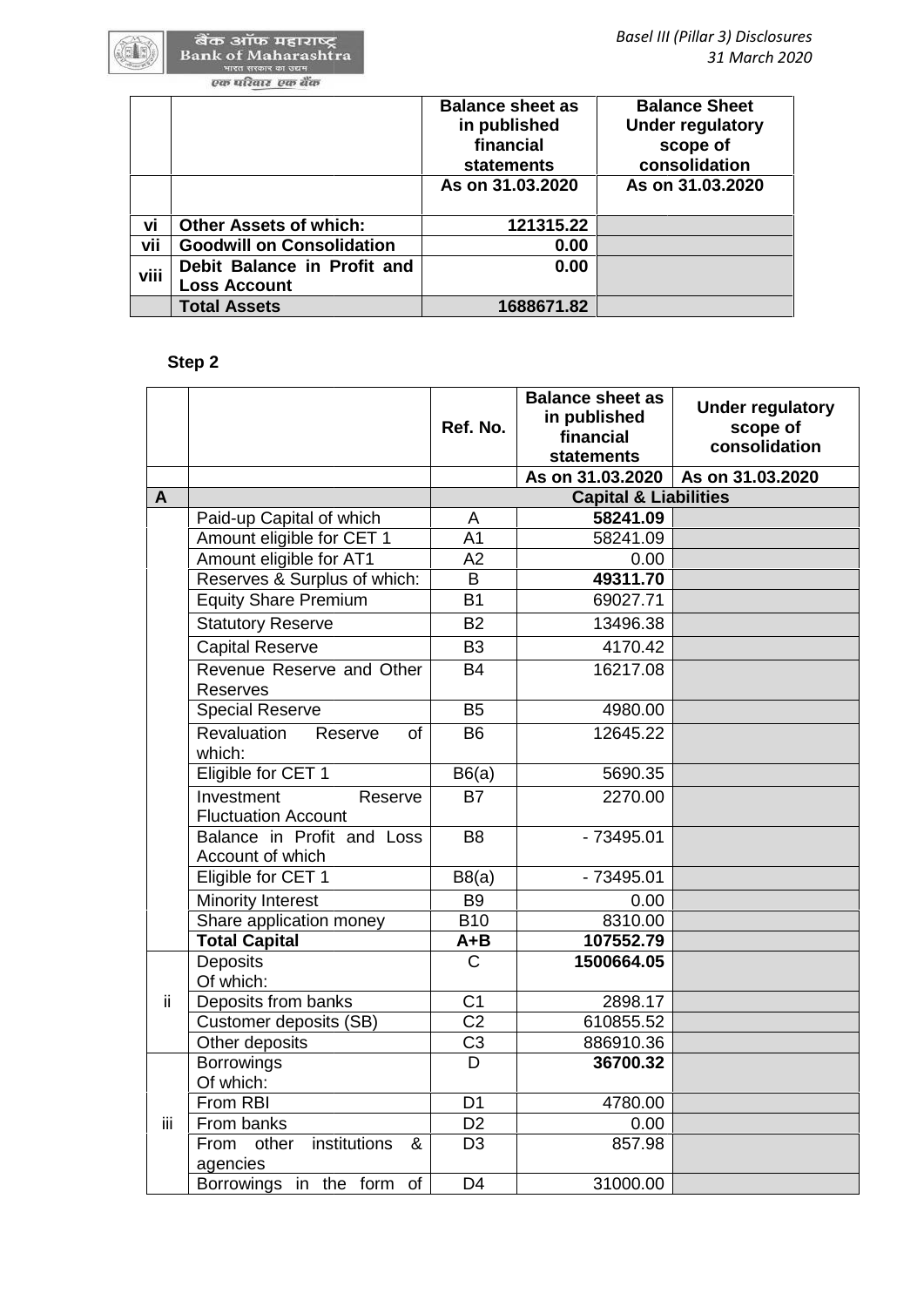|                                                                   | Ref. No.             | <b>Balance sheet as</b><br>in published<br>financial<br><b>statements</b> | <b>Under regulatory</b><br>scope of<br>consolidation |
|-------------------------------------------------------------------|----------------------|---------------------------------------------------------------------------|------------------------------------------------------|
|                                                                   |                      | As on 31.03.2020                                                          | As on 31.03.2020                                     |
| bonds & debentures capital<br>instruments of which:               |                      |                                                                           |                                                      |
| before<br>for AT1<br>Eligible<br>regulatory adjustments           | D4(a)                | 0.00                                                                      |                                                      |
| Eligible for Tier 2 before<br>regulatory adjustments              | D4(b)                | 21000.00                                                                  |                                                      |
| Other<br>Liabilities<br>and<br>iv<br>Provision of which           | E                    | 43754.67                                                                  |                                                      |
| <b>DTLs related to Goodwill</b>                                   | E2                   | 0.00                                                                      |                                                      |
| DTLs related to Intangible<br><b>Assets</b>                       | E <sub>3</sub>       | 0.00                                                                      |                                                      |
| <b>Total</b>                                                      |                      | 1688671.82                                                                |                                                      |
|                                                                   |                      |                                                                           |                                                      |
| <b>Assets</b><br>B                                                |                      |                                                                           |                                                      |
| Cash and Bank Balance with<br>i.<br>Reserve Bank of India         | F                    | 103536.85                                                                 |                                                      |
| Balance with<br>banks<br>and<br>money at call and short<br>notice | G                    | 932.82                                                                    |                                                      |
| ΪÏ<br>Investments of which:                                       | H                    | 577408.51                                                                 |                                                      |
| <b>Government Securities</b>                                      | H1                   | 456380.77                                                                 |                                                      |
| <b>Other Approved Securities</b>                                  | H <sub>2</sub>       |                                                                           |                                                      |
| <b>Shares</b>                                                     | H <sub>3</sub>       | 2777.13                                                                   |                                                      |
| Debentures and Bonds                                              | H <sub>4</sub>       | 25472.75                                                                  |                                                      |
| <b>Subsidiaries/Joint Ventures</b>                                | H <sub>5</sub>       | 734.21                                                                    |                                                      |
| Others(Mutual Funds, CoDs,<br>RIDF, PTCs)                         | H <sub>6</sub>       | 92043.65                                                                  |                                                      |
| Loans<br>Advances<br><b>of</b><br>and<br>iίi<br>which:            | $\mathbf{I}$         | 868716.51                                                                 |                                                      |
| Advances<br>Loans<br>and<br>to<br>banks                           | 11                   | 62.91                                                                     |                                                      |
| Advances<br>and<br>Loan<br>to<br><b>Customers</b>                 | 12                   | 868653.60                                                                 |                                                      |
| <b>Fixed Assets</b><br>iv                                         | J                    | 16761.92                                                                  |                                                      |
| Other Assets of which:<br>v<br>Intangible                         | K.<br>K <sub>1</sub> | 121315.22<br>240.10                                                       |                                                      |
| Goodwill<br>and<br>Assets out of which                            |                      |                                                                           |                                                      |
| Goodwill                                                          | K1(a)                | 0.00                                                                      |                                                      |
| Other Intangibles (Excluding<br>MSRs)                             | K1(b)                | 240.10                                                                    |                                                      |
| <b>Net Deferred Tax Assets</b>                                    | K1(c)                |                                                                           |                                                      |
| <b>Unamortised Pension</b>                                        | $K 1$ (d)            | 0.00                                                                      |                                                      |
| Goodwill on Consolidation<br>vi                                   | L                    | 0.00                                                                      |                                                      |
| Debit Balance in Profit and<br>vii<br>Loss Account                | M                    | 0.00                                                                      |                                                      |
| <b>Total Assets</b>                                               |                      | 1688671.82                                                                |                                                      |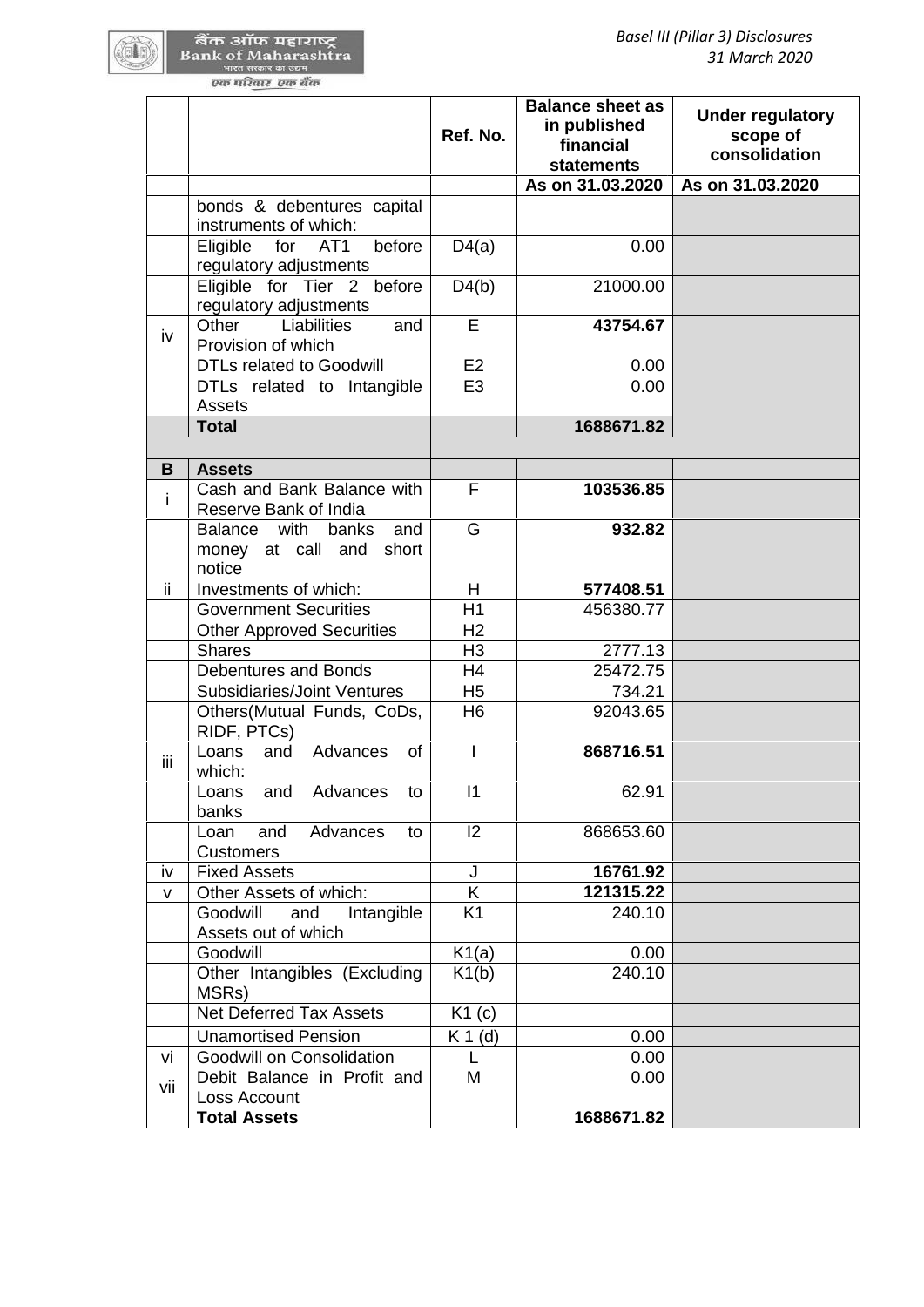| Step 3 |  |
|--------|--|
|--------|--|

|                | Extract of Basel III common disclosure template (with added column) – DF 11                                                                 |                                                             |                                                                                                                                                                      |
|----------------|---------------------------------------------------------------------------------------------------------------------------------------------|-------------------------------------------------------------|----------------------------------------------------------------------------------------------------------------------------------------------------------------------|
|                | <b>Common Equity Tier 1 capital: instruments and reserves</b>                                                                               |                                                             |                                                                                                                                                                      |
|                |                                                                                                                                             | Component<br>capital<br>reported<br>by <sub>1</sub><br>bank | Source<br>based<br>on.<br>of regulatory reference numbers/letter<br>s of the balance sheet<br>the<br>regulatory<br>under<br>of consolidation<br>scope<br>from step 2 |
| 1              | Directly issued qualifying common<br>share<br>equivalent for<br>non-joint<br>(and<br>stock<br>companies) capital plus related stock surplus | 127268.71                                                   | $A1 + B1$                                                                                                                                                            |
| $\overline{2}$ | Retained earnings                                                                                                                           | -73495.01                                                   | B8(a)                                                                                                                                                                |
| 3              | Accumulated other comprehensive income                                                                                                      | 52864.23                                                    | B2+B3+B4+B5+B6(a)                                                                                                                                                    |
| $\overline{4}$ | Directly issued capital subject to phase out<br>from CET1 (only to non-joint stock co)                                                      | 0.00                                                        |                                                                                                                                                                      |
| 5              | share<br>capital<br>Common<br>issued<br>by<br>held by third parties<br>subsidiaries and<br>(amount allowed in group CET1)                   | 0.00                                                        |                                                                                                                                                                      |
| 6              | Common Equity Tier 1 capital<br>before<br>regulatory adjustments                                                                            | 106637.93                                                   |                                                                                                                                                                      |
|                | DTA associated with timing differences (max                                                                                                 |                                                             |                                                                                                                                                                      |
|                | up to 10% of CET) included in CET 1                                                                                                         | 9708.91                                                     |                                                                                                                                                                      |
| $\overline{7}$ | Prudential valuation adjustments                                                                                                            | 0.00                                                        |                                                                                                                                                                      |
| 8              | Goodwill (net of related tax liability)                                                                                                     | 0.00                                                        |                                                                                                                                                                      |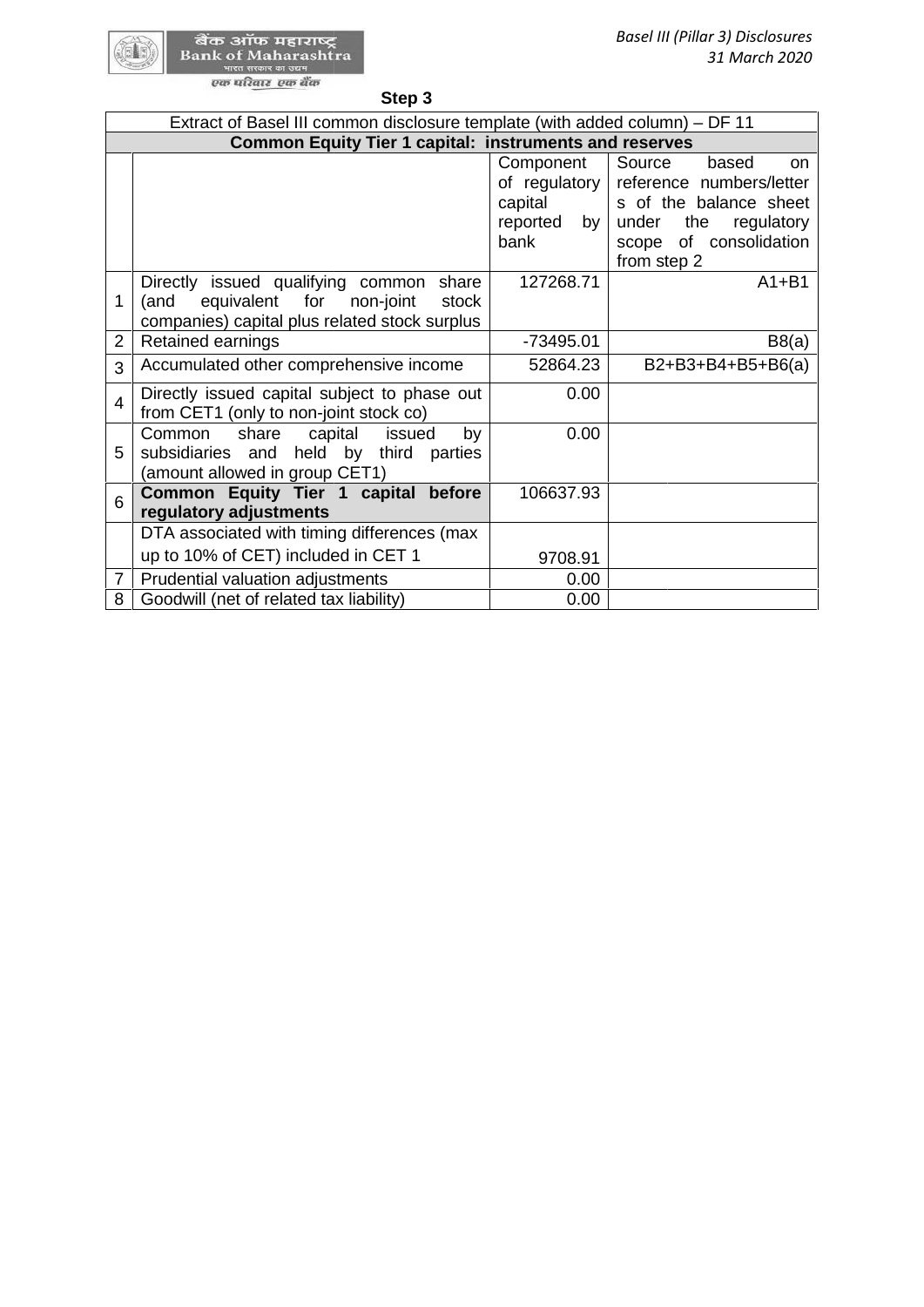**Expedition of Start** Strain and Strain Strain Strain Strain Strain Strain Strain Strain Strain Strain Strain Strain Strain Strain Strain Strain Strain Strain Strain Strain Strain Strain Strain Strain Strain Strain Strain

### **DF-13: Main Features of the Regulatory Capital Instruments**

| $\mathbf{1}$   | Issuer                                                                                                              | Bank of<br>Maharashtra                                         | Bank of<br>Maharashtra                                         | Bank of<br>Maharashtra                                         |
|----------------|---------------------------------------------------------------------------------------------------------------------|----------------------------------------------------------------|----------------------------------------------------------------|----------------------------------------------------------------|
| 2              | Unique identifier (e.g. CUSIP, ISIN or Bloomberg<br>identifier for private placement)                               | INE457A08050                                                   | INE457A09199                                                   | INE457A08035                                                   |
| $\mathsf 3$    | Governing law(s) of the instrument                                                                                  | <b>Indian Laws</b>                                             | <b>Indian Laws</b>                                             | <b>Indian Laws</b>                                             |
|                | <b>Regulatory treatment</b>                                                                                         |                                                                |                                                                |                                                                |
| 4              | <b>Transitional Basel III rules</b>                                                                                 | Tier II Bonds                                                  | <b>Tier II Bonds</b>                                           | Tier II Bonds                                                  |
| 5              | Post-transitional Basel III rules                                                                                   | Eligible                                                       | Ineligible                                                     | Eligible                                                       |
| 6              | Eligible at solo/group/ group& solo                                                                                 | Solo                                                           | Solo                                                           | Solo                                                           |
| $\overline{7}$ | Instrument type                                                                                                     | <b>Tier II-Debt</b><br>Instruments                             | Subordinated Tier<br>II-Debt<br>Instruments                    | Subordinated Tier<br>II-Debt<br>Instruments                    |
| 8              | Amount recognised in regulatory capital (Rs. in<br>million, as of most recent reporting date)                       | 6000                                                           | 2000                                                           | 5000                                                           |
| 9              | Par value of instrument(Rs in million)                                                                              | 1                                                              | 1                                                              | 1                                                              |
| 10             | Accounting classification                                                                                           | Liability-<br>borrowing                                        | Liability-borrowing                                            | Liability-<br>borrowing                                        |
| 11             | Original date of issuance                                                                                           | 06.03.2020                                                     | 31.12.2012                                                     | 27.06.2016                                                     |
| 12             | Perpetual or dated                                                                                                  | Dated                                                          | Dated                                                          | Dated                                                          |
| 13             | Original maturity date                                                                                              | 06.03.2030                                                     | 31.12.2022                                                     | 27.09.2026                                                     |
| 14             | Issuer call subject to prior supervisory approval                                                                   | No                                                             | No                                                             | <b>No</b>                                                      |
| 15             | Optional call date, contingent call dates and<br>redemption amount                                                  | <b>NA</b>                                                      | <b>NA</b>                                                      | NA.                                                            |
| 16             | Subsequent call dates, if applicable                                                                                | <b>NA</b>                                                      | <b>NA</b>                                                      | <b>NA</b>                                                      |
|                | Coupons / dividends                                                                                                 |                                                                |                                                                |                                                                |
| 17             | Fixed or floating dividend/coupon                                                                                   | Fixed                                                          | Fixed                                                          | Fixed                                                          |
| 18             | Coupon rate and any related index                                                                                   | 8.70%pa                                                        | 9.00%pa                                                        | 9.20%pa                                                        |
| 19             | Existence of a dividend stopper                                                                                     | Yes                                                            | No                                                             | Yes                                                            |
| 20             | Fully discretionary, partially discretionary or<br>mandatory                                                        | <b>Full Discretionary</b>                                      | Mandatory                                                      | Full<br>Discretionary                                          |
| 21             | Existence of step up or other incentive to redeem                                                                   | No                                                             | No                                                             | <b>No</b>                                                      |
| 22             | Noncumulative or cumulative                                                                                         | Non Cumulative                                                 | Non Cumulative                                                 | Non Cumulative                                                 |
| 23             | Convertible or non-convertible                                                                                      | Non Convertible                                                | Non Convertible                                                | Non Convertible                                                |
| 24             | If convertible, conversion trigger (s)                                                                              | <b>NA</b>                                                      | <b>NA</b>                                                      | <b>NA</b>                                                      |
| 25             | If convertible, fully or partially                                                                                  | <b>NA</b>                                                      | <b>NA</b>                                                      | <b>NA</b>                                                      |
| 26             | If convertible, conversion rate                                                                                     | <b>NA</b>                                                      | <b>NA</b>                                                      | <b>NA</b>                                                      |
| 27             | If convertible, mandatory or optional conversion                                                                    | NA                                                             | <b>NA</b>                                                      | <b>NA</b>                                                      |
| 28             | If convertible, specify instrument type convertible<br>into.                                                        | <b>NA</b>                                                      | NA                                                             | <b>NA</b>                                                      |
| 29             | If convertible, specify issuer of instrument it<br>converts into                                                    | <b>NA</b>                                                      | <b>NA</b>                                                      | <b>NA</b>                                                      |
| 30             | Write-down feature                                                                                                  | No                                                             | No                                                             | Yes                                                            |
| 31             | If write-down, write-down trigger(s)                                                                                | Point of Non-<br>viability trigger                             | <b>NA</b>                                                      | Point of Non-<br>viability trigger                             |
| 32             | If write-down, full or partial                                                                                      | Full                                                           | <b>NA</b>                                                      | Full                                                           |
| 33             | If write-down, permanent or temporary                                                                               | Permanent                                                      | <b>NA</b>                                                      | Permanent                                                      |
| 34             | If temporary write-down, description of write-up<br>mechanism                                                       | <b>NA</b>                                                      | <b>NA</b>                                                      | <b>NA</b>                                                      |
| 35             | Position in subordination hierarchy in liquidation<br>(specify instrument type immediately senior to<br>instrument) | All other<br>Depositors and<br>Creditors of the<br><b>Bank</b> | All other<br>Depositors and<br>Creditors of the<br><b>Bank</b> | All other<br>Depositors and<br>Creditors of the<br><b>Bank</b> |
| 36             | Non-compliant transitioned features                                                                                 | No                                                             | Yes                                                            | No                                                             |
| 37             | If yes, specify non-compliant features                                                                              | <b>NA</b>                                                      | Loss-absorption<br>feature                                     | <b>NA</b>                                                      |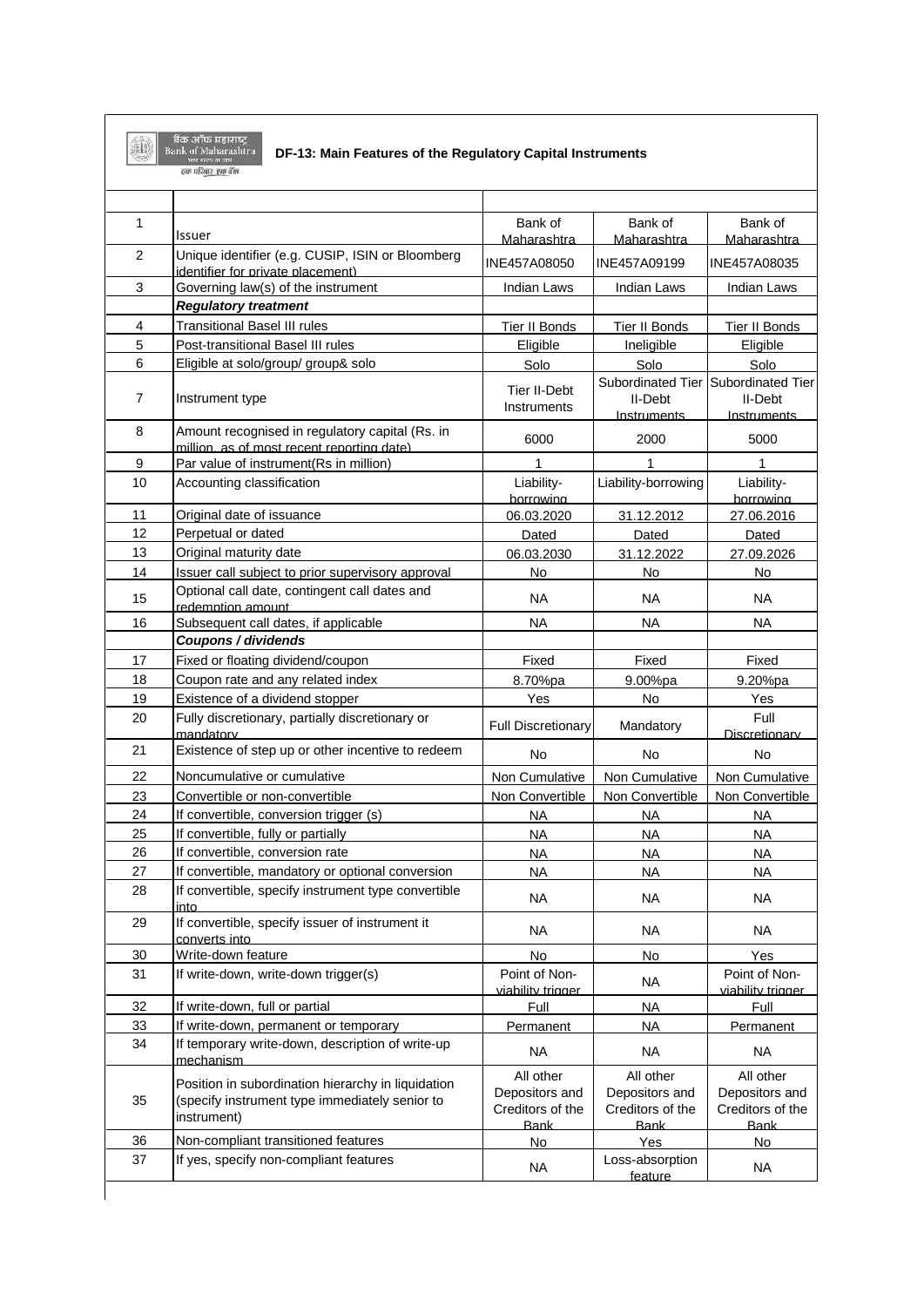# **TABLE DF 14 – FULL TERMS AND CONDITIONS OF REGULATORY CAPITAL INSTRUMENTS**

DF 14 is available on the Bank's website www.bankofmaharashtra.in under the line "Basel III Disclosures" TABLE DF 14 – FULL TERMS AND CONDITIONS OF REGULATORY CAPITAL<br>INSTRUMENTS<br>4 is available on the Bank's website <u>www.bankofmaharashtra.in</u> under the line "Ba<br>psures"<br>TABLE DF – 15: DISCLOSURE REQUIREMENT FOR REMUNERATION<br>Qu

# **TABLE DF – 15: DISCLOSURE REQUIREMENT FOR REMUNERATION**

## **Quantitative and Qualitative Disclosures: Not Applicable**

# **TABLE DF – 16: EQUITIES: DISCLOSURE FOR BANKING BOOK POSITIONS**

### **Qualitative Disclosure:**

General qualitative disclosure requirement with respect to Equity Risk.

- In accordance with RBI guidelines and in line with Bank's Investment Management Policy on investment classification and valuation, Investments are classified on the date of purchase into "Held for Trading" (HFT), "Available for Sale" (AFS) and "Held to Maturity" (HTM) categories. Investments which Bank intends to hold till maturity are classified as HTM securities. In accordance with RBI guidelines and in line with Bank's Investment Management Policy<br>on investment classification and valuation, Investments are classified on the date of<br>purchase into "Held for Trading" (HFT), "Availabl
- Investments in equity of subsidiaries and joint ventures are required to classify under HTM category in accordance with RBI guidelines. These are held with a strategic objective to maintain strategic relationships or for strategic business purposes.
- Investments classified under HTM category are carried at their acquisition cost and not • Investments classified under HTM category are carried at their acquisition cost and not<br>marked to market. Any diminution, other than temporary, in the value of equity investments is provided for. Any loss on sale of investments in HTM category is recognized in the Statement of Profit and Loss. Any gain from sale of investments under HTM category is recognized in the Statement of Profit and Loss and is appropriated, net investments is provided for. Any loss on sale of investments in HTM category is<br>recognized in the Statement of Profit and Loss. Any gain from sale of investments under<br>HTM category is recognized in the Statement of Profit Guidelines. In strategic relationships or for strategic business purposes.<br>
Led under HTM category are carried at their acquisition computed.<br>
Led the HTM category are carried at their acquisition computed for. Any loss on sale of inv
- As per RBI guidelines, Bank is allowed to hold investments in units of Venture Capital Fund (VCF) under Banking Book (HTM category) for initial period of 3 years and valued at cost during this period. • As per RBI guidelines, Bank is allowed to hold investments in units of Fund (VCF) under Banking Book (HTM category) for initial period of 3 y at cost during this period.

## **Quantitative Disclosures**

## **1. Value of Investments 1. Value**

|                    |                                      |                   | $\sqrt{2}$                                                                                   |
|--------------------|--------------------------------------|-------------------|----------------------------------------------------------------------------------------------|
| <b>Investments</b> | Value as per<br><b>Balance Sheet</b> | <b>Fair Value</b> | <b>Publicly Quoted</b><br><b>Share Values (if</b><br>materially different<br>from fair value |
| Unquoted           | 807.88                               | 807.88            | N.A                                                                                          |
| Quoted             | 0.00                                 | 0.00              | N.A                                                                                          |



एक परिवार एक बैंक

(Amount in Rs million)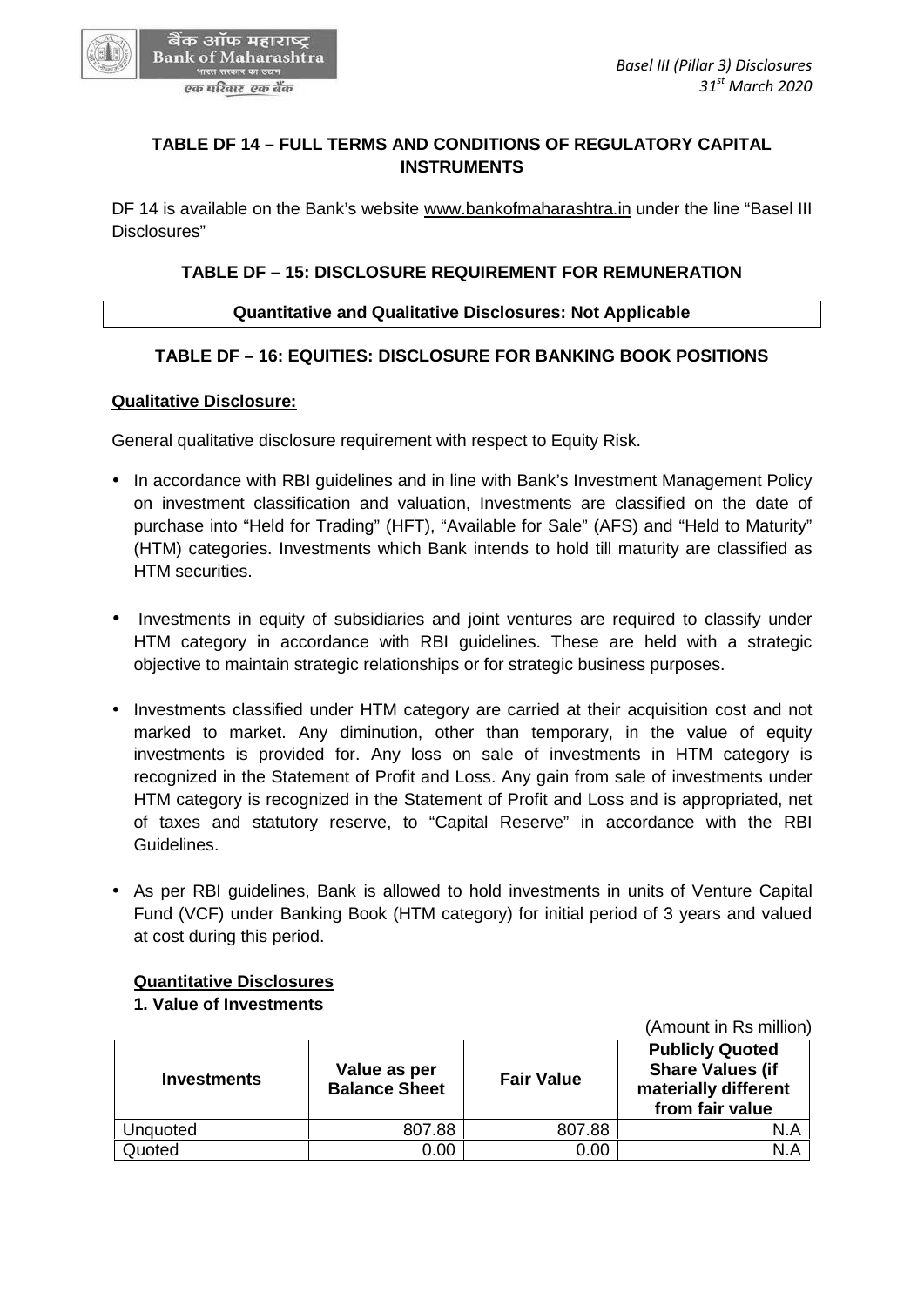

| <b>Investments</b>                                                                                                                                                                          | <b>Publicly Traded</b> | <b>Privately Held</b> |
|---------------------------------------------------------------------------------------------------------------------------------------------------------------------------------------------|------------------------|-----------------------|
| Associate and Joint<br>Subsidiary,<br><b>Ventures</b>                                                                                                                                       | <b>NIL</b>             | 734.21                |
| Other shares of PSU/Corporate,<br>which were in the books of the Bank<br>under HTM category<br>as<br>- on<br>02.09.2004 and as<br><b>RBI</b><br>per<br>guidelines, can be retained as such. | <b>NIL</b>             | <b>NIL</b>            |
| <b>Venture Capital Funds</b>                                                                                                                                                                | <b>NIL</b>             | 73.67                 |

# **3. Gain/ Loss Statement 3.**

(Amount in Rs million)

|                                                                       | (Amount in Rs million) |  |
|-----------------------------------------------------------------------|------------------------|--|
| <b>Particulars</b>                                                    | <b>Amount</b>          |  |
| Cumulative realized gains (losses arising from sales and liquidations | <b>NIL</b>             |  |
| in the reporting period.                                              |                        |  |
| Total unrealized gains (losses)                                       | <b>NIL</b>             |  |
| Total latent revaluation gains (losses)                               | <b>NIL</b>             |  |
| Any amount of the above included in Tier I and Tier II capital        | <b>NIL</b>             |  |

### **4. Capital Requirement for Banking Book 4. Capital Requirement**

| Cumulative realized gains (losses arising from sales and liquidations |                  | NIL             |               |                        |
|-----------------------------------------------------------------------|------------------|-----------------|---------------|------------------------|
| in the reporting period.                                              |                  |                 |               |                        |
| Total unrealized gains (losses)                                       | NIL              |                 |               |                        |
| Total latent revaluation gains (losses)                               |                  |                 |               | NIL                    |
| Any amount of the above included in Tier I and Tier II capital        |                  |                 |               | <b>NIL</b>             |
|                                                                       |                  |                 |               |                        |
| 4. Capital Requirement for Banking Book                               |                  |                 |               |                        |
|                                                                       |                  |                 |               | (Amount in Rs million) |
|                                                                       |                  |                 |               |                        |
|                                                                       | <b>Treatment</b> |                 | <b>Risk</b>   | <b>Capital</b>         |
| <b>Investments</b>                                                    | under            | <b>Exposure</b> | Weighted      | <b>Requirement</b>     |
|                                                                       | <b>Basel III</b> |                 | <b>Assets</b> | @10.875%               |
| Subsidiary,<br>Associate                                              | <b>Risk</b>      | 732.71          | 1831.78       | 199.21                 |
| Joint<br>and<br>Ventures                                              | weighted         |                 |               |                        |
| Capital<br>,Venture                                                   | at 250%          |                 |               |                        |
| <b>Funds</b>                                                          | <b>Risk</b>      | 73.67           | 110.51        | 12.02                  |
|                                                                       | weighted         |                 |               |                        |
|                                                                       | at 150%          |                 |               |                        |
| Other<br>Ωf<br>shares                                                 | <b>NIL</b>       | <b>NIL</b>      | <b>NIL</b>    | <b>NIL</b>             |
| PSU/Corporate, which                                                  |                  |                 |               |                        |
| were in the books of                                                  |                  |                 |               |                        |
| the Bank under HTM                                                    |                  |                 |               |                        |
|                                                                       |                  |                 |               |                        |
| category<br>as<br>on                                                  |                  |                 |               |                        |
| 02.09.2004 and as per                                                 |                  |                 |               |                        |
| RBI guidelines, can be                                                |                  |                 |               |                        |
| retained as such.                                                     |                  |                 |               |                        |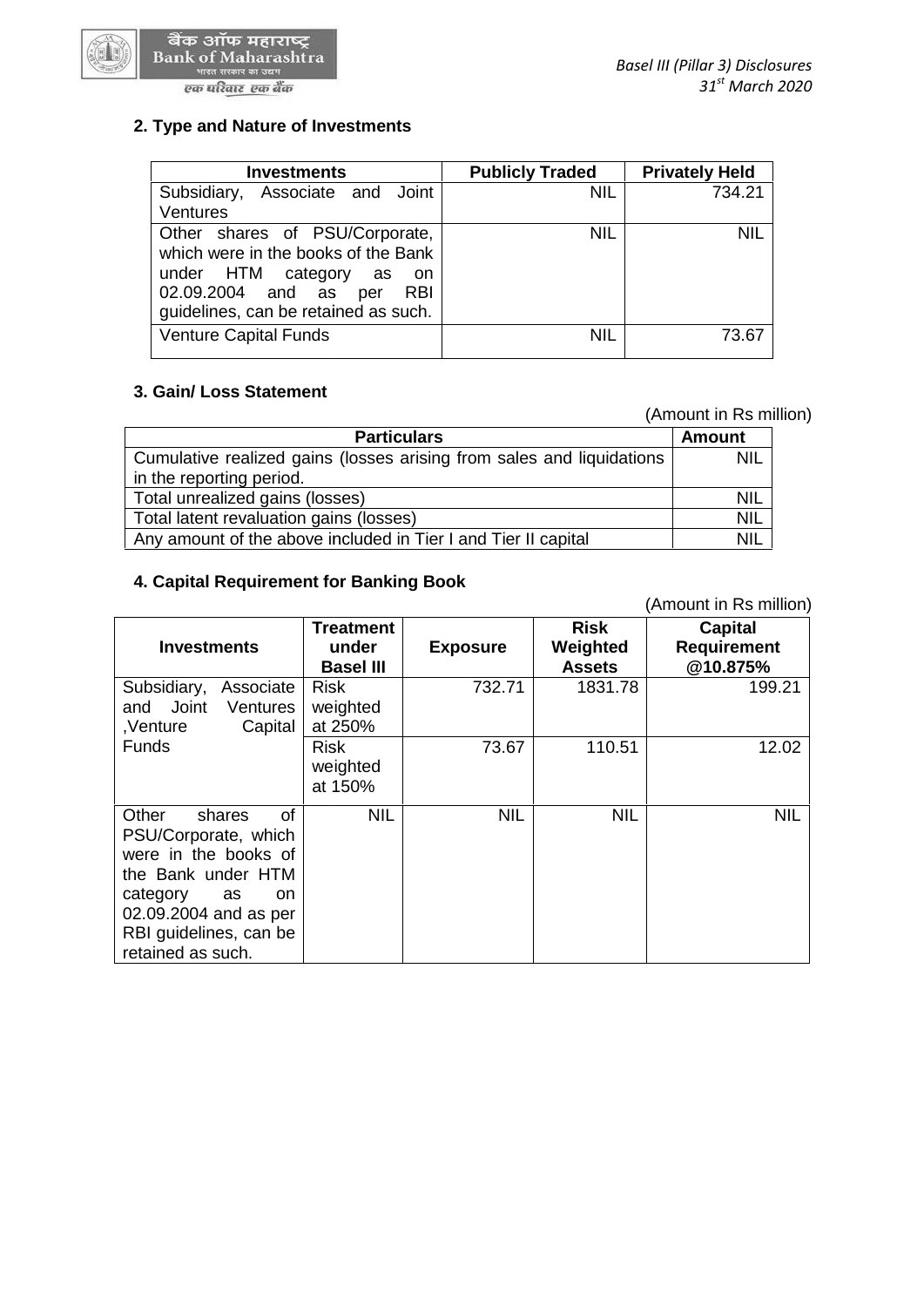

# **LEVERAGE RATIO DISCLOSURE**

|                | Table DF-17 - Summary Comparison of accounting assets vs. leverage ratio exposure                                                                                                                           |                      |  |
|----------------|-------------------------------------------------------------------------------------------------------------------------------------------------------------------------------------------------------------|----------------------|--|
| Sr.<br>No.     | measure<br><b>Item</b>                                                                                                                                                                                      | (Rs. in<br>millions) |  |
|                | Total consolidated assets as per published financial statements                                                                                                                                             | 1688671.82           |  |
| 2              | Adjustments for Investments in Banking, Financial, Insurance and<br>Commercial entities that are consolidated for accounting purposes but<br>outside the scope of regulatory consolidation (Out of 1 above) | (0.00)               |  |
| 3              | Adjustments for fiduciary assets recognized on the balance sheet<br>pursuant to the operative accounting framework but excluded from the<br>leverage ratio exposure measure                                 | 0.00                 |  |
| 4              | Adjustments for derivative financial instruments                                                                                                                                                            | 10033.40             |  |
| 5              | Adjustment for securities financing transactions (i.e. repos and similar<br>secured lending)                                                                                                                | 0.00                 |  |
| 6              | Adjustment for off-balance sheet items (i.e. conversion to credit<br>equivalent amounts of off- balance sheet exposures)                                                                                    | 97352.80             |  |
| $\overline{7}$ | Other adjustments                                                                                                                                                                                           | (23661.70)           |  |
| 8              | <b>Leverage Ratio Exposure</b>                                                                                                                                                                              | 1772396.29           |  |

| 6              | Adjustment for off-balance sheet items (i.e. conversion to credit                                                                           | 97352.80            |
|----------------|---------------------------------------------------------------------------------------------------------------------------------------------|---------------------|
|                | equivalent amounts of off- balance sheet exposures)                                                                                         |                     |
| $\overline{7}$ | Other adjustments                                                                                                                           | (23661.70)          |
| 8              | Leverage Ratio Exposure                                                                                                                     | 1772396.29          |
|                |                                                                                                                                             |                     |
|                | Table DF-18 - Leverage Ratio Common Disclosure Template                                                                                     |                     |
| Sr.<br>No.     | <b>Item</b>                                                                                                                                 | (Rs. in<br>million) |
|                | <b>On-Balance Sheet Exposure</b>                                                                                                            |                     |
| $\mathbf{1}$   | On-balance sheet items (excluding derivatives and SFTs, but including<br>collateral)                                                        | 1630671.94          |
| $\overline{2}$ | (Asset amounts deducted in determining Basel III Tier 1 capital)                                                                            | (23661.86)          |
| $\overline{3}$ | Total on-balance sheet exposures (excluding derivatives and SFTs)<br>(sum of lines 1 and 2)                                                 | 1607010.08          |
|                | <b>Derivative Exposure</b>                                                                                                                  |                     |
| 4              | Replacement cost associated with all derivatives transactions (i.e. net of<br>eligible cash variation margin)                               | 3153.10             |
| 5              | Add-on amounts for PFE associated with all derivatives transactions                                                                         | 6880.30             |
| 6              | Gross-up for derivatives collateral provided where deducted from the<br>balance sheet assets pursuant to the operative accounting framework | 0.00                |
| $\overline{7}$ | (Deductions of receivables assets for cash variation margin provided in<br>derivatives transactions)                                        | 0.00                |
| 8              | (Exempted CCP leg of client-cleared trade exposures)                                                                                        | 0.00                |
| 9              | Adjusted effective notional amount of written credit derivatives                                                                            | 0.00                |
| 10             | (Adjusted effective notional offsets and add-on deductions for written<br>credit derivatives)                                               | 0.00                |
| 11             | Total derivative exposures (sum of lines 4 to 10)                                                                                           | 10033.40            |
|                | <b>Securities Financing Transaction Exposures</b>                                                                                           |                     |
| 12             | Gross SFT assets (with no recognition of netting), after adjusting for<br>sale accounting transactions                                      | 580.00              |
| 13             | (Netted amounts of cash payables and cash receivables of gross SFT<br>assets)                                                               | 0.00                |
| 14             | CCR exposure for SFT assets                                                                                                                 | 0.00                |
| 15             | Agent transaction exposures                                                                                                                 | 0.00                |
| 16             | Total securities financing transaction exposures (sum of lines 12<br>to 15)                                                                 | 580.00              |